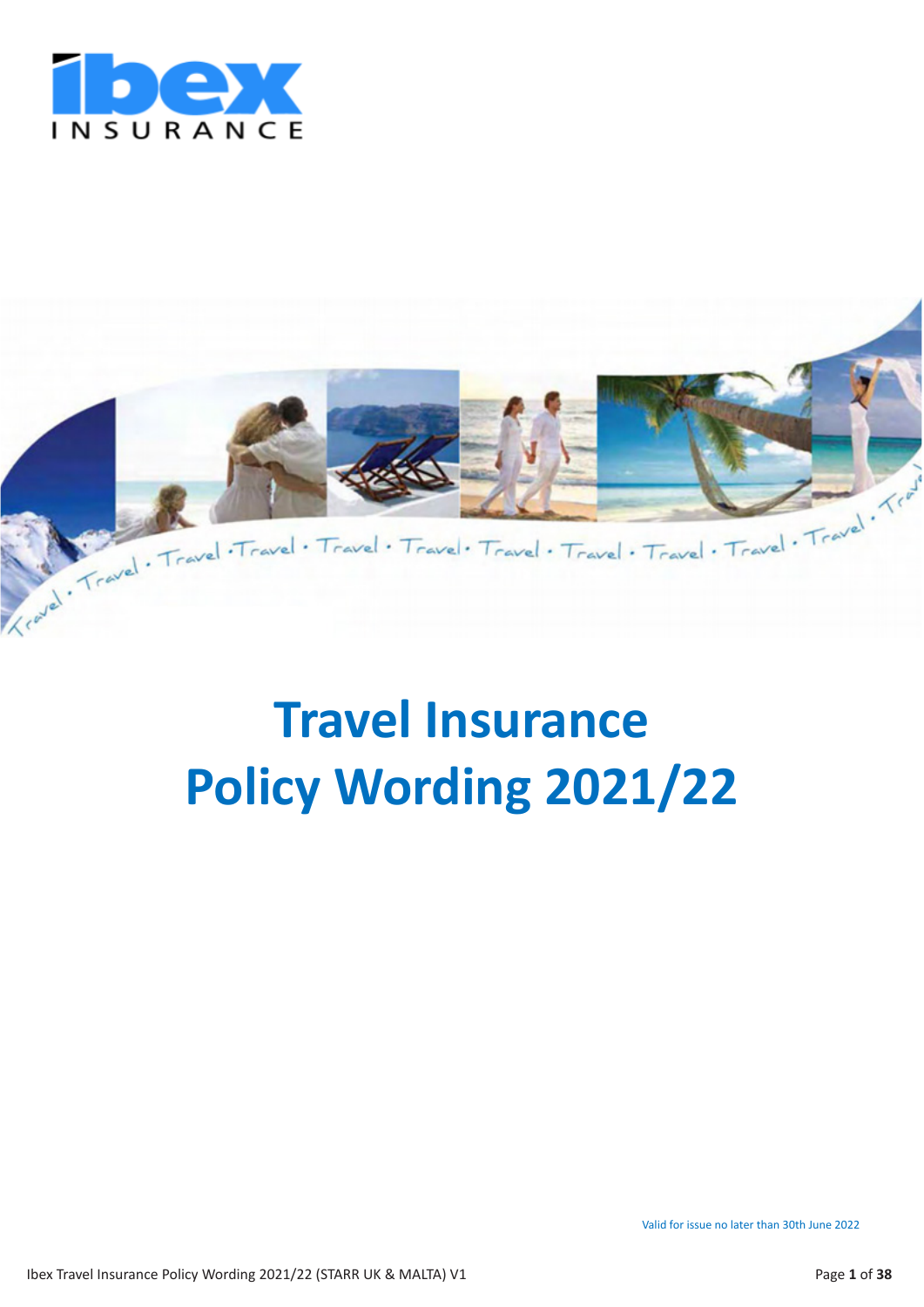# **Contents**

| <b>INTRODUCTION</b>                                                                                                                                                | 3              |  |
|--------------------------------------------------------------------------------------------------------------------------------------------------------------------|----------------|--|
| <b>IMPORTANT FEATURES</b>                                                                                                                                          |                |  |
| <b>ELIGIBILITY CRITERIA</b>                                                                                                                                        | 6              |  |
| <b>TERRITORIAL LIMITS</b>                                                                                                                                          |                |  |
| <b>SCHEDULE OF BENEFITS</b>                                                                                                                                        | $\overline{7}$ |  |
| <b>POLICY OPTIONS SCHEDULE OF BENEFITS</b>                                                                                                                         | 8              |  |
| <b>DEFINITIONS</b>                                                                                                                                                 | 9              |  |
| <b>MEDICAL HEALTH REQUIREMENTS</b>                                                                                                                                 | 12             |  |
| <b>SPORTS &amp; ACTIVITIES SECTION</b>                                                                                                                             | 13             |  |
| <b>TRAVELLING WHEN PREGNANT</b>                                                                                                                                    | 13             |  |
| <b>GENERAL CONDITIONS</b>                                                                                                                                          | 14             |  |
| <b>GENERAL EXCLUSIONS</b>                                                                                                                                          | 14             |  |
| Section 1 - CANCELLATION                                                                                                                                           | 17             |  |
| Section 2 - CURTAILMENT                                                                                                                                            | 18             |  |
| Section 3 - EMERGENCY MEDICAL EXPENSES AND REPATRIATION                                                                                                            | 18             |  |
| Section 4 - ADDITIONAL HOSPITAL BENEFIT                                                                                                                            | 20             |  |
| Section 5 - TRAVEL DELAY AND ABANDONMENT                                                                                                                           | 20             |  |
| Section 6 - PERSONAL ACCIDENT                                                                                                                                      | 21             |  |
| Section 7 - MISSED DEPARTURE                                                                                                                                       | 21             |  |
| Section 8 - BAGGAGE & PERSONAL EFFECTS                                                                                                                             | 22             |  |
| Section 9 - PERSONAL MONEY                                                                                                                                         | 23             |  |
| Section 10 - LOSS OF PASSPORT & TRAVEL DOCUMENTS                                                                                                                   | 24             |  |
| <b>Section 11 - HIJACK &amp; MUGGING BENEFIT</b>                                                                                                                   | 24             |  |
| <b>Section 12 - PERSONAL LIABILITY</b>                                                                                                                             | 25             |  |
| <b>Section 13 - LEGAL EXPENSES</b>                                                                                                                                 | 25             |  |
| <b>Section 14 - PET CARE EXPENSES</b>                                                                                                                              | 26             |  |
| <b>Optional Additional Covers</b><br>Only each is only applicable if you have paid the additional premium and each applicable option is shown on your Certificate. |                |  |
| Section 15 - BUSINESS PLUS COVER                                                                                                                                   | 26             |  |
| Section 16 - GOLF COVER                                                                                                                                            | 27             |  |
| Section 17 - WINTER SPORTS COVER                                                                                                                                   | 28             |  |
| Section 18 - CRUISE PLUS COVER                                                                                                                                     | 29             |  |
| Section 19 - SPORTS EQUIPMENT & CYCLE COVER                                                                                                                        | 31             |  |
| <b>Section 20 - GADGET COVER</b>                                                                                                                                   | 31             |  |
| <b>CLAIMS PROCEDURE</b>                                                                                                                                            | 35             |  |
| <b>COMPLAINTS PROCEDURE</b>                                                                                                                                        |                |  |
| DATA PROTECTION & PRIVACY STATEMENTS                                                                                                                               |                |  |
| 38<br><b>CLAIMS EVIDENCE</b><br>39                                                                                                                                 |                |  |
|                                                                                                                                                                    |                |  |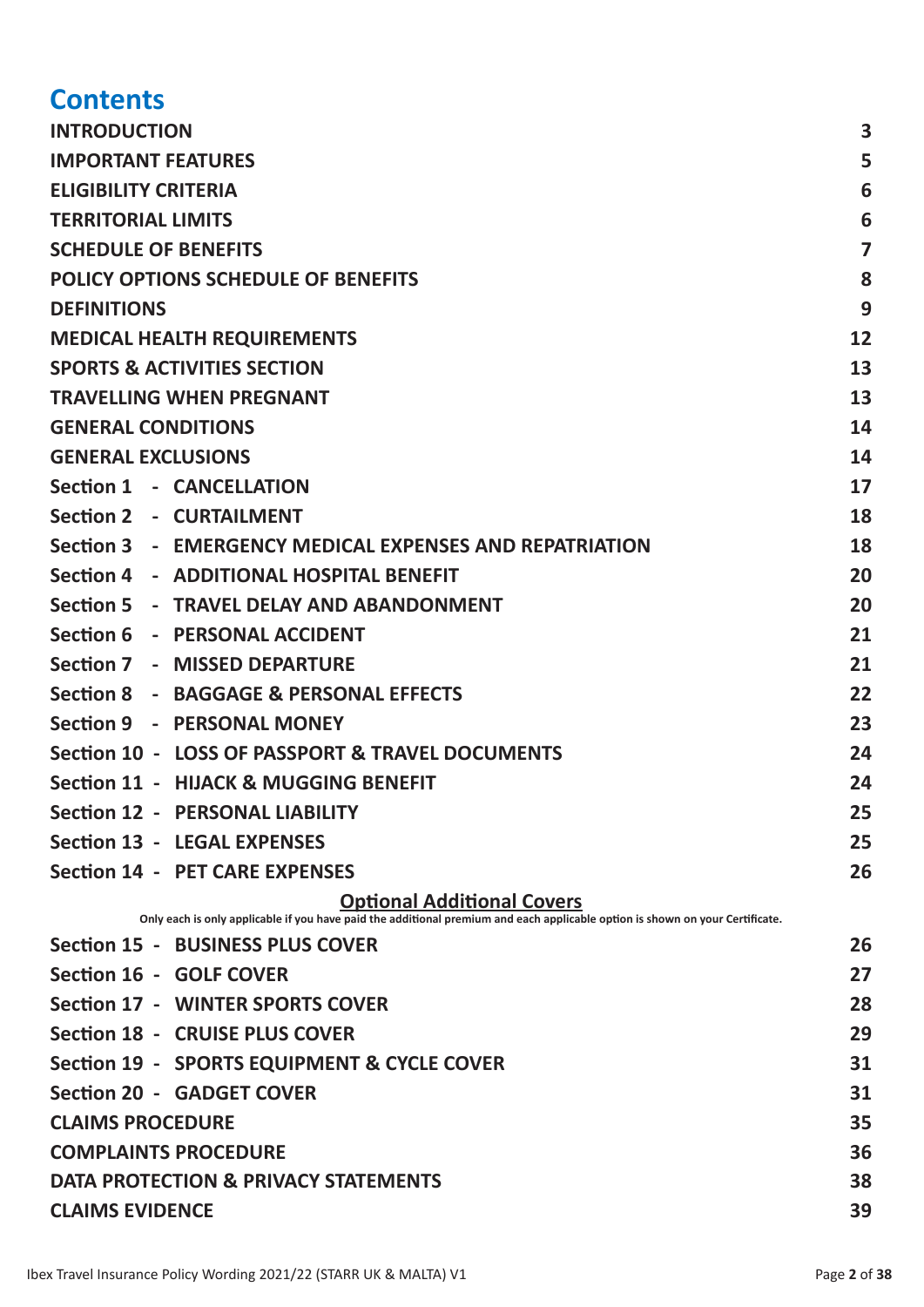# **INTRODUCTION**

# **For Residents of Gibraltar Only**

Thank **you** for purchasing **your** Travel Insurance Policy. This Policy wording, including any **Policy documentation** issued by Ibex Insurance Services Limited for residents of Gibraltar, forms a contract of insurance between the Underwriters, Starr International (Europe) Limited, and those people specified on **your Policy documentation**.

This contract is only valid when **you** have valid **Policy documentation** and have paid the appropriate premium.

This insurance is arranged by Ibex Insurance Services Limited and all sections are underwritten by Starr International (Europe) Limited, registered office address 30 Fenchurch Avenue, London, EC3M 5AD, United Kingdom. Authorised by the Prudential Regulation Authority and regulated by the Financial Conduct Authority (FCA) and the Prudential Regulation Authority.

**You** can check these details on the Financial Services Register by visiting the FCA's website on www.fca.org.uk/register or by contacting them on +44 (0) 800 111 6768.

#### **FINANCIAL SERVICES COMPENSATION SCHEME**

**We** are covered by the Financial Services Compensation Scheme. **You** may be entitled to compensation from the scheme if **we** are unable to meet **our** obligations to **you** under this contract. If **you** are entitled to compensation under the scheme, the level and extent of the compensation would depend on the nature of this contract. Further information can be obtained from:

> **The Financial Services Compensation Scheme, PO Box 300, Mitcheldean, GU17 1DY, UK**

**Tel: +44 (0) 800 678 1100 Website: www.fscs.org.uk**

#### **For Residents of Spain and Portugal Only**

Thank **you** for purchasing **your** Travel Insurance Policy. This Policy wording, including any **Policy documentation** issued by issued by Ibex Portugal – Corretora De Seguros, Unipessoal, LDA ("Ibex Portugal") for residents of Spain and Portugal, forms a contract of insurance between the Underwriters, Starr Europe Insurance Limited, and those people specified on **your Policy documentation**.

This contract is only valid when **you** have valid **Policy documentation** and have paid the appropriate premium.

This insurance is arranged by Ibex Portugal – Corretora De Seguros, Unipessoal, LDA (for residents of Spain and Portugal) and all sections are underwritten by Starr Europe Insurance Limited, an insurance company registered in Malta with Company Registration number C 85380 and registered office at Dragonara Business Centre 5th Floor, Dragonara Road, St Julians, STJ 3141, Malta and authorised and regulated by the Malta Financial Services Authority (MFSA).

**You** can check these details on the Malta Financial Services Register by visiting the MFSA's website on www.mfsa.mt/financialservices-register/ or by contacting them on +356 2144 1155.

#### **PROTECTION AND COMPENSATION FUND**

The Malta Protection and Compensation Fund is a special fund which was established in terms of the Protection and Compensation Fund Regulations, 2003. The aims of the fund are:

- (i) to pay for any claims against an insurer which have remained unpaid because the insurer became insolvent. These claims must be in respect of protected risks situated in Malta or protected commitments where Malta is the country of commitment; and
- (ii) to compensate victims of road traffic accidents in certain specified circumstances.

Limited compensation may be available under the fund if the insurer becomes insolvent and unable to meet its obligations under the insurance contract. **You** may be entitled to compensation from the fund if **we** are unable to meet **our** obligations to **you** under this contract. If **you** are entitled to compensation under the fund, the level and extent of the compensation would depend on the nature of this contract. Further information can be obtained from:

> **The Malta Protection and Compensation Fund, Malta Financial Services Authority, Triq I-Imdina, Zone 1, Central Business District, Birkirkara, CBD1010, Malta Tel: +356 2144 1155 Website www.mfsa.mt**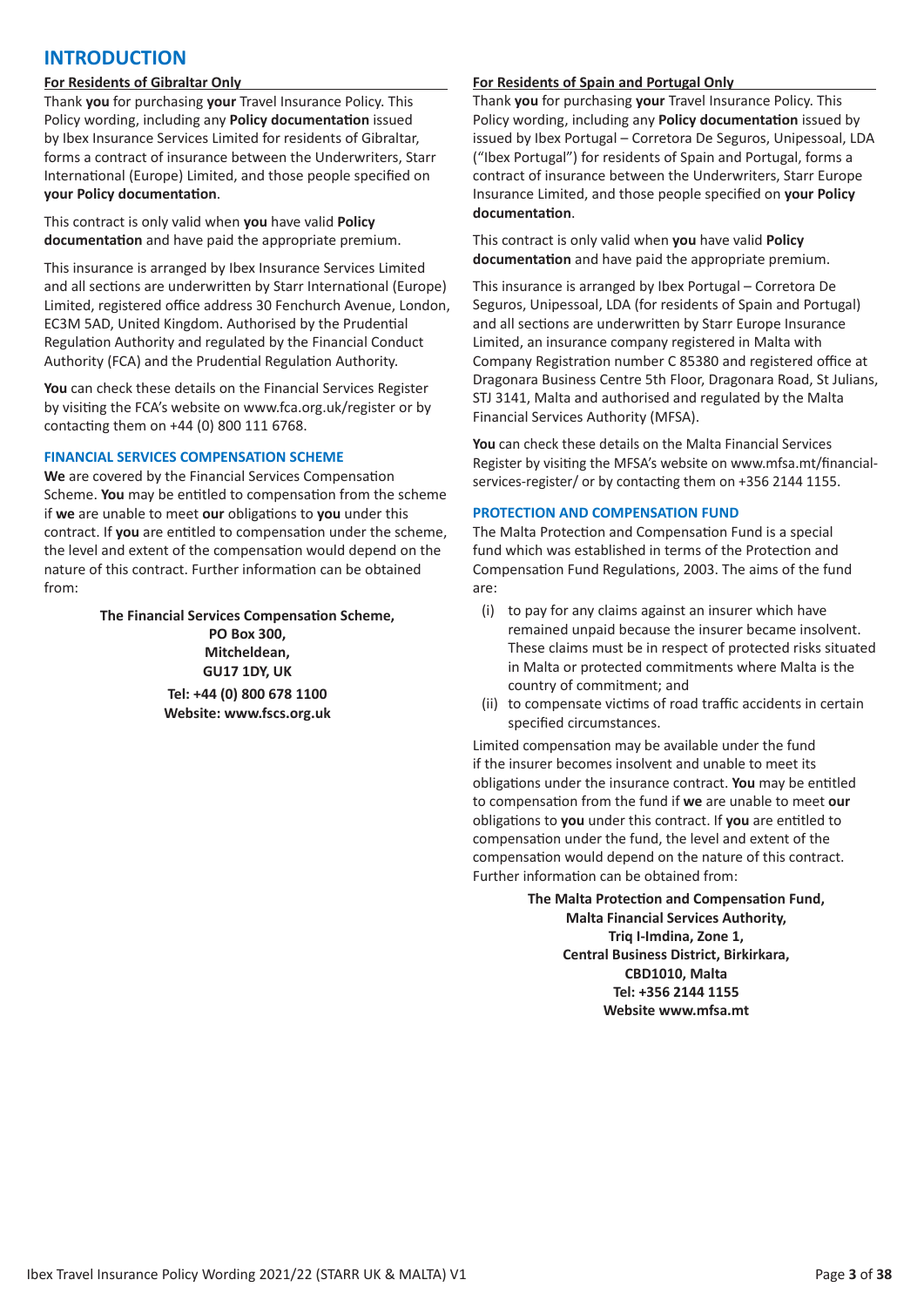### **CHOICE OF LAW AND JURISDICTION**

This Policy, schedule and any endorsements shall be governed by and construed in accordance with the law of England and Wales. Each party agrees that the Courts of England and Wales shall have exclusive jurisdiction in respect of any dispute which may arise out of or in connection with this Policy or any claim.

#### **INTEREST**

No sum payable under this Policy shall carry interest.

#### **RIGHTS OF THIRD PARTIES ACT**

The Contracts (Rights of Third Parties) Act 1999 or any amendment thereto shall not apply to this Policy. Only **you** and **we** can enforce any terms of this Policy which may be varied or cancelled without consent of any third party.

# **CANCELLATION RIGHTS**

**We** hope **you** are happy with the cover this Policy provides. However if after reading **your** Policy Documents and wording, this insurance does not meet with **your** requirements, there is a 14 day "cooling off period" during which **you** can return it to Ibex, either direct or via **your** intermediary, to activate this right, and any premium already paid will be refunded to **you** subject to point ii) below;

i) If **you** wish to cancel **your** Policy after the 14 day "cooling off period":

For Single **Trip** Policies: No refund is available. For Annual Multi **Trip** Policies: A refund of premium will be subject to a deduction for the amount of time **You** have been covered. Subject to point ii) below, this will be calculated in accordance with the following scale:

| <b>Policy Period in Force</b> | <b>Annual Premium Refundable</b> |
|-------------------------------|----------------------------------|
| One month or less             | 75%                              |
| Two months                    | 62.5%                            |
| Three months                  | 50%                              |
| <b>Four Months</b>            | 37.5%                            |
| Five months                   | 32.5%                            |
| Six months                    | 25%                              |
| Seven months                  | 20%                              |
| Eight months                  | 10%                              |
| Nine or more months           | Nil                              |

ii) Any applicable refund is provided subject to **you** having not travelled, no claim has been made or is intended to be made and no incident likely to result in a claim has occurred and the Policy has not expired.

**We** reserve the right to deduct from the rebate of premium the necessary costs incurred in processing the original sale and cancellation. Renewal of the insurance Policy shall be at **our** sole option and discretion. **We** shall not be bound to accept renewal of any insurance and may at any time cancel any insurance document for a valid reason by sending 14 days notice to **you** at **your** last known address.

Valid reasons for **us** cancelling **your** policy may include but are not limited to:

- where **you** are required in accordance with the terms of this policy, to co-operate with **us**, or send **us** information or documentation and **you** fail to do so in a way that substantially affects **our** ability to process **your** claim, or deal with **your** policy;
- where there are changes to **your** circumstances which mean **you** no longer meet **our** criteria for providing travel insurance;
- where **you** have used threatening or abusive behaviour or language or **you** have intimidated or bullied **our** staff, suppliers or intermediaries;
- where **we** reasonably suspect fraud;
- where **you** have not paid **your** premium or any additional premium due to **Us** despite **our** reasonable attempts to make arrangements to collect this from **you**; or
- where there is a material failure by **you** to
	- exercise the duty of care regarding **your** safety or property,
	- to declare **your** pre-existing medical conditions.

#### **PAYMENT FOR MEDICAL TREATMENT ABROAD**

If **you** are admitted to a hospital/**specialist clinic** while abroad, **our Assistance Service** will, wherever possible, arrange for medical expenses covered by the Policy to be paid direct to the hospital/**specialist clinic**. To take advantage of this benefit someone must contact **our Assistance Service** for **you** as soon as possible. Private medical treatment is not covered unless authorised specifically by **our Assistance Service**.

#### **SPECIAL NOTICE**

This is not a private medical insurance and only gives cover in the event of an accident or sudden **illness** that requires emergency treatment whilst abroad. In the event of any medical treatment becoming necessary which results in a claim under this insurance, **you** will be expected to allow insurers or their representatives unrestricted reasonable access to **your** medical records and information.

#### **POLICY EXCESS**

The Policy **excess** will be deducted in the event of a claim under certain sections of the Policy. The **excess** will be charged per insured person per Policy section, for each incident that results in a claim. If **you** have selected the Double **Excess** option and this is shown on **your Policy documentation**, then all **excess** values are doubled.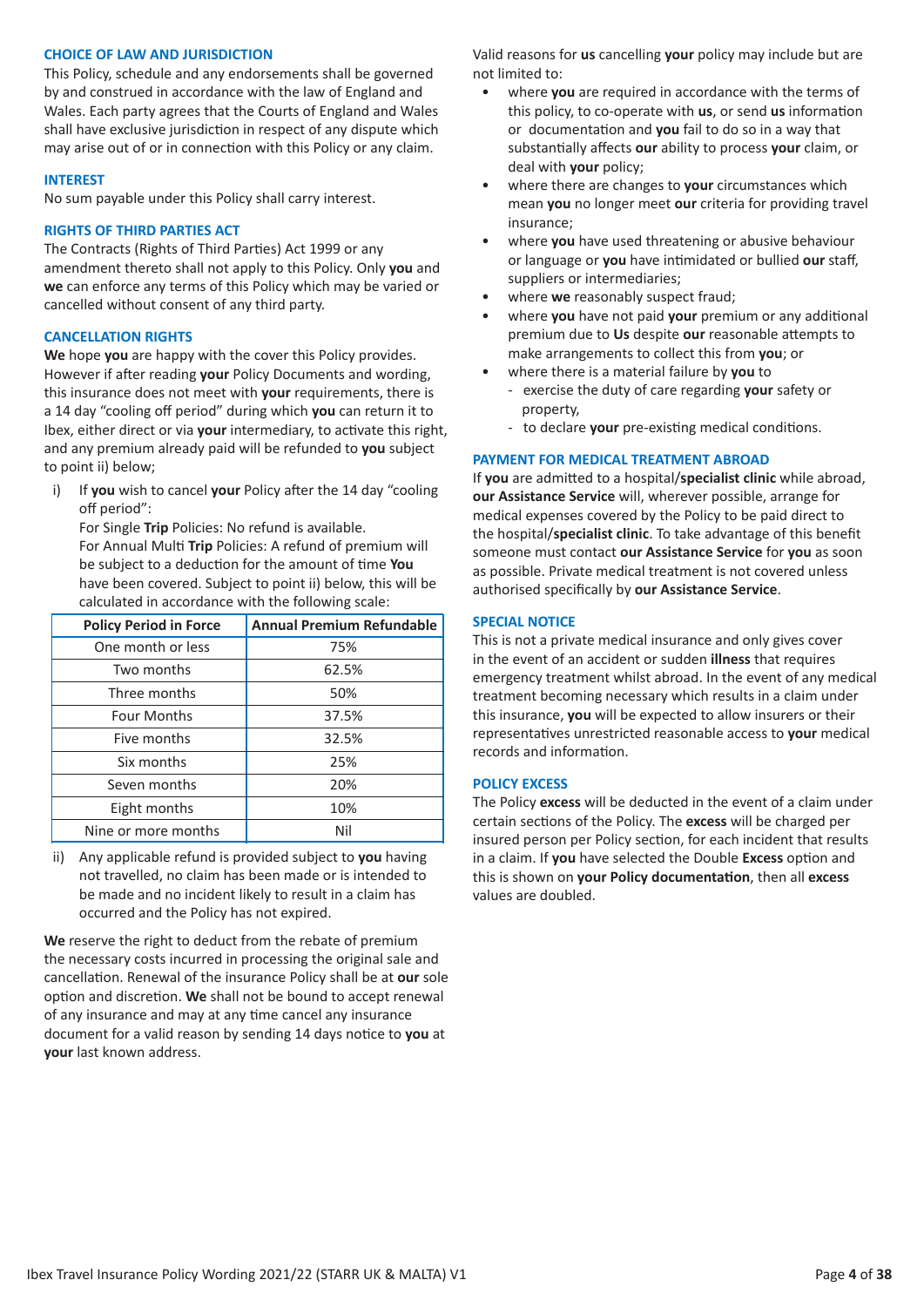# **IMPORTANT FEATURES**

**We** would like to draw **your** attention to some important features of **your** insurance. Please read the following, which should assist **you** in achieving a trouble-free and enjoyable **trip**. If **you** have any query whatsoever please contact **your** intermediary or the Ibex Customer Services staff, who will be happy to assist.

# **Tel: + 35020077822**

- **1. You** should carefully read the terms and conditions stated in **your Policy documentation**. It gives full details of what is and is not covered and the conditions of the cover. Cover can vary from one Policy to another, so **you** should familiarise yourself with this particular insurance. Contact either **your** intermediary or the Ibex Customer Services staff if the cover provided is inadequate for **your** needs or if **you** have questions about this insurance Policy.
- **2.** Conditions and exclusions Specific conditions and exclusions apply to individual sections of **your** insurance, whilst general exclusions and conditions will apply to the whole of **your** insurance.
- **3.** Health This insurance contains restrictions regarding the health of the people travelling and of other people upon whose health the **trip** depends. **You** are advised to read the document carefully.
- **4. COVID-19** This insurance also covers medical expenses necessarily incurred by **You** for treatment of **COVID-19**, or symptoms thereof, subject to the terms and conditions of the Policy. For the avoidance of doubt, **COVID-19** coverage is only applicable to Section 1.2 Cancellation Cover as a Result of **COVID-19**, Section 3 Emergency Medical Expenses & Repatriation and Section 4 Additional Hospital; and to no other section of this Policy.
- **5.** Property claims These claims are paid based on the value of the goods at the time **you** lose them and not on a 'new for old' or replacement cost basis. Deductions will be made in respect of wear, tear and depreciation.
- **6.** Excesses Under some sections of this insurance, claims will be subject to an **excess**. This means each person will be responsible for paying the first part of their claim under each applicable section.
- **7. You** have an obligation to notify **us** as soon as possible at any time during the **period of insurance** of any changes in **your** circumstances (medical or otherwise) prior to travel and each time **you** make arrangements to travel, which may pose an increased risk to **us**, so that **we** may reassess **your** coverage relating to any trips **you** have booked or may wish to book in the future. Please refer to General Conditions 1, 2 & 3.
- **8.** If **you** wish to apply to have **your** Policy extended prior to travel to cover any medical conditions, contact **us**. ('See MEDICAL HEALTH REQUIREMENTS').
- **9.** Limits of Cover This insurance has limits on the amount the insurer will pay under each section. Some sections also include other specific limits, for example, for any one item or for **valuables** in total. Ensure the limits (including single item limits) of the Policy are sufficient to cover the items **you** intend to take with **you** including **money** and **valuables**.
- **10.** Reasonable Care **You** need to take all reasonable care to protect yourself and **your** property, as **you** would if **you** were not insured. Any amounts the insurers will pay for property left **unattended** in a public place or **unattended** vehicle is very limited, as specified in the wording.
- **11.** Sports & Activities **You** may not be insured if **you** are going to take part in sports & activities where there is a generally recognised risk of injury. If **you** intend to participate in Sports or Activities, refer to the "Sports & Activities" Section to check if **your** sport or activity is covered a standard, or may be covered upon acceptance by **us** and **your** payment of an additional premium, and **you** must ensure this is detailed on **your** schedule.
- **12. You** will not be covered if **you** ride on a motorcycle over 125cc, or without a helmet, whilst **you** are away.
- **13. You** will not be covered for watches or jewellery, unless **your** claim is as a result of a mugging or any form of physical violence to **you**.
- **14.** Ensure all passports and visas are valid.
- **15. You** will not be covered if **you** choose to travel to a specific area or event to which the Travel Advice Unit of the UK Foreign, Commonwealth and Development Office. www. fco.gov.uk - Tel +44 (0)845 850 28 29 (or the equivalent EEA Authority for the country in which **You** are ordinarily reside) or the World Health Organisation (www.who.int) has advised the public not to travel.
- **16.** Obtain all appropriate vaccinations and travel advice from **your** local GP or travel clinic. Online travel health advice, can be found on: www.fitfortavel.nhs.uk.
- **17.** If **you** are travelling to a country in the European Union, **you** should arrange to have an EHIC (European Health Insurance Card) issued and carry this with **you** when **you** travel (if used in the event of a claim, an **excess** waiver would apply).
- **18. We** strongly recommend **you** take **your Policy documentation** with **you** when **you** travel (or bring a copy on **your laptop** or tablet).
- **19.** Allow sufficient time for **your** journey from **home** to **your** departure point in order to meet the specified check-in time.
- **20.** Alcohol Claims **We** do not expect **you** to avoid alcohol during **your trip**, but will not cover any claim arising from excessive alcohol consumption, by which **we** mean where **you** have drunk so much alcohol that **you** have notably impaired **your** faculties and/or judgement and **you** need to make a claim.
- **21.** Fraudulent Claims It is a criminal offence to make a fraudulent claim.
- **22. You** are required by the provisions of the Consumer Insurance (Disclosure and Representations) Act 2012 to take care to:
	- supply accurate and complete answers to all the questions **we** or the administrator may ask as part of **your** application for cover under the Policy.
	- to make sure that all information supplied as part of **your** application for cover is true and correct.
	- tell **us** of any changes to the answers **you** have given as soon as possible.

**You** must take reasonable care to provide complete and accurate answers to the questions **we** ask when **you** take out, make changes to and renew **your** Policy. If any information **you** provide is not complete and accurate, this may mean **your** Policy is invalid and that it does not operate in the event of a claim or **we** may not pay any claim in full.

**23.** Customer Service **We** always try to provide a high level of service. However, if **you** think **we** have not lived up to **your** expectations, please refer to the "COMPLAINTS PROCEDURE".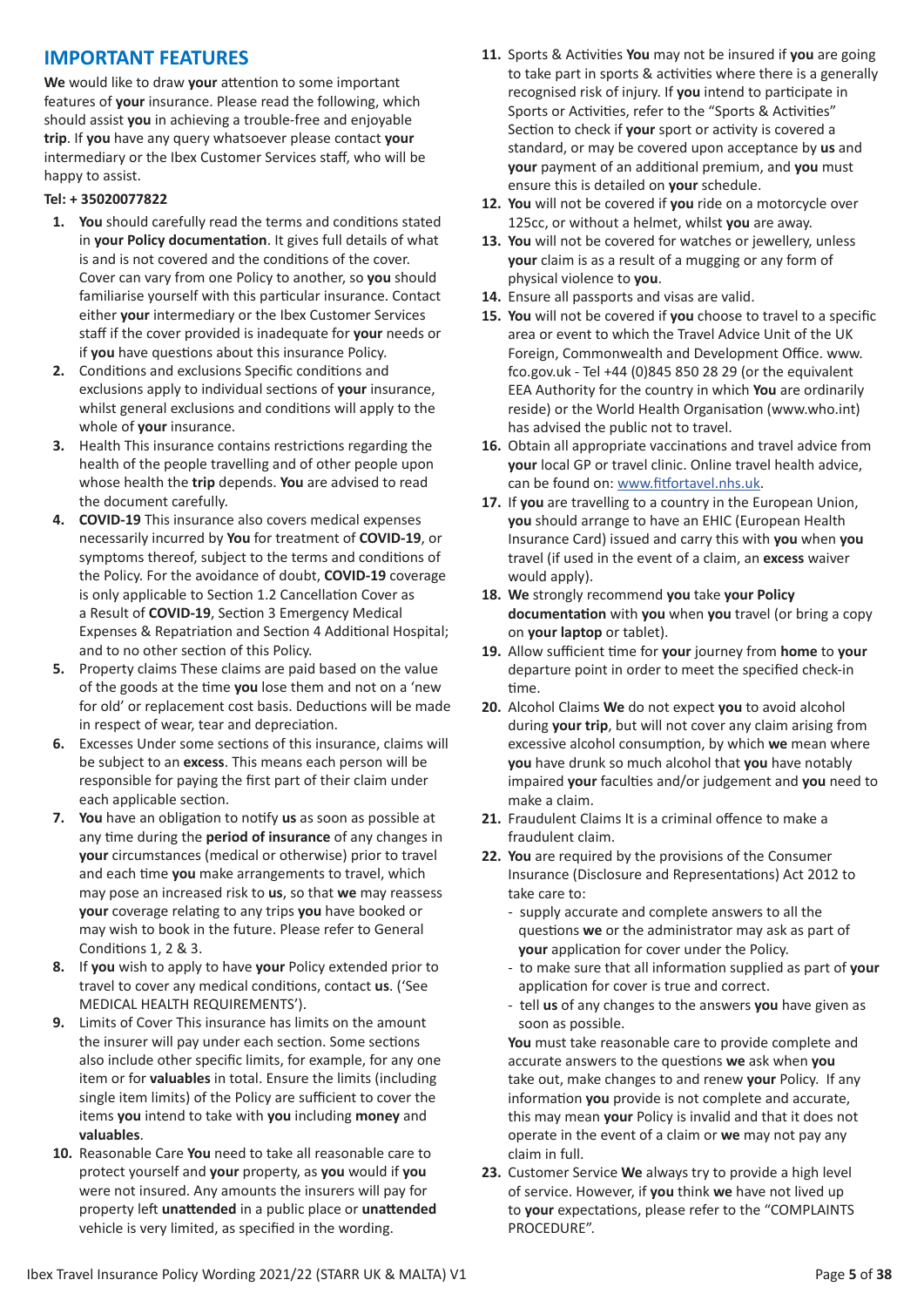# **ELIGIBILITY CRITERIA**

- **1.** This Policy is only available if **you** are permanently resident in either Gibraltar, Portugal, or Spain.
- **2.** By purchasing this Policy, **you** have confirmed **you** understand that all claims, complaints and sales will be handled using the English Language.
- **3. You** and **your** travelling companions named on this Policy meet the age limits for cover:

Aged 79 or under for Annual Multi **Trip** policies; or Aged 79 or under for Single **Trip** policies 70 in respect of **Winter Sports**.

For Annual Multi **Trip** policies the age limit applies at the start date of **your** Policy. For Single **Trip** Policies the age limit applies on the day **you** first travel.

- **4. You** may not be insured if **you** are going to take part in sports & activities where there is a generally recognised risk of injury. Please refer to the to the "SPORTS & ACTIVITIES" Section and check that this insurance covers **you**, or ask **us**.
- **5.** If **you** have any pre-existing medical conditions, **you** must declare these fully to **us** during the application process as part of the medical screening process.

# **TERRITORIAL LIMITS**

**You** are covered for trips to countries within the following areas provided that **you** have paid the appropriate premium, as shown on **your Policy documentation** issued by **Us**;

**Area 1: Europe:** Albania, Andorra, Armenia, Austria, Azerbaijan, Azores, Belgium, Belarus, Bosnia-Herzegovina, Bulgaria, Channel Islands, Corsica, Croatia, Cyprus, Czech Republic, Denmark (including Faroe Islands), Egypt, Estonia, Finland, France (including Corsica), Georgia, Germany, Gibraltar, Greece (including Greek Islands), Hungary, Iceland, Ireland, Italy (including Aeolian Islands, Sardinia & Sicily), Latvia, Liechtenstein, Lithuania, Luxembourg, Macedonia, Madeira, Malta, Moldova, Monaco, Montenegro, Morocco, Netherlands, Norway (including Jan Mayen, Svalbard Islands), Poland, Portugal (including Azores & Madeira), Romania, Russia (West of Urals), San Marino, Serbia (including Kosovo), Slovakia, Slovenia, Spain (including Balearic and Canary Islands), Sweden, Switzerland, Tunisia, Turkey, Ukraine, United Kingdom (including Great Britain, Northern Ireland and the Isle of Man) and Vatican City.

# **Area 2: Worldwide excluding USA, Canada & the Caribbean. Area 3: Worldwide including USA, Canada & the Caribbean.**

Stop-overs in a country within a higher area are insured provided they do not exceed 48 hours in each direction.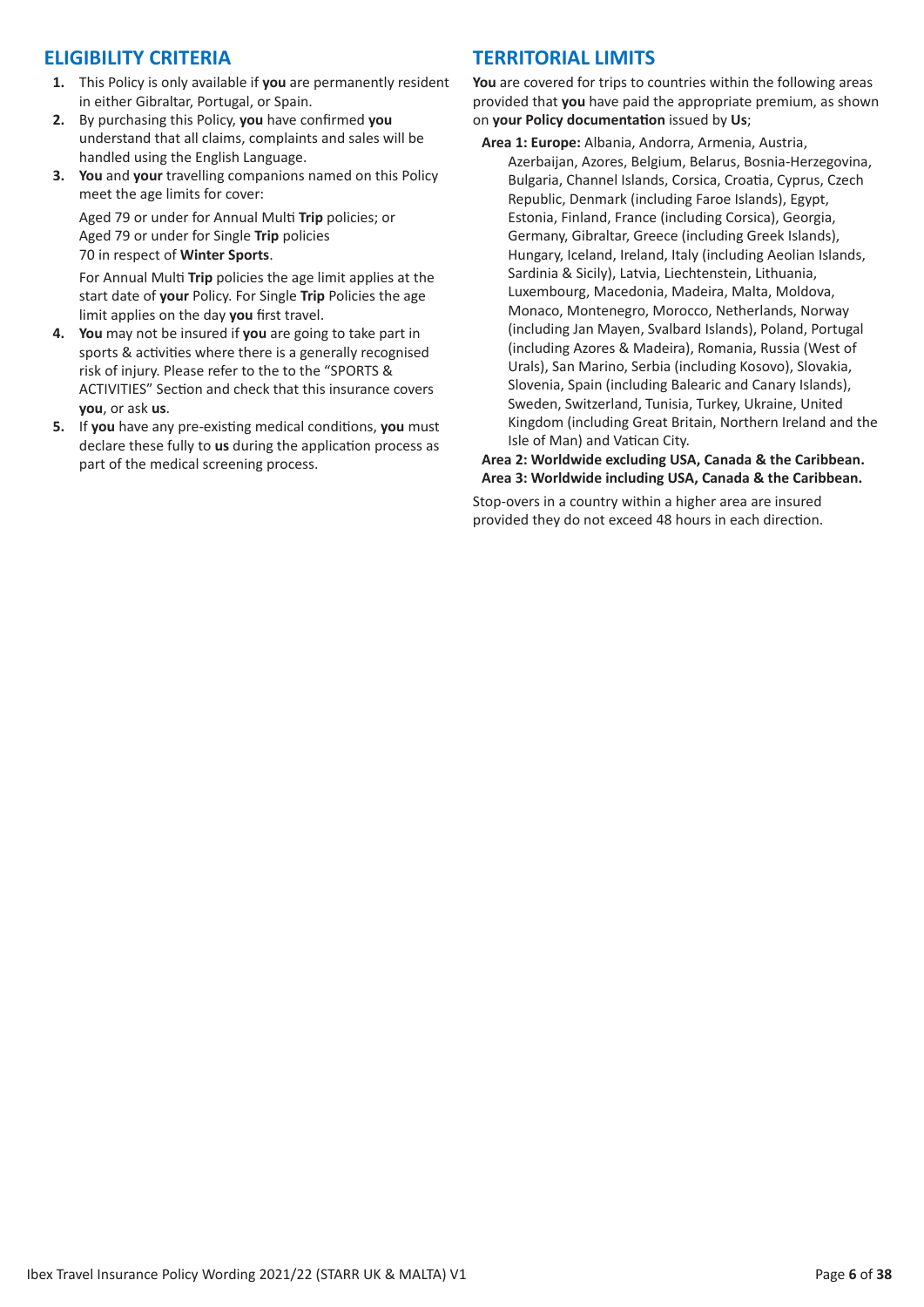# **SCHEDULE OF BENEFITS**

Provided **you** have paid the appropriate premium as shown on **your Policy documentation**, **you** are covered in accordance with the full Policy wording shown herein up to the limits and sub-limits applicable to **your** selected **Level of Cover** within the geographical area of cover, as shown on **your Policy documentation**. The currency in which **you** pay **your** premium, being either €Euros or £GBP, determines the currency that applies to **your** Policy for the purposes of the benefit limits and excesses.

| <b>Cover Per Person / Per Section / Per Trip</b><br>Level of Cover $\rightarrow$ |                                                                                                   | <b>Standard</b>    |                      | <b>Super</b>  |                      | <b>Super Plus</b>    |                      |  |
|----------------------------------------------------------------------------------|---------------------------------------------------------------------------------------------------|--------------------|----------------------|---------------|----------------------|----------------------|----------------------|--|
| <b>Section</b>                                                                   |                                                                                                   | Limits $€/£$       | Excess $\epsilon$ /£ | Limits $€/£$  | Excess $\epsilon$ /£ | Limits $\epsilon$ /£ | Excess $\epsilon$ /£ |  |
|                                                                                  | <b>Cancellation</b>                                                                               | 2,000              |                      | 5,000         | $70*$                | 10,000               | $70*$                |  |
| 1.1                                                                              | Pre-Booked Excursion Limit                                                                        | 250                | $70*$                | 250           |                      | 250                  |                      |  |
| 1.2                                                                              | <b>Cancellation Cover as a result of COVID-19</b>                                                 | 2,000              | $70*$                | 5,000         | $70*$                | 10,000               | $70*$                |  |
| $\overline{2}$                                                                   | <b>Curtailment</b>                                                                                | 2,000              | 70                   | 5,000         | 70                   | 5,000                | 70                   |  |
|                                                                                  | <b>Emergency Medical Expenses &amp; Repatriation</b>                                              | 5,000,000          | 70                   | 10,000,000    |                      | 10,000,000           | 70                   |  |
| 3                                                                                | <b>Emergency Dental Treatment</b>                                                                 | 280                |                      | 280           | 70                   | 280                  |                      |  |
|                                                                                  | Funeral Expenses & Repatriation of Remains                                                        | 5,000              | Nil                  | 5,000         | Nil                  | 5,000                | Nil                  |  |
| 4                                                                                | <b>Additional Hospital Benefit - Up to</b>                                                        | 1,000              | Nil                  | 2,000         | Nil                  | 2,000                | Nil                  |  |
|                                                                                  | Per 24 hours                                                                                      | 25                 |                      | 25            |                      | 25                   |                      |  |
|                                                                                  | <b>Travel Delay &amp; Abandonment</b>                                                             |                    |                      |               |                      |                      |                      |  |
| 5                                                                                | Travel Delay - Up to                                                                              | 140                |                      | 300           |                      | 300                  | Nil                  |  |
|                                                                                  | Per 12 hours                                                                                      | 28                 | Nil                  | 30            | Nil                  | 30                   |                      |  |
|                                                                                  | Abandonment (after 24h travel delay)                                                              | 2,000              | 70                   | 5,000         | 70                   | 5,000                | 70                   |  |
|                                                                                  | <b>Personal Accident</b>                                                                          |                    |                      |               |                      |                      |                      |  |
| 6                                                                                | <b>Permanent Disability</b>                                                                       | 15,000             | Nil                  | 25,000<br>Nil |                      | 35,000               | Nil                  |  |
|                                                                                  | Loss of Limb(s) or Loss of Sight                                                                  |                    |                      | 14,000        |                      | 14,000               |                      |  |
| $\overline{7}$                                                                   | <b>Missed Departure</b><br>(Including missed UK or internal departure<br>connection & assistance) | 400                | 70                   | 1,000         | 70                   | 1,000                | 70                   |  |
|                                                                                  | <b>Baggage &amp; Personal Effects</b>                                                             |                    |                      |               |                      |                      |                      |  |
|                                                                                  | Lost, Stolen or Damaged Items                                                                     | 750                |                      | 2,000         | 70                   | 3,500                | 70                   |  |
|                                                                                  | Maximum payment for:                                                                              |                    | 70                   |               |                      |                      |                      |  |
| 8                                                                                | One Article, Pair, Set or Collection                                                              | 70                 |                      | 350           |                      | 350                  |                      |  |
|                                                                                  | <b>Total All Valuables</b>                                                                        |                    | <b>Not Covered</b>   | 250           |                      | 250                  |                      |  |
|                                                                                  | Spectacles or Sunglasses                                                                          | 70                 | 70                   | 70            |                      | 70                   |                      |  |
|                                                                                  | Loss, Stolen or Damaged on a Beach                                                                | 100                |                      | 100           |                      | 100                  |                      |  |
|                                                                                  | Delayed Baggage                                                                                   | 35                 | Nil                  | 100           | Nil                  | 100                  | Nil                  |  |
|                                                                                  | <b>Personal Money</b>                                                                             |                    |                      | 500           | 70                   | 500                  | 70                   |  |
| 9                                                                                | Cash Limit                                                                                        |                    | <b>Not Covered</b>   | 150           | 28                   | 150                  | 28                   |  |
|                                                                                  | Loss or Stolen on a Beach                                                                         |                    |                      | 100           | 70                   | 100                  | 70                   |  |
| 10                                                                               | <b>Loss of Passport &amp; Travel Documents</b>                                                    | 210                | 70                   | 500           | 70                   | 500                  | 70                   |  |
| 11                                                                               | Hijack & Mugging - Up to                                                                          | 1,400              | Nil                  |               | Nil                  | 7,000                | Nil                  |  |
|                                                                                  | Per 24 hours                                                                                      | 70                 |                      | 280           |                      | 280                  |                      |  |
| 12                                                                               | <b>Personal Liability</b><br>2,000,000                                                            |                    | 140                  | 2,000,000     | 140                  | 2,000,000            | 140                  |  |
| 13                                                                               | <b>Legal Expenses</b>                                                                             | 10,000             | 280                  | 25,000        | 280                  | 25,000               | 280                  |  |
| 14                                                                               | Pet Care Expenses - Up to                                                                         |                    |                      | 250           | Nil                  | 250                  | Nil                  |  |
| Per day                                                                          |                                                                                                   | <b>Not Covered</b> |                      | 50            |                      | 50                   |                      |  |

\*28 - **Excess** for loss of deposit claims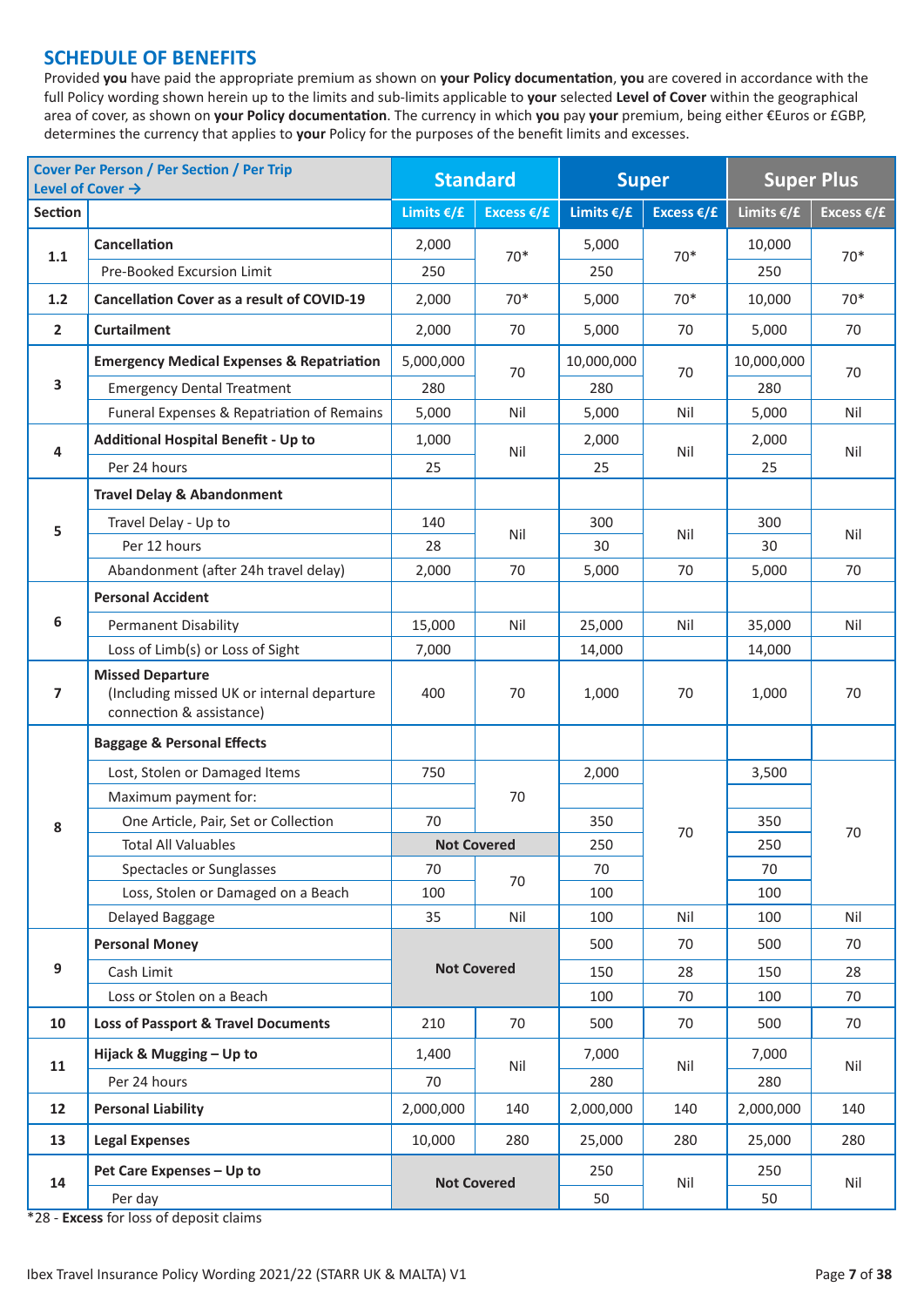# **Policy Options Schedule of Benefits**

While this Policy covers **you** as standard for leisure, business trips, **cruise** trips and various sports and activities as listed, there are a range of optional extended benefits available to **you** upon payment of an additional premium, per option. Each cover will only apply if **you** have paid the additional premium, per option, and each selected option is shown on **your** certificate.

| <b>Cover Per Person / Per Section / Per Trip</b><br>Level of Cover $\rightarrow$ |                                                                     | <b>Standard</b>        | <b>Super</b> |              | <b>Super Plus</b>    |            |                      |
|----------------------------------------------------------------------------------|---------------------------------------------------------------------|------------------------|--------------|--------------|----------------------|------------|----------------------|
| Section                                                                          |                                                                     | Limits $€/£$           | Excess €/£   | Limits $€/£$ | Excess $\epsilon$ /£ | Limits €/£ | Excess $\epsilon$ /£ |
|                                                                                  | <b>Business Plus Cover</b>                                          |                        | 70           |              | 70                   |            | 70                   |
|                                                                                  | <b>Replacement Business Colleague</b><br>(cancellation/curtailment) | 1,400                  |              |              |                      | 2,800      |                      |
| 15                                                                               | Business Equipment, Laptops, Documents<br>& Samples                 | 700                    |              | 1,400        |                      | 1,400      |                      |
|                                                                                  | Single Item Limit                                                   | 400                    |              | 500          |                      | 500        |                      |
|                                                                                  | Replacement Business Documents & Samples                            | 420                    |              | 720          |                      | 720        |                      |
|                                                                                  | <b>Business Money</b>                                               | 500                    |              | 1,000        |                      | 1,000      |                      |
|                                                                                  | Cash Limit                                                          | 250                    |              | 500          |                      | 500        |                      |
|                                                                                  | <b>Golf Cover</b>                                                   |                        | 70           |              | 70                   |            | 70                   |
|                                                                                  | Golf Equipment                                                      | 2,100                  |              | 3,500        |                      | 3,500      |                      |
| 16                                                                               | Green/Club Fees                                                     | 280                    |              | 560          |                      | 560        |                      |
|                                                                                  | Golf Hire                                                           | 140                    |              | 210          |                      | 210        |                      |
|                                                                                  | Hole-in-one                                                         | 70                     |              | 140          |                      | 140        |                      |
|                                                                                  | <b>Winter Sports Cover</b>                                          |                        |              |              |                      |            |                      |
|                                                                                  | Piste Closure & Avalance Delay - Up to                              | 280                    | Nil          |              | Nil                  | 560        | Nil                  |
|                                                                                  | Per day                                                             | 28                     |              | 28           |                      | 28         |                      |
|                                                                                  | Winter Sports Hire - Up to                                          | 70<br>280              |              | 560          | 70                   | 560        | 70                   |
| 17                                                                               | Per day<br>28<br>28                                                 |                        | 28           |              |                      |            |                      |
|                                                                                  | Winter Sports Pack - Up to                                          | 70<br>70<br>210<br>420 |              | 420          | 70                   |            |                      |
|                                                                                  | Per day                                                             | 21                     |              | 21           |                      | 21         |                      |
|                                                                                  | Winter Sports Equipment                                             | 70                     |              |              | 70                   |            | 70                   |
|                                                                                  | Owned                                                               | 420                    |              | 700          |                      | 700        |                      |
|                                                                                  | Hired                                                               | 210                    |              | 420          |                      | 420        |                      |
|                                                                                  | <b>Cruise Plus Cover</b>                                            |                        |              |              |                      |            |                      |
|                                                                                  | <b>Missed Cruise Departure</b>                                      | 300<br>70<br>300       |              | 70           | 300                  | 70         |                      |
|                                                                                  | Cabin/Stateroom Confinement                                         | 300                    | Nil          | 300          | Nil                  | 300        | Nil                  |
| 18                                                                               | Per day                                                             | 50                     |              | 50           |                      | 50         |                      |
|                                                                                  | <b>Unused Pre-Booked Excursions</b>                                 | 300                    | 70           | 300          | 70                   | 300        | 70                   |
|                                                                                  | Missed Port Itinerary Change Benefit                                | 300                    | Nil          | 300          | Nil                  | 300        | Nil                  |
|                                                                                  | Per day                                                             | 50                     |              | 50           |                      | 50         |                      |
|                                                                                  | Cruise Connection                                                   | 1,500                  | 70           | 1,500        | 70                   | 1,500      | 70                   |
|                                                                                  | <b>Sports Equipment &amp; Cycle Cover</b>                           |                        |              |              | 70                   |            | 70                   |
|                                                                                  | Owned or Hired Sports & Cycle Equipment                             |                        |              | 1,500        |                      | 1,500      |                      |
| 19                                                                               | Single Article Limit                                                | <b>Not Covered</b>     |              | 500          |                      | 500        |                      |
|                                                                                  | Hire or Replacement Equipment                                       |                        |              | 400          | Nil                  | 400        | Nil                  |
|                                                                                  | Per day                                                             |                        |              | 20           |                      | 20         |                      |

**Continued Overleaf**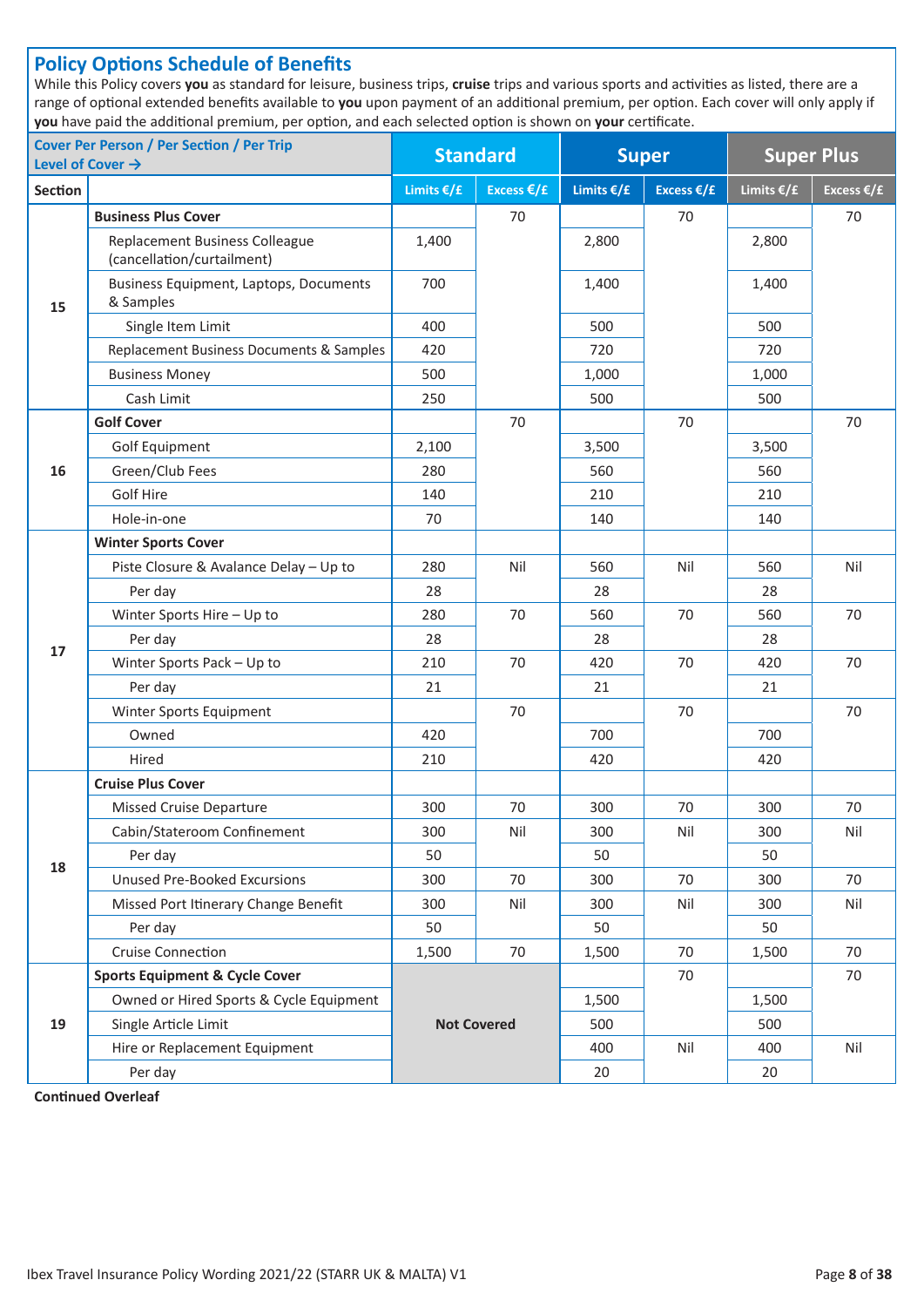|                                 | <b>Gadget Cover</b>             |                      |       | 70                           |       | 70                           |
|---------------------------------|---------------------------------|----------------------|-------|------------------------------|-------|------------------------------|
| 20                              | Number of Gadgets (per person)  | <b>Not Covered</b>   | 5     | (100)<br>for Loss<br>Claims) | 5     | (100)<br>for Loss<br>Claims) |
|                                 | Overall Limit                   |                      | 2,000 |                              | 2,000 |                              |
|                                 | Maximum per Item                |                      | 750   |                              | 750   |                              |
|                                 | Screen Repair - Maximum Payable |                      |       |                              |       |                              |
|                                 | Non-iPhone                      |                      | 100   |                              | 100   |                              |
|                                 | iPhone                          |                      | 200   |                              | 200   |                              |
|                                 | Samsung Curved Screen           |                      | 400   |                              | 400   |                              |
| <b>Unauthorised Usage Costs</b> |                                 |                      | 500   |                              | 500   |                              |
|                                 | Per Incident                    |                      | 100   |                              | 100   |                              |
|                                 |                                 | <b>Excess Option</b> |       |                              |       |                              |

Double Excess Doubles All Excesses on the Policy

# **DEFINITIONS**

*Whenever the following words appear in this Policy they will always have these meanings:*

**Accident:** A **bodily injury** that occurs as a direct result of a sudden unintentional, unforeseen and unexpected action caused by an external, visible means occurring solely and directly and independently of any other cause which occurs at an identifiable time and place on a **trip** during **your period of insurance**.

**Additional Sports Equipment:** Items taken on a **trip** used exclusively for a sport or activity declared to **us** and shown on **your Policy documentation**.

**Adverse Weather:** Weather of such severity that; the police, or other appropriate authority, warn by means of public communications networks including, but not limited to, popular websites, television or radio against all but essential travel and/ or; it causes major disruption to transport services i.e. rail, road or bus which is reported in the media. This does not include volcanic ash clouds due to volcanic eruptions.

**Assistance Service:** The emergency medical assistance company named in the **Policy documentation**.

**Bodily Injury:** an identifiable physical injury caused by sudden, unexpected, external and visible means including injury as a result of unavoidable exposure to the elements.

**Business Documents and Samples:** Any documents and samples which are vital to the carrying out of business used for the sole purpose of **your** business **trip**.

**Business Equipment:** Any equipment, as declared to **us** and used for the sole purpose of **your** business **trip**.

**Close Business Associate:** Any person that **you** work closely with whose absence from business for one or more complete days at the same time as **your** absence prevents the effective continuation of that business and necessitates the cancellation or **curtailment** of the **trip** as certified by a director of the business.

**Common Law Partner:** A person living with another person as husband or wife (including same sex partner) at the same address for at least six consecutive months prior to the date of application.

**Complications of Pregnancy:** Shall only be deemed to include the following: toxaemia, gestational hypertension, pre-eclampsia, ectopic pregnancy, hydatidiform mole (molar pregnancy), postpartum haemorrhage, retained placenta membrane, placental abruption, hyperemesis gravidarum, placenta praevia, stillbirths, miscarriage, medically necessary emergency caesarean sections/ medically necessary termination and any premature births more than 8 weeks (or 16 weeks in the case of a known multiple pregnancy) prior to the expected delivery date.

**Computers: Laptop**, tablets, portable **computers**, iPads, notebooks and computer equipment.

**COVID-19:** Coronavirus disease including Severe Acute Respiratory Syndrome Coronavirus 2 (SARS-CoV-2) including any related and/ or similar conditions howsoever caused or any mutation of these.

**Country of Residence:** Gibraltar, Spain or Portugal, as stated on **your Policy documentation**, being the country where **you** reside for the majority of the year and from where the trips begin and end.

**Couple:** 2 adults living together at the same address as spouses, civil partners or a similar long term relationship.

**Cruise/Cruising:** Living or traveling on a **cruise** ship for any period of time.

**Curtail/ Curtailment:** means cutting **your** planned **trip** short by early return to **your country of residence** or admission to hospital as an inpatient so that **you** lose the benefit of accommodation **you** have paid for, or being confined to **your** accommodation.

**Documents:** Travel tickets, passports and driving licence held by **you** for social, domestic and/or pleasure purposes.

**Excess:** An amount deducted per insured person, per Policy section, for each incident that results in a claim.

**Family:** Any person that is related to **you** by blood or marriage.

**Golf Equipment:** Golf clubs, golf balls, golf bag, golf trolley, golf shoes and water proof clothing.

**Home: Your** residential address in **your country of residence** within Gibraltar, Spain or Portugal.

**Immediate Relative:** Mother, father, sister, brother, wife, husband, fiancé(e), common- law partner/civil partner, co-habiting partner, daughter, son, grandparent, grandchild, parent-in-law, son-in-law, daughter-in law, sister-in-law, brother-in law, step-parent, stepchild, step-brother or step-sister, or legal guardian.

**Infectious or contagious disease:** Any disease capable of being transmitted from an infected person, animal or species to another person, animal or species by any means.

**Illness:** Any disease, infection or bodily disorder which is unexpectedly contracted by **you** whilst on **your trip** or unexpectedly manifests itself for the first time during **your trip**.

**Laptop:** a portable or notebook computer (that is not an iPad or tablet computer), that is battery and AC-powered, which is small enough to rest on the user's lap and having a screen that closes or is secured over the keyboard like a lid.

**Level of Cover:** The applicable sections of cover and the respective limits identified within the present **Schedule of Benefits** chosen by **you** under this insurance Policy as indicated on **your** Policy documents. The Levels of Cover available are 'Standard', 'Super' and 'Super Plus'.

Ibex Travel Insurance Policy Wording 2021/22 (STARR UK & MALTA) V1 and super rides.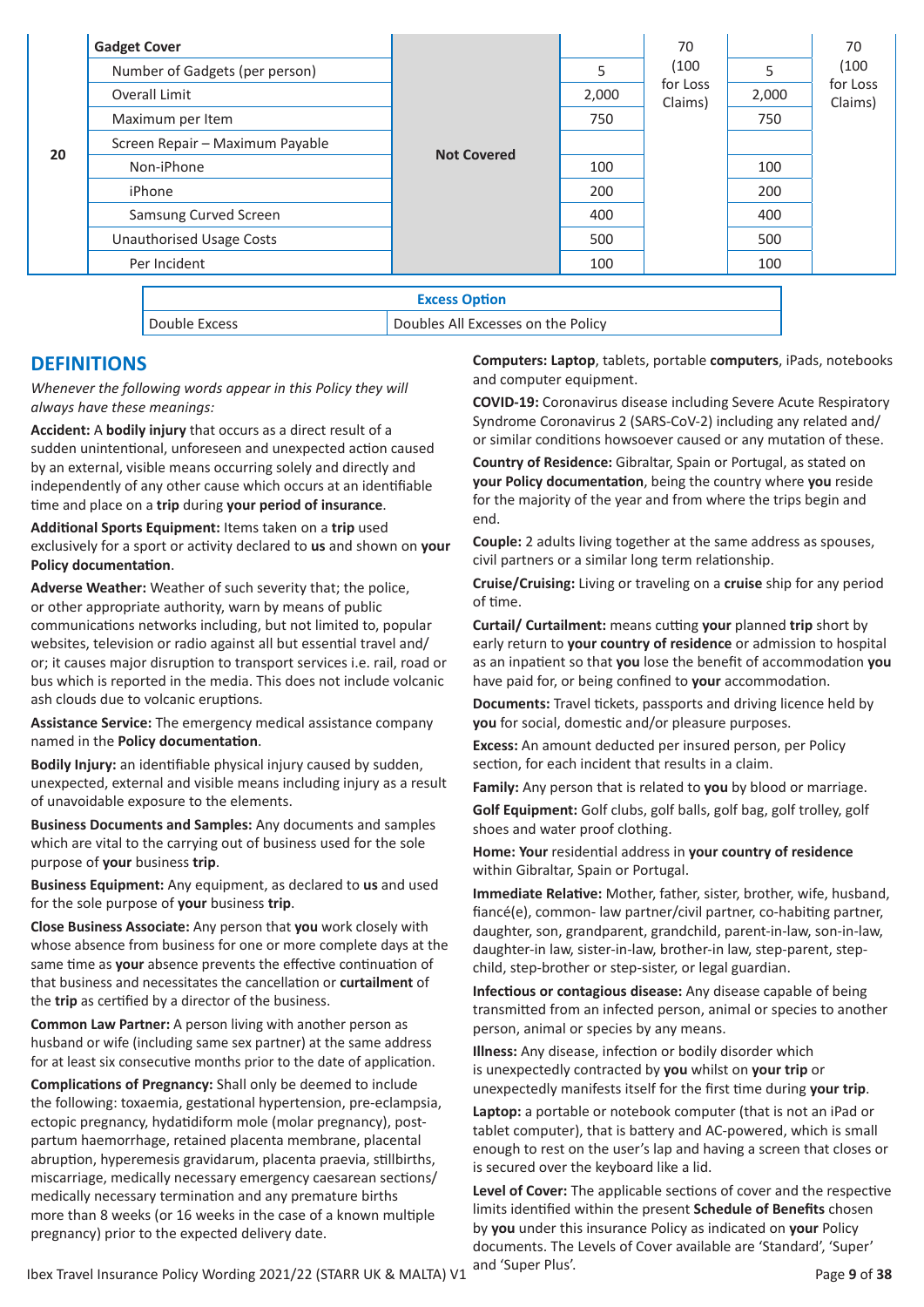**Manual Work:** Work that is physical, including, but not limited to construction, installation, assembly and building work. This does not include:

- i. Purely managerial /supervisory, sales or administrative capacity;
- ii. Bar, restaurant and catering trade staff, musicians and singers;
- iii. Fruit pickers (who do not use machinery), casual light work, light agricultural work; supervised conservation work, voluntary charity work labour where there is no financial gain; in such circumstances there will be no cover for hands-on involvement with the installation, assembly, maintenance, repair or use of electrical, mechanical or hydraulic plant, heavy power tools and industrial machinery, or work above two storeys or 3 metres above ground level (whichever is the lower).
- iv. Supervised animal sanctuary work but no cover can be provided in relation to any interaction with dangerous wild animals such as lions, tigers or big cats of any kind.

Note: Personal Accident cover due to **your** participation in the work activity in relation to iii. and iv. is excluded. Personal Liability cover due to **your** participation in any work activity is excluded and in the event of an injury the **excess** under Section 2 - Emergency Medical Expenses & Repatriation will be increased to €/£200.

# **Medical Condition:** Any **medical condition(s)** where **you**:

- A: in the past 24 months (prior to the date **your** Policy is issued, the date **you** extended the original **Period of Insurance**, or the date **your trip** is booked - whichever is later)
	- have had or are waiting for any consultations, investigations or follow ups;
	- are having or have had advice, medication or treatment (routine or otherwise including special diets);
	- have been on a waiting list or knew **you** needed surgery, in-patient treatment or tests at a hospital or clinic at the date **you** bought the policy or the booking date of **your trip**,

This includes long standing conditions, surgery (including any elective procedures), as well as injuries that may be exacerbated by the activity/**trip you** propose to undertake; and/or

- B: have ever been diagnosed with or treated for any of the following:
	- Any heart or Circulatory condition
	- A stroke, TIA or high blood pressure
	- A breathing condition (Inc. Asthma)
	- Any type of Cancer

**Medical Practitioner:** A registered practising member of the medical profession who is not related to **you** or to any person with whom **you** are travelling or intending to stay with.

**Money:** Any legal currency including traveller's cheques.

**Outward journey:** The departure/sea crossing/coach/ train departure from **your country of residence** to **your** final destination, which may include several connections.

**Period of Insurance:** The **period of insurance** is specified on **your Policy documentation**. If **your** return is unavoidably delayed for an insured reason, cover will be extended for the period of the delay. If the period of travel exceeds, or was intended to exceed, the **trip** limit specified on **your Policy documentation**, then no cover will apply in respect of the entire period of travel (including the insured period under the Policy).

**a) Single Trip Policies:** The maximum duration per **trip** is 180 days. Section 1, Cancellation cover is effective from the time and date of issue of the **Policy documentation** and terminates on commencement of the planned **trip**. For all other sections, cover commences when **you** leave **your home** or business (whichever is the later) to commence

Ibex Travel Insurance Policy Wording 2021/22 (STARR UK & MALTA) V1 Page 10 of 38

the **trip** and terminates on whichever occurs first of the following:

- **1.** The expiry of the **period of insurance**;
- **2. Your** return **home** as planned, at the end of the **trip**;
- **3. Your** first return **home** prior to the planned return at the end of the **trip**.

Mid **Trip** Return **Home**: If **you** have purchased a **Period of Insurance** of 90 days or more, **you** may return to **your country of residence** for short term visits of up to 14 days, as long as they are not subject to a claim and **you** are not travelling to receive treatment. Cover is temporarily suspended for the duration of these visits.

Extending **Your** Single **Trip** Policy: **You** may extend **your period of insurance** on an incremental continuous basis whilst **you** are on a **trip** upon notification to, and payment of additional premium, to **your** intermediary and written confirmation from Ibex Customer Services (after referral to **us**) provided that a claim does not exist and **your period of insurance** has not expired. In no event can the total duration of cover including any extensions exceed 180 days.

Contact Ibex Customer Services on Tel: +350 200 77 822, or purchase **your** new Policy prior to the expiry of **your** existing Policy and make sure **you** keep details of all **your** prior policies in the event of a claim.

**Gibraltar residents:** Trips will only be covered for travel outside of Gibraltar and must have pre- booked and pre-paid accommodation for 1 night or more.

**Spain or Portugal residents:** For trips within **your country of residence you** must have pre-booked and pre-paid accommodation for 1 night or more that is at least 80 Km away from **your home**.

- **b) Annual Multi-Trip Policies:** Cover for trips starting within the **Period of Insurance** and a maximum duration per **trip** of 31 days, (Or 45, 60 or 90\* (\*under Age 66 years only) days if **you** have paid the applicable additional premium and it is shown on **your** schedule) Section 1, Cancellation cover for each **trip** is effective from either the start date on the **Policy documentation** or the time and date at which each **trip** is booked (whichever is the later), and terminates on whichever occurs first of the following:
	- **1.** The commencement of each **trip**, or
	- **2.** The expiry of the **period of insurance**.

For all other sections, cover commences when **you** leave **your home** or business (whichever is the later) to commence each **trip** and terminates on whichever occurs first of the following:

- **1.** The expiry of the **period of insurance**;
- **2. Your** return **home** as planned, at the end of each **trip**;
- **3. Your** first return to **your country of residence** prior to the planned return at the end of each **trip**;
- **4. Your** period of travel exceeding the **trip** limit specified in **your Policy Documentation**.

**Gibraltar residents:** Trips will only be covered for travel outside of Gibraltar and must have **pre-booked accommodation** for 1 night or more.

**Spain or Portugal residents:** For trips within **your country of residence you** must have pre-booked and pre-paid accommodation for 1 night or more that is at least 80 Km away from **your home**.

- **c) One-way trips only:** The **period of insurance** will cease upon whichever occurs first of the following:
	- **1.** The expiry of the **period of insurance**, or
	- **2.** 48 hours from when **you** first leave immigration control in the country of **your** final ticketed and declared destination.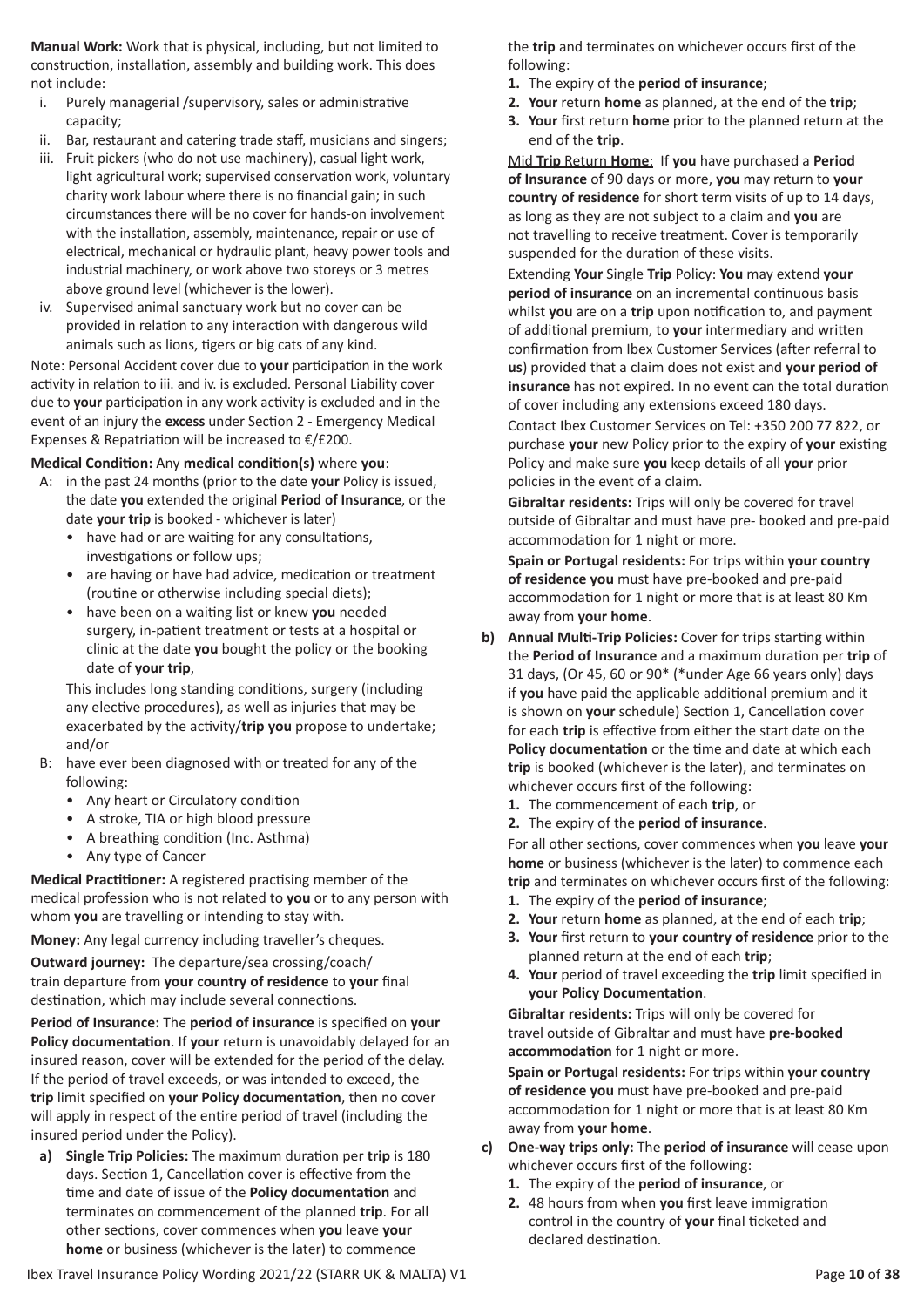**Personal Baggage: Your** suitcases (or similar luggage carriers) and contents usually taken on a **trip**, together with articles worn or carried by **you** for **your** individual use during **your trip**. Excludes **money** as covered under Section 9.

**Policy Documentation:** This will include the certificate of insurance, Policy schedule, wording, summary, medical screening documentation (if applicable) and any other associated confirmation agreed in writing by **us** and issued by **us** in respect of this Policy, which sets out the names of the persons insured, destination and/or the territorial limits of coverage, the **period of insurance**, any alterations of coverage or Policy options selected by **you** and any other special conditions and terms. This along with this Policy wording, any endorsements or special terms issued by **us**, **your** application and declarations made to **us** or **our** agents, form the contact of insurance between **you** and **us**.

**Pre-Booked Accommodation:** A hotel, hostel, bed and breakfast, rented holiday **home**, camping or caravan site, for which an invoice, bill, receipt or voucher can be produced.

**Public Transport:** The following regular scheduled forms of transport: train, coach, taxi, bus, aircraft and sea vessel, on which **you** are a fare paying passenger.

**Replacement Business Colleague:** A person working for the same company and in the same office as **you** and nominated in order to continue the proper functioning of **your trip**.

**Return Journey:** The return flight/ sea crossing / coach / train departure from **your** final accommodation to commence the **return journey** to **your country of residence**, which may include several connections until reaching **your country of residence**.

**Sailing/Boating:** Within 12 nautical miles/22.2Km of the shoreline (considered Inshore/Territorial waters) and inland.

**Schedule of Benefits:** The Schedules of Benefits as shown on pages 7-8 that summarises the benefits, coverage, limits and excesses applicable to each **Level of Cover**, all of which are subject to the full terms of this Policy wording and any applicable endorsements issued by **us** and attached to **your Policy documentation**.

**Specialist Clinic:** a facility to which **you** have been referred by a **Medical Practitioner** that is staffed by healthcare professionals with a high degree of knowledge, skill, and competence in a specific area of medicine, surgery or nursing.

**Sports Equipment:** Items of a personal nature specifically designed and intended to be used for participation in a particular sport, game or leisure activity.

**Travelling companion:** The person with whom **you** have booked or arranged to travel on the planned **trip**. In the case of a tour, **travelling companion** shall mean the person(s) shown on **your** booking form.

**Terrorism:** An act, including but not limited to the use of force or violence and/or the threat thereof, of any person or group(s) of persons, whether acting alone or on behalf of or in connection with any organisation(s) or governments, committed for political, religious, ideological or similar purposes including the intention to influence any government and/or to put the public, or any section of the public, in fear.

**Trip:** Any holiday (including **cruise** holiday), leisure or business **trip** within the geographical region shown on **your Policy documentation** which begins and ends in **your country of residence** (unless a One Way **Trip**) for which **you** have paid the appropriate premium.

**Unattended:** Where **you** are not in full view of **your** property and are not in a position to prevent loss, theft or damage occurring.

# **Utilisation of nuclear, chemical or biological weapons of mass**

**destruction:** The use of any explosive nuclear weapon or device; or the emission, discharge, dispersal, release or escape of: fissile material emitting a level of radioactivity, or any pathogenic (disease producing) micro-organism(s) and/or biologically produced toxin(s) (including genetically modified organisms and chemically synthesised toxins), or any solid, liquid or gaseous chemical compound which, when suitably distributed; which is capable of causing incapacitating disablement or death amongst people or animals.

**Valuables:** Personal jewellery, watches, precious stones, audio, video and electronic equipment of any kind, camcorders and accessories, all photographic/ digital/ optical/ audio/ video media, iPods/ MP3/4 players, e-book readers, or similar (only used to store or stream digital video and audio) and electronic games, telescopes, binoculars and furs.

#### **We/Us/Our:**

The insurers:

**For Residents of Gibraltar:** Starr International (Europe) Limited, or

**For Residents of Spain and Portugal:** Starr Europe Insurance Limited

**We** are solely obligated and liable for all covers and benefits provided under the terms of this Policy wording, certificate and any endorsements.

**Winter Sports:** Means cross country skiing (Nordic skiing), big foot skiing, glacier skiing, glacier walking (under 2000m), recreational racing, snowmobiling, tobogganing on snow, monoskiing, off-piste skiing or snow-boarding when **you** are skiing with the guidance of a local or within the ski area boundaries of a recognised ski resort and following ski patrol guidelines, on-piste skiing, on-piste snow-boarding, snow blading & snow sledging, sledging, all provided local safety guidelines and warnings are observed.

**Winter Sports Equipment:** Skis, (including bindings), ski and snowboard boots, ski poles and snowboards.

**You/Your:** Each insured person for whom the premium has been paid, is shown on **your Policy documentation** and who meets the "Eligibility Criteria" stated on page 6. Each person is separately insured.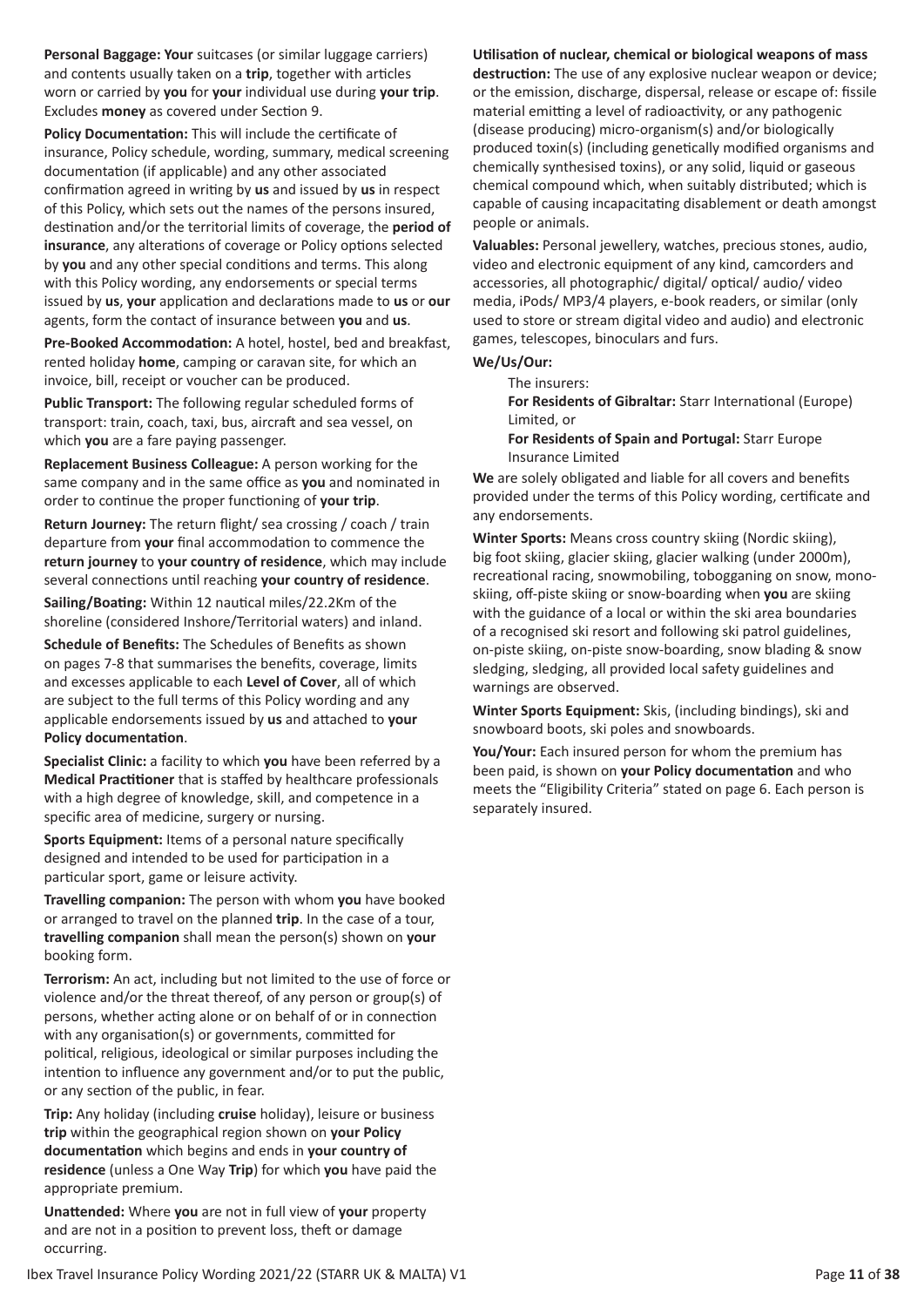# **MEDICAL HEALTH REQUIREMENTS**

**We** will not pay for any claim arising directly or indirectly as a result of a **medical condition** (see 'DEFINITIONS') suffered by **you**, unless declared to **us**, agreed by **us** on **your Policy documentation** and an additional premium paid if required.

**You** must notify **us** immediately should **you** become aware of any change regarding **your** health between taking out this insurance and the start of **your trip** i.e. if **you** develop a new **medical condition**; this includes any condition under investigation or review where a diagnosis has not been received, or if an existing condition deteriorates. Please call **your** intermediary or Ibex Customer Services Tel: +350 200 77 822

**We** will not pay additional costs incurred following any change in **medical condition**, unless this has been declared to and accepted by **us** in writing. (This means that if **you** make further payments e.g. book another **trip** or pay the final balance of a **trip** previously booked, or if there is an increase in the cancellation charges due to **you** not contacting **us** immediately, **we** are not liable for these additional costs).

**We** will notify **you** in writing of any amendments to **your** Policy conditions and advise **you** of any additional premium that may be required. In certain cases, **we** may be unable to offer cover.

**We** cannot extend cover for claims relating to **your travelling companion**, an **immediate relative** or **close business associate** or a person with whom **you** have arranged to stay. Please refer to Section 1 Cancellation and Section 2 **Curtailment** for full terms and conditions.

# **SPORTS & ACTIVITIES SECTION**

**You** are covered to participate in the following sports and activities (provided **you** are not participating on a professional basis) and subject to **your** compliance with local laws and regulations and the use of recommended safety equipment (such as helmet, harness, knee and/or elbow pads).

# **Please Note:**

- i. \*\*No cover is available for Scuba Diving in Cyprus.
- ii. Please note the Policy terms and conditions will still apply in all other respects.

abseiling (excluding Personal Accident cover), aerobics, angling, archery\*, athletics\*(not including marathon running), badminton, ballooning, banana **boating**, baseball\*, basketball, bat and ball, biathlon, billiards, beach games, black water rafting, **boating** (any craft less than 10 meters long, inside 12 mile limit), boardsailing (within territorial waters/inland), body boarding, bowling, bowls, boxing training (no contact), bungee jumping (maximum 3 jumps), camel riding\*, canal **boating**\* (inland only), canoeing (grades 1-3), catamaran **sailing**\* within territorial waters/inland (no racing) (crafts less than 10 m), cattle drive\*, clay pigeon shooting, climbing (indoor only / climbing wall), cricket\*, croquet, cross country running\*\*\*, crown green bowling, curling, cycling (recreational, non-touring, not BMX, competition or stunting)\*, cyclo-cross (non touring)\*, dancing, darts, deer stalking\*, deep sea fishing (recreational inside 12 mile limit), dinghy racing/**sailing** (inside 12 mile limit), diving (recreational), dog sledding, elephant ride/ trekking, fell running/walking, fishing (angling), flag American football, flying (in light aircraft, not piloting) football (recreational or incidental), Gaelic football, gliding (as a passenger, not piloting), go-karting (below 250cc), golf, grey hounds racing, glass bottom boat, gym, hand ball, helicopter ride (passenger), hiking/trekking (below 4000m), hill walking, hockey, horse/reindeer drawn sleigh, horse riding (excluding competitions/racing/jumping/hunting), horse/mule trekking, hot air ballooning (passenger), ice cricket\*, ice-skating\* (on rink, recreational only, excluding competitions),

jet skiing\*, kayaking (Up to grade 3 & Inland waters only), kayaking (grades 1-3 rivers/sea), kite surfing (over water)\*, lacrosse, light aircraft rides (passenger), martial arts training, motorcycling under 125cc\* (on road, as a means of transport only and wearing a helmet, must have appropriate license – max 31 days in respect of touring trips), netball, orienteering, paint balling\*, parascending (towed by boat), pistol shooting, pony trekking, pool, power/ speed **boating**\* (Passenger only – excluding Personal Accident cover), racquet ball, rafting (grades 1-3), rambling, rifle range shooting\*, ringos, roller blading/skating, rounders, rowing, rugby league\*, rugby union\*, **sailing**/**boating**\* within territorial waters/ inland (no racing) (crafts less than 10 m), safari – vehicle/on foot (organised tour & excluding the use of firearms), sea fishing (coastal waters only, not deep sea), \*\*scuba diving (max. 15m depth), skateboarding (recreational), sledging, sleigh ride (pulled by reindeer, horses or dogs), snooker, snorkelling, snow-shoeing, soccer, softball, squash\*, surfing\*, swimming, swimming with dolphins, table tennis, tai chi (non-contact), sphereing, spinning, tennis, ten-pin bowling\*, tobogganing (summer), touch football, trampolining (recreational), trekking (under 4000m), tubing, tug-o-war, volleyball, wake boarding, walking, walking up Sydney Harbour Bridge, water polo, water-skiing, water tubing, white water canoeing/rafting (up to grade 3 rivers only), wheelchair basketball, windsurfing (on a lake)\*, whale watching, yoga, ziplining.

# **'ADVENTURE PACK' ACTIVITIES OPTION**

*(THE SPORTS & ACTIVITIES SECTION LIST ABOVE IS EXTENDED TO INCLUDE THE FOLLOWING ACTIVITIES BELOW WHEN THE APPROPRIATE PREMIUM HAS BEEN PAID, AND ENDORSEMENT HAS BEEN MADE ON* **YOUR** *POLICY SCHEDULE)*

camel trekking, cycling (including event training), deep sea fishing, fencing\* (excluding Personal Accident cover), flying\* (piloting of light aircraft as PPL holder (excluding Personal Accident cover), football (amateur competition/tour), gliding (as pilot with necessary license), gymnastics, horse trekking (max 7 days – no polo, no competitions, no hunting or jumping), high diving, kayaking (grade 4 and over), kite buggying\*, kite landboarding\*, kite surfing/boarding\* (all kite activities exclude Personal Accident cover), marathon running (not exceeding Olympic distance), mountain biking (recreational only, not competition or downhill), rafting (grade 4 and over), **sailing**/yachting\* (Racing/Crewing) within territorial waters, for up to 14 days within the **period of insurance** (with professional skipper) [Subject to referral to Ibex Customer Services and agreement from **us**], sand yachting\* (excluding Personal Accident cover), scuba diving\*/\*\* (increased from 15 meters to 40 meters depth (qualified only, not diving alone, excluding Personal Accident cover).

# **In respect of all activities listed above under Sports & Activities/ Adventure Pack:**

- \* No cover for Personal Liability.
- \*\* No cover for Scuba Diving in Cyprus
- \*\*\* Excluding Competitive events.

You are NOT covered for any other Sports and Activities, unless declared to and agreed by **us** on **your Policy documentation** and an additional premium paid if required.

**You** are NOT covered for search and rescue.

**You** are NOT covered for any sports and activities where **you** have not used the appropriate safety equipment and followed the organiser's guidelines.

If any activity in which **you** are participating is not listed or **you** need to pay an additional premium for those activities listed in the 'Adventure Pack' Activities Option. Please call Ibex Customer Services Tel: +350 200 77 822 prior to travel.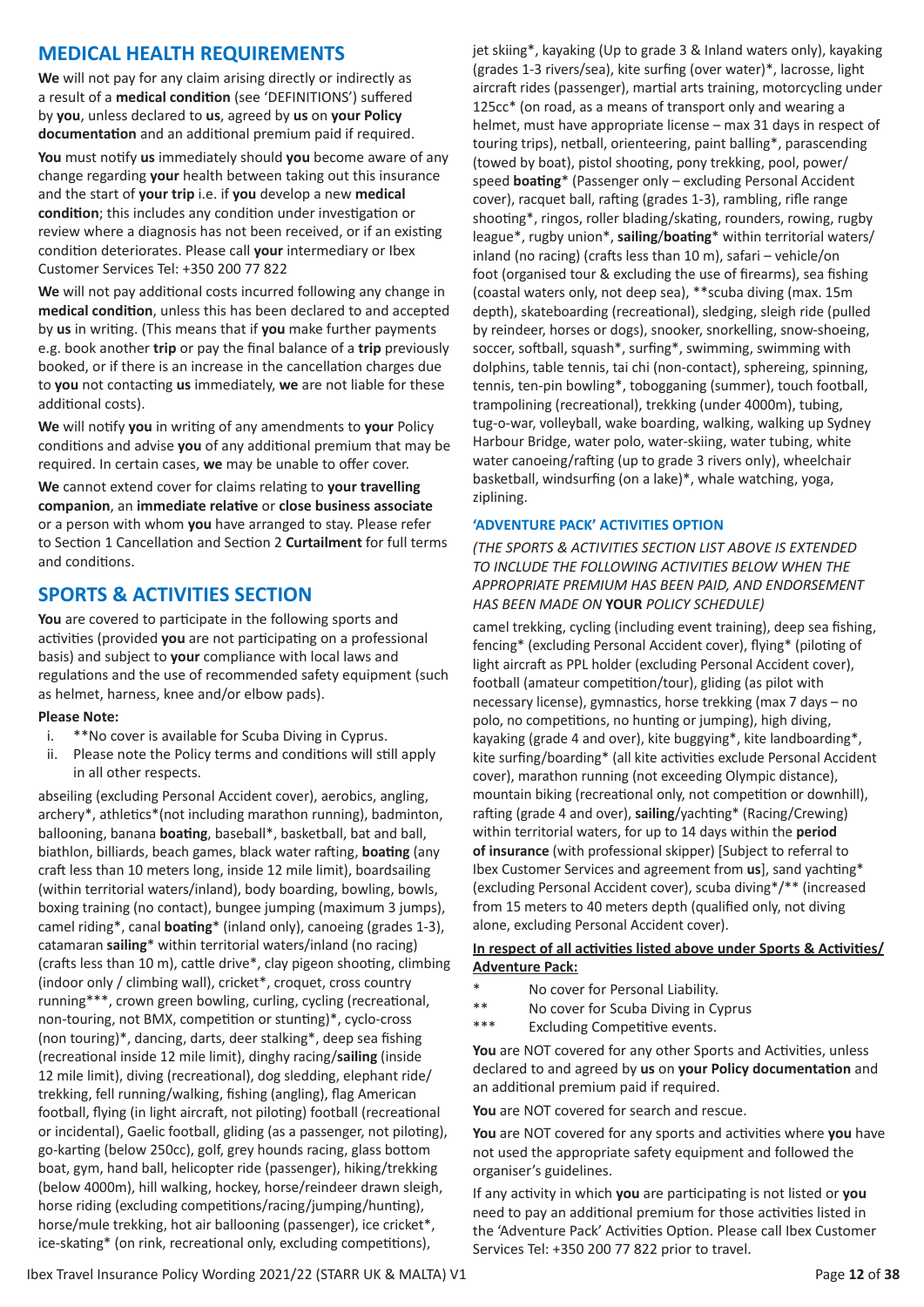# **TRAVELLING WHEN PREGNANT**

Pregnancy is not a **medical condition**. **You** may decide to travel until **you** are quite late into **your** pregnancy. Airlines and ferry/shipping companies including **cruise** liners have their own restrictions due to health and safety requirements. **You** should check with them or any other mode of transport **you** propose to take before **you** book. Please make sure that **your Medical Practitioner** and midwife are aware of **your** travel plans, that there are no known complications and that **you** are not travelling against any medical advice. **We** have the right to request a medical certificate to confirm this.

**We** will only pay claims due to a complication of pregnancy.

# **GENERAL CONDITIONS**

**You** must comply with the following conditions to have the full protection of **your** Policy. If **you** do not comply **we** may at **our** option cancel the Policy or refuse to deal with **your** claim or reduce the amount of any claim payment.

- **1.** It is a condition of this insurance that reasonable care must be taken to provide full and accurate information to **us** truthfully and to the best of **your** knowledge and contact **us**, as shown, if required. It is very important that the information given to **us** when buying a Policy, when completing a claim form and giving declarations to **us** is correct. If a Policy is purchased or a form or declaration is completed on **your** behalf, it is **your** responsibility to check that the answers given to all questions are true and complete. **You** are advised to keep copies of any correspondence **you** send to **us**. If **you** do not do so then any related claim may be reduced or rejected or **your** Policy may become invalid.
- **2. You** must notify Ibex Customer Services Tel: +350 200 77 822 as soon as possible about any change in circumstances which affects **your** Policy, including **you**, a person **you** are travelling with, a **close business associate** or relative receiving confirmation of a new or changed **medical condition** or currently being under medical investigation, change in sporting activity or leisure activities **you** intend to participate in during **your trip** or any additional persons(s) to be insured under this Policy. **We** have the right to reassess **your** coverage, Policy terms and/or premium after **you** have advised **us** of any such change this may include **us** accepting a claim for the cancellation charges applicable at that time if no suitable or alternative cover for **your** changed circumstances can be provided. If **you** do not advise **us** of any change then any related claim may be reduced or rejected or **your** Policy may become invalid.
- **3. You** must notify Ibex Customer Services Tel: +350 200 77 822 if **your** plans for **your trip** include travel to areas affected or threatened by war or similar risks as set out in General Exclusion 2. **We** reserve the right not to cover such trips or, if **we** will cover them, to apply special terms or conditions and/or charge an additional premium as **we** think appropriate. No cover for such trips shall attach unless **you** accept such terms, including any additional premium, before **you** depart.
- **4. You** must advise the claims handlers of any possible claim as soon as possible. **You** must supply them with full details of all the circumstances and any other information and **documents we** may require.
- **5. You** must keep any damaged articles that **you** wish to claim for and, if requested, send them to the claims handlers at **your** own expense. If **we** pay a claim for the full value of an article, it will become **our** property.
- **6. you** must agree to have medical examination(s) if required. In the event of **your** death, **we** are entitled to have a post mortem examination. All such examinations will be at **our** expense.
- **7. You** must assist **us** to obtain or pursue a recovery or contribution from any third party or other insurers (including any governmental refund) by providing all necessary details and by completing any forms.
- **8. You** must pay **us** back within 1 month of demand any amounts that **we** have paid on **your** behalf that are not covered by this insurance.
- **9. You** must take all reasonable steps to avoid or minimise any loss that might result in **you** making a claim under this insurance.
- **10. You** must comply with all the terms, provisions, conditions and endorsements of this insurance. Failure to do so may result in a claim being declined.
- **11.** Except for claims under Section 6 Personal Accident and for any of the fixed daily benefits provided under any other section this insurance shall only be liable for its proportionate share of any loss or damage that is covered by any other insurance.
- **12. We** may take action in **your** name but at **our** own expense to recover for **our** benefit the amount of any payment made under this insurance.
- **13. We** may at **our** option discharge any liability under this insurance by replacing or repairing any article or articles lost or damaged, or by issuing **you** with a credit voucher.
- **14.** No refund of premium will be allowed after the 14 day cooling off period following the date of purchase of this insurance nor after any travel has begun nor if an incident has occurred, a claim has been made or is intended to be made.
- **15.** This insurance is non-transferable. If a **trip** is cancelled for any reason other than that described in Section 1 - Cancellation or Section 2 **Curtailment** then the cover for that **trip** terminates immediately and no refund of premium in whole or part will be made.
- **16.** If **you** or anyone acting on **your** behalf makes any claim knowing it to be false or fraudulent in any way then this insurance shall become void, premiums non-refundable and all claims shall be forfeited.
- **17. We** shall not provide any cover or pay any claim or provide any benefit to the extent that this cover, payment of a claim or benefit would expose **us** to any sanction, prohibition or restriction under United Nations resolutions or the trade or economic sanctions, laws or regulations of the European Union, United Kingdom or the United States of America.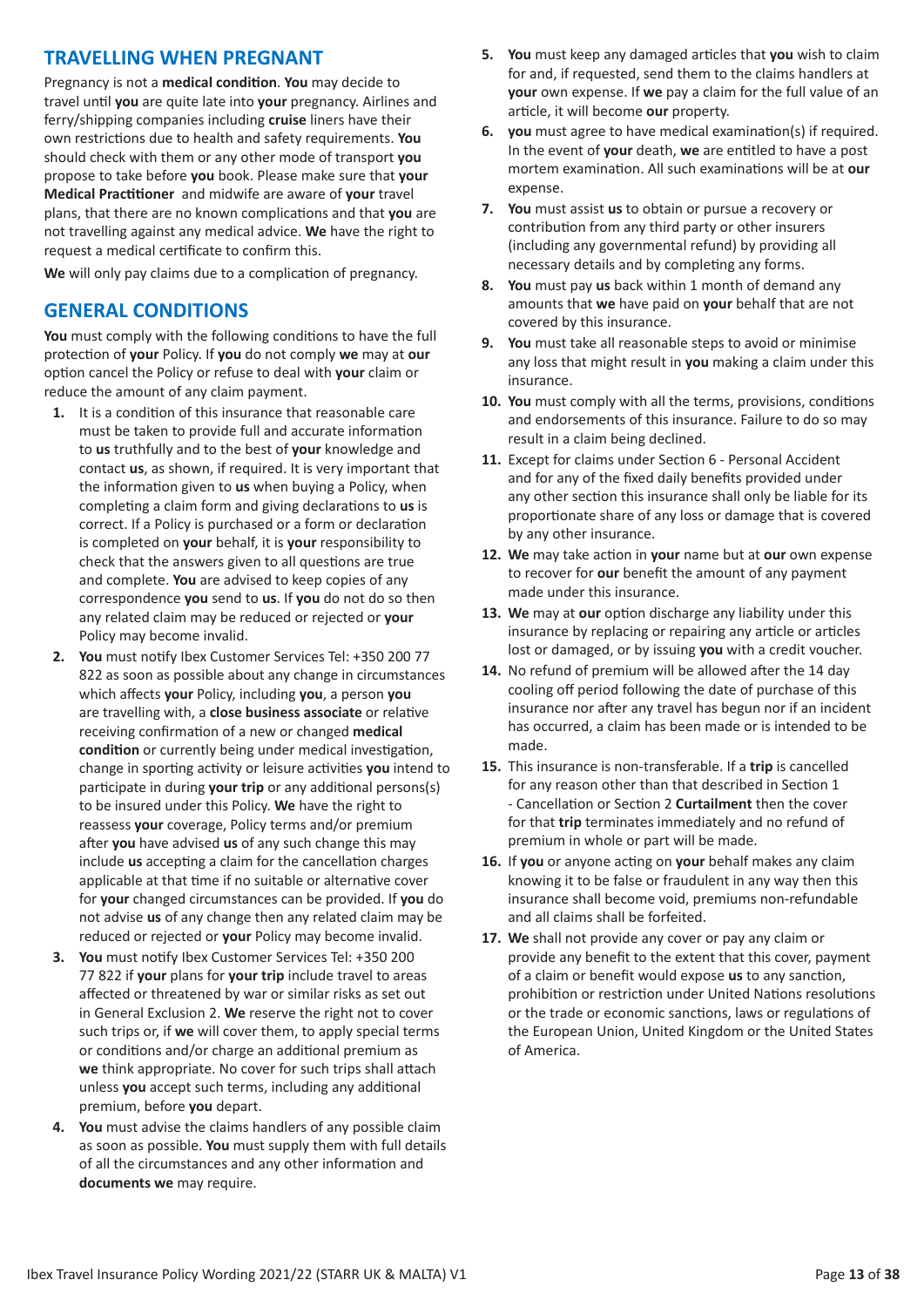# **GENERAL EXCLUSIONS**

**You** are not covered for anything caused as a consequence of the following unless agreed in writing by **us**:

- **1.** Any claim where the terms under 'MEDICAL HEALTH REQUIREMENTS' have not been followed;
- **2.** Loss or damage directly or indirectly occasioned by, happening through or in consequence of war, civil war, invasion, acts of foreign enemies, hostilities (whether war be declared or not), rebellion, revolution, insurrection, military or usurped power or confiscation or nationalisation, or requisition or destruction of or damage to property by or under the order of any government or public or local authority.;
- **3. You** are not covered for any direct or indirect consequence of **terrorism** as defined. **We** will, however, cover any loss or damage, caused by any act of **terrorism** provided that such act did not happen directly or indirectly because of biological, chemical, radioactive or nuclear pollution or contamination or explosion. Cover is provided under sections 3,4 and 6 of the policy caused by any act of **terrorism** provided that such act did not happen directly or indirectly because of biological, chemical, radioactive or nuclear pollution or contamination or explosion unless **you** planned to travel to areas that were publicly known to be affected or threatened by such risks.
- **4.** Loss, damage, expense or indemnity incurred as a result of travelling to an area that the Foreign, Commonwealth and Development Office (or the equivalent EEA Authority for the country in which **You** are ordinarily reside) have advised against all or all but essential travel provided that such loss, damage, expense or indemnity is directly or indirectly related to any such circumstances that are the reason for the advice;
- **5.** Loss, damage, expense or indemnity directly or indirectly resulting from or attributable to radioactive contamination of any nature;
- **6. You** being exposed to the **utilisation of nuclear, chemical or biological weapons of mass destruction**;
- **7.** Any claim which arises directly or indirectly from not being allowed to board a flight, train, sea vessel, coach or bus, for any reason whatsoever;
- **8. You** travelling against the advice of a **Medical Practitioner**;
- **9. You** travelling against any health requirements stipulated by the carrier, their handling agents or any other **public transport** provider;
- **10.** Any claim which arises directly or indirectly from depression, stress, anxiety or mental disorder;
- **11.** Suicide, attempted suicide, self-inflicted injury, excessive consumption of alcohol, use of drugs, alcohol or drug abuse, alcoholism, drug addiction, solvent abuse, or **your** deliberate exposure to unnecessary danger (except in an attempt to save human life);
- **12. Your** alcohol intake whilst taking any combination of medication or drugs known (or would reasonably be suspected) to cause drowsiness, impaired vision or judgment when combined with alcohol whether such drugs are prescribed or not;
- **13.** Any claim which is as a result of **you** operating a moving vehicle after consumption of alcohol, intoxicating substances, narcotics or drugs (other than prescribed drugs taken in strict accordance as directed by a **Medical Practitioner** and not for the treatment of substance abuse). In respect of this exclusion a "vehicle" shall include motorised devices including but not limited to cars, motorcycles, mopeds, scooters, watercraft and aircraft and non-motorised bicycles and scooters.
- **14.** Any claim which is as a result of **you** having been diagnosed as suffering from acute alcohol intoxication, alcohol dependency or alcohol withdrawal;
- **15.** Any claim arising from sexually transmitted diseases;
- **16.** The crewing of a vessel (except for recreational use as described under the 'Sports & Activities' Section, for **sailing** and catamaran **sailing**) or taking part in expeditions;
- **17. Your** participation or engagement in **Manual work**, professional sports, motor rallies and motor competitions;
- **18.** Any claim arising as a result of **you** driving a motor vehicle, riding a motorcycle or mechanically assisted bicycle, unless **you** have an appropriate license, are insured under a motor insurance Policy, are following the local safety laws and, in respect of motorcycling the engine capacity is 125cc or lower, **you** are on road and wearing a helmet;
- **19.** Driving a mechanically propelled vehicle, watercraft or aircraft in any kind of race;
- **20.** Organised sports (except those listed under the 'Sports & Activities' Section) or professional sports;
- **21. You** are not covered for any sports and activities where **you** have not used the appropriate safety equipment and followed the organiser's guidelines;
- **22.** Sports and activities not described in the 'SPORTS & ACTIVITIES' Section or declared to and agreed by **us** and an additional premium paid if required and shown on **your Policy documentation**; **We** reserve the right to apply special terms and conditions (which may include additional premiums) and coverage will be subject to **your** compliance with them;
- **23. Winter Sports** (unless the appropriate premium has been paid and is shown on **your Policy documentation**, which covers **you** under a separate section of the Policy), competition in events on snow or ice; big air; aerials or stunting; freestyle skiing; ski jumping; heli-skiing; ice hockey; the use of bob sleighs or skeletons; racing, speed or endurance tests or dangerous pursuits. In no event is cover granted for **Winter Sports** if **you** are aged 70 or over;
- **24.** Scuba diving if **you** are;
	- i. not qualified for the dive undertaken unless **you** are accompanied by a properly qualified instructor, or
	- ii. diving to a greater depth than 15m (or 40m under the 'Adventure Pack' activity option, subject to payment of the appropriate additional premium as shown on **your Policy Documentation**), or
	- iii. diving alone; or
	- iv. diving in Cyprus.
- **25. You** are not covered for search and rescue. Emergency evacuation/ repatriation will only be covered for medical emergencies and only as authorised by the **Assistance Service**;
- **26.** Mountaineering or rock-climbing normally requiring the use of ropes or guides;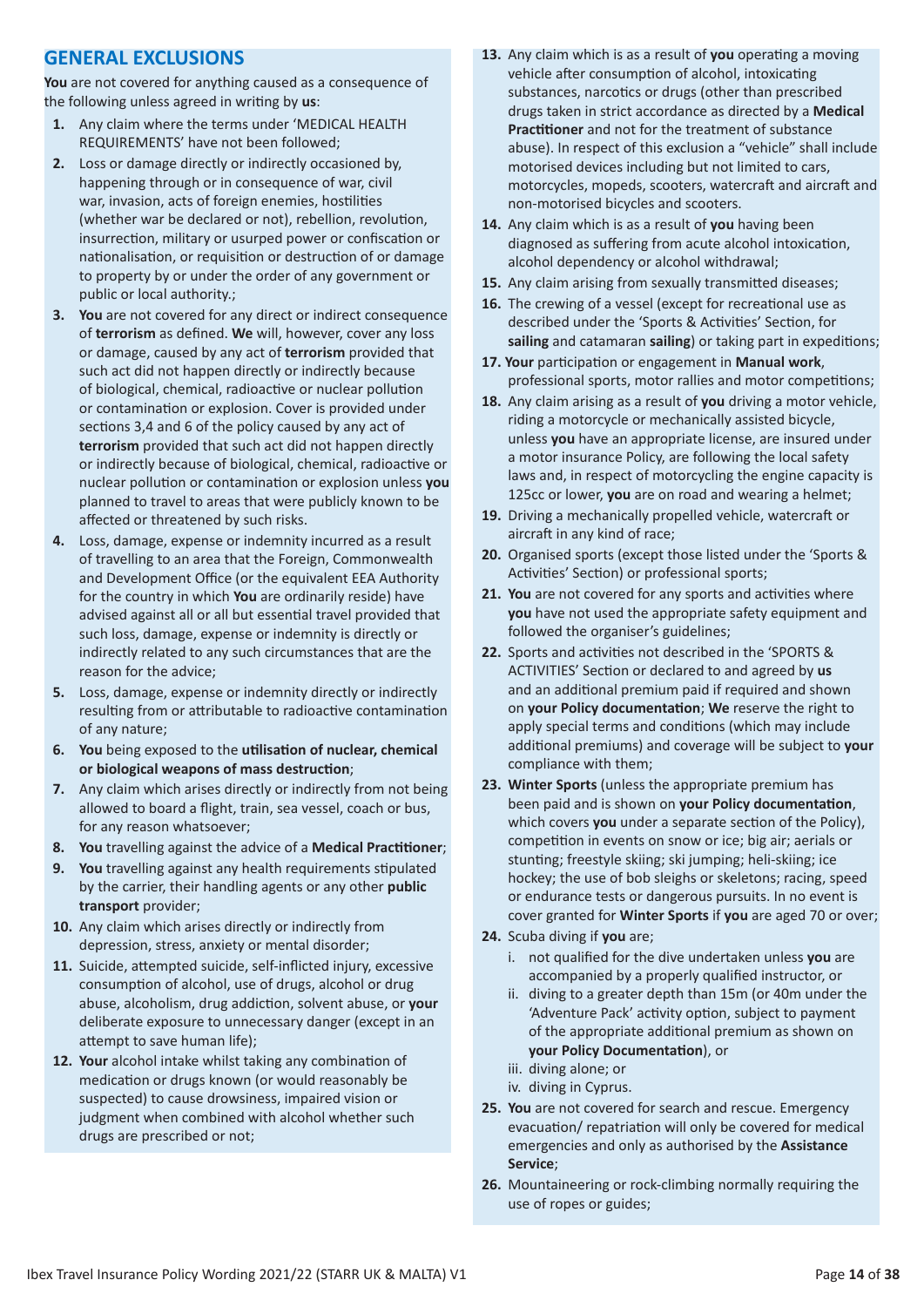- **27.** Racing or race training of any kind (other than on foot or **sailing**) except as provided for under the 'SPORTS & ACTIVITIES Section', or 'Adventure Pack' activity option;
- **28.** Bankruptcy/insolvency/liquidation of a tour operator, travel agent, transport company or accommodation supplier;
- **29.** Consequential loss of any kind. Examples of such loss, damage or additional expense would be the cost of replacing locks after losing keys, costs incurred in preparing a claim or loss of earnings following **bodily injury**, **illness** or disease;
- **30.** Any costs incurred on behalf of other party members who are not specified on the **Policy documentation**;
- **31.** Any costs recoverable from another source;
- **32.** Any payment which **you** would normally have made during **your** travels, if no claim had arisen;
- **33.** Air travel (other than as a fare-paying passenger on a regular scheduled airline or licensed charter aircraft);
- **34.** Any malicious, criminal or illegal act committed by **you** or **your travelling companion**;
- **35. You** breaking or failing to comply with any law whatsoever;
- **36.** Any government regulation or act;
- **37.** Any expenses for which **you** cannot provide original receipts or bills or any loss which has not been proven;
- **38.** Any claim covered by an employer's insurance for the benefit of an employee, or **business equipment**, samples, **documents** or laptops insured elsewhere, or laptops aged 24 months or older (or 36 months or older if **you** paid the additional premium for the Gadget Cover Option and this is shown on **your Policy documentation**);
- **39.** Any claims giving rise from an event which is known about, a material fact or which is not unforeseen, that is, foreseen or expected to occur or has already occurred;
- **40.** Any loss, damage, liability, cost or expense caused deliberately or accidentally by:
	- i. the use of, or inability to, use any application, software, or programme in connection with electronic equipment (for example a computer, smartphone, tablet or internet-capable electronic device);
	- ii. any computer virus;

iii. any computer related hoax relating to i and/or ii above. However, subject to the terms and conditions of **your** policy, **you** are covered up to the amount(s) stated in the schedule for:

- Cancellation and **Curtailment** (Section 1),
- Medical Expenses (Section 2) and
- Personal Accident Benefit (Section 4)

as a result of **your** serious **illness** or injury or death, or that of a Business Colleague or Relative for claims arising under Section 1 (Cancellation and **Curtailment**), due to any of i, ii or iii above.;

- **41.** Operational duties as a member of the armed forces;
- **42.** Events after the expiry of the **period of insurance**;
- **43.** Loss, destruction or damage directly occasioned by pressure waves caused by aircraft and other flying objects travelling at sonic or supersonic speeds;
- **44. Your** failure to obtain any recommended vaccines, inoculations or medications prior to **your trip** departure and take the complete course of any recommended medications, wherever such precautions are strongly recommended (or would have been but **you** failed to seek suitable advice) in the light of **your** age, personal medical history, circumstances and travel plans;
- **45. You** taking part in civil commotions or riots of any kind;
- **46.** The bankruptcy or insolvency of a tour operator, travel agent, transport company or accommodation supplier;
- **47.** A tour operator failing to supply advertised facilities;
- **48. Your** financial incapacity, whether directly or indirectly related to the claim except as provided for under Section 1 Cancellation or Section 2 **Curtailment** (3);
- **49.** Delay, detention, seizure or confiscation by customs or other officials;
- **50.** Loss or theft of, or damage to, items of baggage, gadgets or sports/golf/**business equipment** under more than one section in respect of any one item;
- **51.** The cost of this Policy;
- **52.** Failure to obtain the necessary passport, visa or permit for **your trip**.
- **53.** Claims in any way caused by or resulting from an **infectious or contagious disease**, an outbreak of which has been declared a Public Health Emergency or International Concern (PHEIC) by the World Health Organization (WHO). This exclusion shall apply to claims made after the date of any such declaration(s), other than where a relevant diagnosis has been made by a qualified **medical practitioner** before the date of any such declaration(s). This exclusion will continue to apply until the WHO cancels or withdraws any relevant PHEIC.

This general exclusion applies to all sections of cover with the exception of cover provided under Section 1.2 Cancellation Cover as a Result of **COVID-19**, Section 3 – Emergency Medical Expenses and Repatriation and Section 4 - Additional Hospital Benefit (including covered expenses necessarily incurred by an Insured Person for the treatment of **COVID-19** or symptoms thereof) as long as, prior to **your trip** commencing, the Foreign, Commonwealth and Development Office (or the equivalent EEA Authority for the country in which **You** are ordinarily reside) had NOT advised against all (but essential) travel to **your** intended destination.

- **54.** Any fear or threat of **COVID-19**, or any claim, in any way caused of contributed to, or resulting from **COVID-19** for:
	- i) Self-isolation or any quarantine requirements or restrictions in movement of people, goods or animals;
	- ii) any travel advice or warning, or fear or threat of such advice or warning.

Ibex Travel Insurance Policy Wording 2021/22 (STARR UK & MALTA) V1 Page 15 of **38**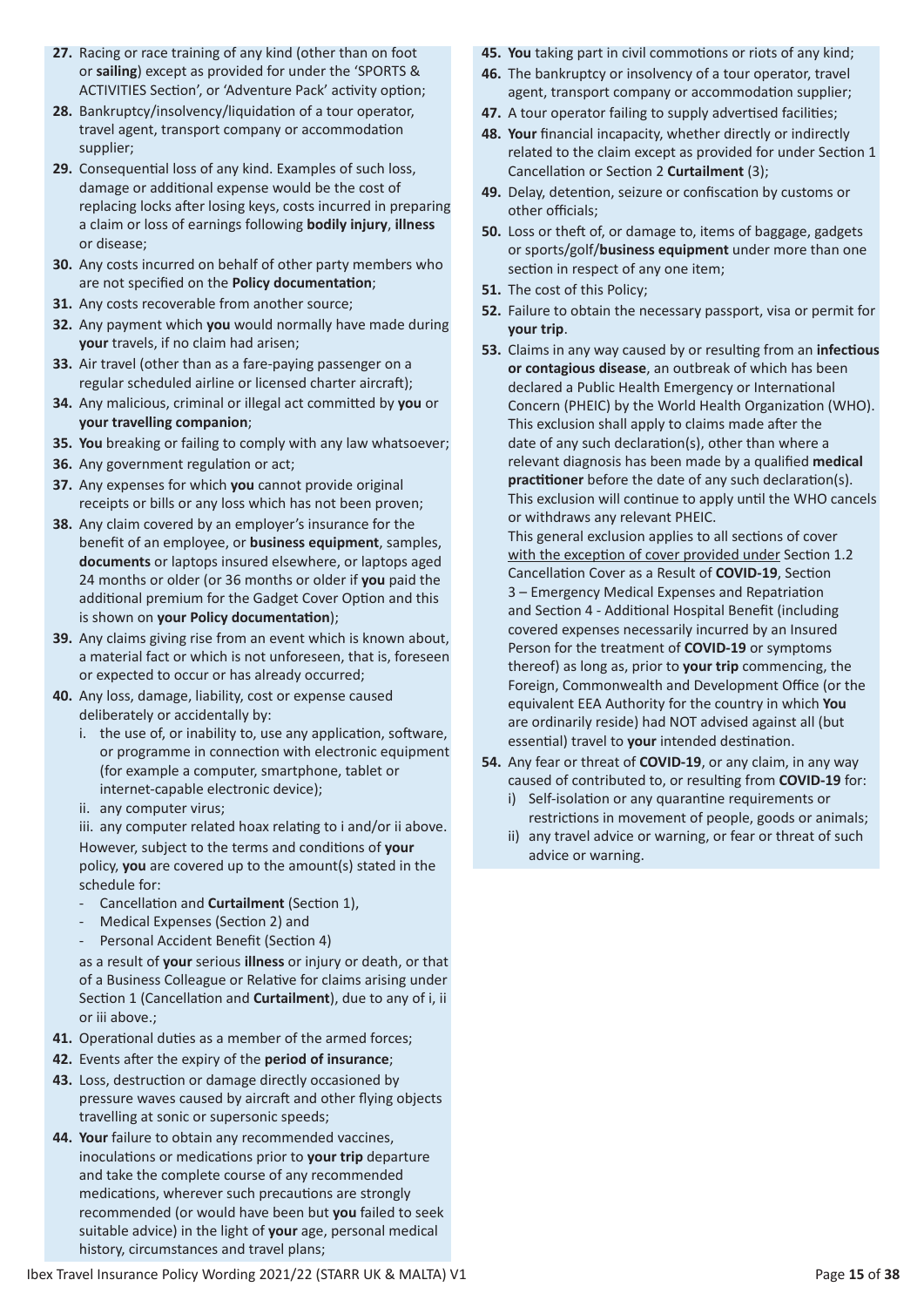# **Section 1.1 - CANCELLATION**

*On an Annual Multi-Trip Policy, cover under this section starts from the date of inception shown on* **your** *certificate or the date travel is booked, whichever is later. For all other Policy types, cover starts from the date of purchase as shown on* **your** *certificate.*

# **Covered**

**You** are covered up to the amount specified on **your** Policy schedule for travel and **pre-booked accommodation**, prebooked excursions up to €/£250, cancellation costs, relating only to those people specified on the **Policy documentation**. Cancellation must be necessary and unavoidable and not as a result of disinclination to undertake **your** planned **trip**. Cover is only provided due to a cause listed below occurring during the **period of insurance**:

- **1. Accidental bodily injury**, serious **illness**, death or being subject to quarantine (this cover does not apply to quarantine due to, or symptoms of, coronavirus **COVID-19**) of **you**, any person with whom **you** are intending to travel or stay, an **immediate relative** of yours or a **close business associate** of yours;
- **2. You** being called for jury service, attending court as a witness (but not as an expert witness or where **your** employment would normally require **you** to attend court);
- **3. You** or any person with whom **you** have arranged to travel being made redundant (after booking **your trip**) where **you**/they have been employed for two continuous years with the same employer at the time of being made redundant and are under the normal retirement age for someone holding that position;
- **4. Your home** or place of business being made uninhabitable within 14 days prior to the date of travel, or the police asking to see **you** after a theft from **your home**, which occurred within 14 days of travel;
- **5.** Abandonment of **your trip** as a result of more than 24 hours travel delay on **your** outward flight, sea crossing, coach or train departure from **your country of residence** (see Section 5 'TRAVEL DELAY AND ABANDONMENT').

# **Not Covered**

- **1.** The Policy **excess** of €/£70 (except for loss of deposit only claims where the **excess** is €/£28 per insured);
- **2.** Anything not listed as covered under Covered points 1-5 above;
- **3.** Medically related claims where a certificate has not been obtained from a **Medical Practitioner**, confirming that cancellation of the **trip** is necessary on medical grounds;
- **4.** Any claim arising directly or indirectly as a result of a **medical condition** (see 'DEFINITONS') suffered by **you**, unless declared to **us**, agreed by **us** on **your Policy documentation** and additional premium paid if required;
- **5.** Medically related claims as a result of **your travelling companion**, an **immediate relative** or **close business associate** of **you** or the person with whom **you** have arranged to stay on the **trip**, having suffered a condition or for which they have received medication, medical advice or treatment within six months prior to the date this Policy was issued or the date the **trip** was booked (whichever is later);
- **6. Complications of Pregnancy** if there have been Complications of Pregnancy with this or any previous pregnancy;
- **7.** Any directly or indirectly related claims if at the time this insurance was arranged and each time **you** make arrangements for a **trip**;
	- **i. You** or **your** travelling companions are planning to travel against the advice of a **Medical Practitioner**, or
	- **ii. You** or **your** travelling companions are travelling specifically to seek, or **you** know **you** will need, medical treatment while **you** are away, or
	- **iii. You** or **your** travelling companions are on a waiting list for treatment or investigation, or
	- **iv. You**, **your** travelling companions or any person upon whom **your trip** depends have been given a terminal diagnosis, or
	- **v. You** or **your** travelling companions have any medical condition for which the recommended treatment or prescribed medication as directed by a Medical Practitioner is not being taken, or
	- **vi. You** or **your** travelling companions are aware of any **medical condition** which **you**/they have but for which a diagnosis has not yet been reached;
- **8.** Additional cancellation costs incurred as a result of not immediately telling the travel agent, tour operator or provider of transport or accommodation that **you** need to cancel the **trip**. **We** will only pay the cancellation charges that would have applied at the time **you** knew it was necessary to cancel **your trip**, if a valid claim exists;
- **9.** Any costs incurred on behalf of other party members who are not specified on the **Policy documentation**;
- **10.** Any costs recoverable from another source (e.g. air passenger duty which can be claimed by **you** through **your** travel agent or airline);
- **11.** Any claim as a consequence of prohibitive regulations of the Government of any country;
- **12.** Any claim arising from any circumstances known about at the date of booking the **trip** or the date the Policy was issued, which could reasonably have been expected to give rise to the cancellation of the **trip**;
- **13.** Anything listed in "GENERAL EXCLUSIONS".

# **Conditions**

- **1.** It is a requirement of this insurance that if **you** become aware of any circumstances which make it necessary for **you** to cancel **your trip**, **you** must advise **your** tour operator or travel agent in writing within 48 hours or as soon as possible after that. The maximum amount **we** will pay will be limited to the applicable cancellation charges at that time;
- **2.** Frequent flyer or similar reward programmes claims for expenses paid for using such programmes will be admitted in respect of flight costs only and shall be limited to the cost of an economy ticket for the same airline, route and, as far as possible under the airline's booking conditions, flight time.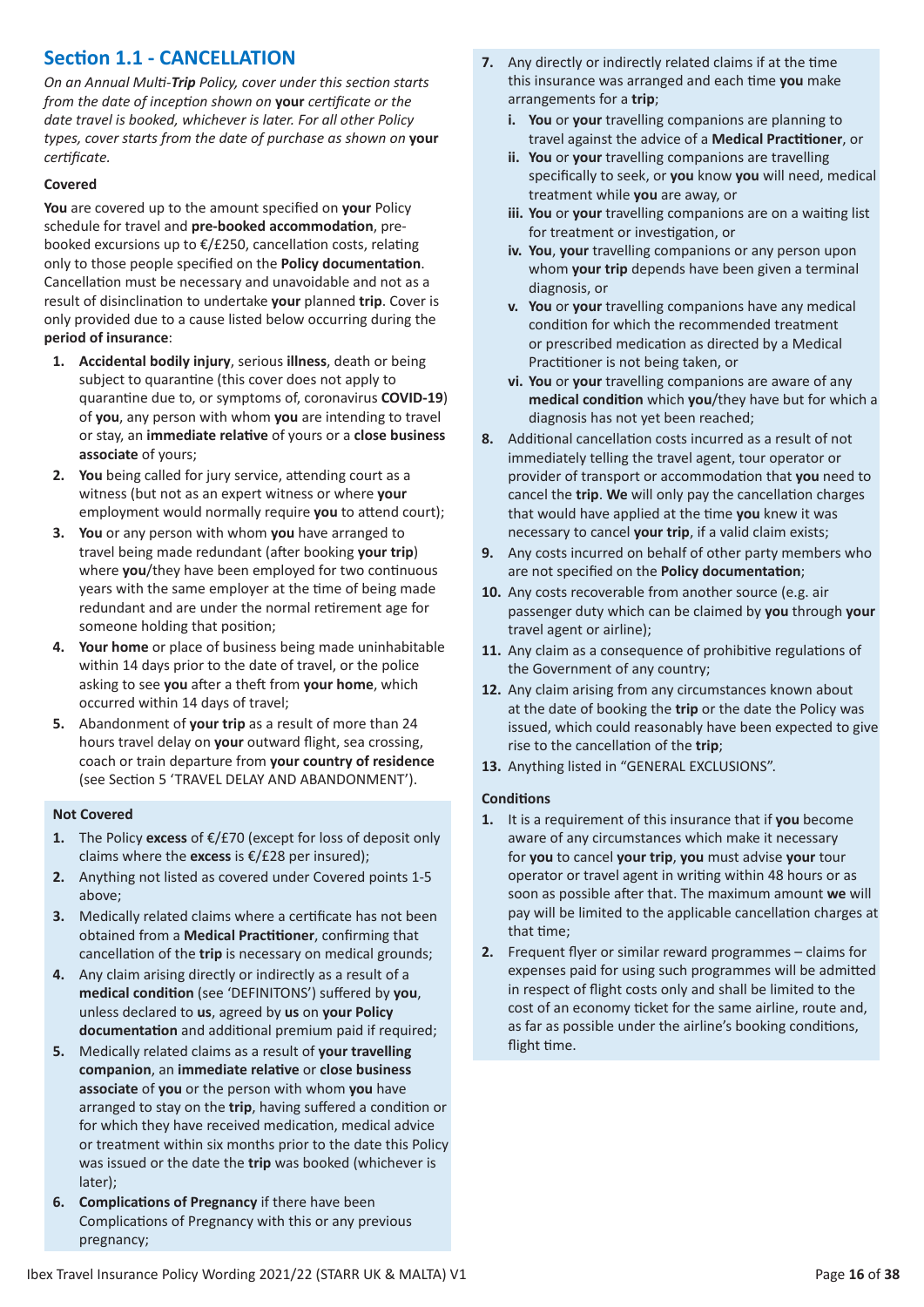# **Section 1.2 - CANCELLATION COVER AS A RESULT OF COVID-19**

# **Covered**

**You** are covered, notwithstanding General Exclusions 53 and 54, for cancellation as a result of an insured person testing positive for **COVID-19** within 14 days of the **trip** departure date, or an insured person being admitted to hospital due to testing positive for **COVID-19** within 28 days of the **trip** departure date.

# **Not Covered**

- **1.** If **you** are advised to quarantine or **you** choose to selfisolate due to a person **you** have come into contact with having **COVID-19**;
- **2.** If a medical professional advises **you** not to travel as **you** have underlying health conditions that place **you** 'at a higher risk' from **COVID-19**;
- **3.** If the Foreign, Commonwealth & Development Office (FCDO) advice against all (or all but essential) travel to **your** intended destination;
- **4.** If local government restrictions or directives prohibiting or restricting entry (for example, self isolation, quarantine or lockdown measures) to **your** intended destination or on **your** return **home**;
- **5.** For any costs of **COVID-19** testing;
- **6.** For any claim where a relative, **travelling companion** or close business colleague not insured on the policy contracts or shows symptoms of **COVID-19**

# **Conditions**

- **1.** If **you** wish to cancel **your trip** because **you** have tested positive for **COVID-19**, **you** must provide, at **your** own expense, a positive official test result confirming **your** diagnosis of **COVID-19**. The test must be an approved PCR Test with a CE mark.
- **2.** For the cover to be valid **you** must not have had symptoms or a positive diagnosis of **COVID-19** at the point which **you** booked **your trip** or purchased **your** policy.

# **Section 2 – CURTAILMENT**

# **Covered**

**You** are covered up to the amount specified on **your** Policy schedule for:

- **A.** The value of the portion of **your** unused travel and **prebooked accommodation** costs (including unused prebooked excursions) which were paid for before **your** departure from **your country of residence**, or where there is a contract to pay that cannot be recovered from anywhere else, calculated from the date of **your** return to **your home**, and
- **B.** Reasonable additional travelling expenses (on the same basis as **your** original booking) authorised by **us** and incurred by **you** for returning to **your home** earlier than planned,

If it is necessary to **curtail** the planned **trip** because of any of the following events listed below involving **you** or a **travelling companion** that first occur during the **period of insurance**;

- **i. Accidental bodily injury** to or serious **illness** or death of: - **you**,
	- any person with whom you intend to travel,
	- an *immediate relative* of yours, or of the person with whom **you** intend to travel or a **close business associate**;
- **ii. Complications of Pregnancy** of **you** or **your travelling companion**, provided there have been no **Complications of Pregnancy** with this or any previous pregnancy;
- **iii. Your home** or place of business being made uninhabitable or

the police asking to see **you** after a theft from **your home**.

# **Conditions**

- **1. You** must contact the **Assistance Service** for assistance/ advice if **you** need to cut short **your trip** for an insured reason.
- **2. You** must use or revalidate **your** original ticket for **your** early return. If this is not possible **you** must provide evidence that additional costs were necessary. Any refunds due on unused original tickets will be deducted from **your** claim. If **you** do not have an original return ticket, **you** will not be reimbursed for costs incurred for **your** early return.
- **3.** If **you** require the **Assistance Service** to pay for arrangements, they may first need to contact the relevant **Medical Practitioner** to confirm **your** claim falls within the terms of **your** cover.
- **4.** If **you** make **your** own arrangements **you** must supply all necessary documentation to substantiate that **your** claim falls within the terms of cover. If **you** wish to return **home** differently to **your** original plans and claim any additional costs under this insurance, **you** must contact **our Assistance Service** and obtain their agreement to the new arrangements. Failure to do so will affect the assessment of **your** claim.
- **5.** This Policy does not provide compensation for loss of enjoyment.

- **1.** The Policy **excess** of €/£70;
- **2.** if **you** are advised to quarantine or **you** choose to selfisolate due to a person **you** have come into contact with having **COVID-19**;
- **3.** As a result of Foreign, Commonwealth & Development Office (FCDO) advice against all (or all but essential) travel to **your** intended destination;
- **4.** As a result of local government restrictions or directives prohibiting or restricting entry (for example, self isolation, quarantine or lockdown measures) to **your** intended destination or on **your** return **home**;
- **5.** For any costs of **COVID-19** testing;
- **6.** For any claim where a relative, **travelling companion** or close business colleague not insured on the policy contracts or shows symptoms of Covid 19
- **7.** Claims that are not confirmed as medically necessary by the **Assistance Service**, and where a medical certificate has not been obtained from the attending **Medical Practitioner** confirming the necessity to **curtail**;
- **8.** Any claim arising directly or indirectly as a result of a **medical condition** (see 'DEFINITIONS') suffered by **you**, unless declared to **us**, agreed by **us** on **your Policy documentation** and additional premium paid if required;
- **9.** Medically related claims as a result of **your travelling companion**, an **immediate relative** or **close business associate** of **you** or the person with whom **you** have arranged to stay on the **trip**, having suffered a condition or for which they have received medication, medical advice or treatment within six months prior to the date this Policy was issued or the date the **trip** was booked (whichever is later);
- **10. Complications of Pregnancy** if there have been **Complications of Pregnancy** with this or any previous pregnancy;
- **11.** Additional travelling expenses incurred which are not authorised by the **Assistance Service**;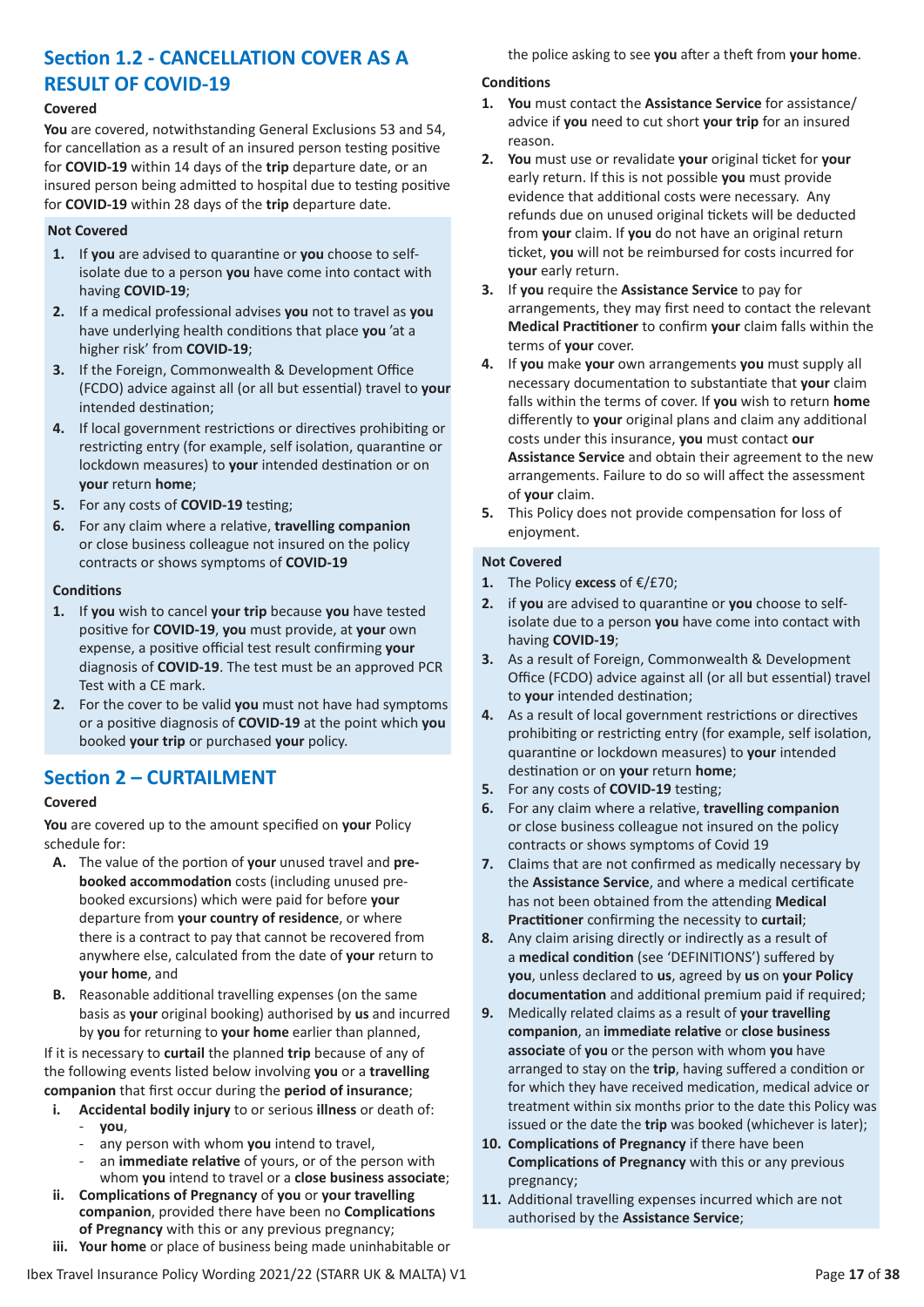- **12.** Any claim:
	- i) Where at the time of taking out this insurance, the person whose condition gives rise to the claim is an inpatient in (or awaiting admission or booked to be admitted to) a hospital, hospice or nursing home;
	- ii) Where at the departure date, **you** or **your** travelling companion are travelling against the advice of a **Medical Practitioner** or travelling for the purpose of obtaining medical treatment;
- **13.** The cost of **your** unused original tickets where **our Assistance Service** or **we** have arranged and paid for **you** to come **home** following **curtailment** of the **trip**. If however **you** have not purchased a return ticket, **we** reserve the right to deduct the cost of an economy flight from any additional costs **we** have incurred which are medically necessary to repatriate **you home**.
- **14.** Anything listed in 'GENERAL EXCLUSIONS'.

# **Section 3 - EMERGENCY MEDICAL EXPENSES AND REPATRIATION**

#### **Covered**

This section includes cover for claims resulting from **terrorism** and **COVID-19**.

**You** are covered up to the amount specified on **your** Policy schedule for costs incurred outside **your country of residence** for points 1 to 6 below:

# **Note: Failure to contact the Assistance Service for claims over €/£500 may result in a claim being invalid.**

If travelling within **your country of residence** (Spain and Portugal residents only), **you** are covered up to the amount specified on **your** Policy schedule, for points 3, 4 and 5 below only.

- **1.** Reasonable emergency medical, surgical, and hospital treatment at the sole discretion of **our Assistance Service**, who reserve the right to make the final decision as to whether or not it is medically necessary.
- **2.** Emergency dental treatment (for pain relief only), limited to €/£280;
- **3.** Necessary additional travelling expenses (on the same basis as **your** original booking) and reasonable and necessary additional accommodation expenses (bed and breakfast only). This includes those of one relative or travel companion if **you** have to be accompanied **home** on medical advice or on compassionate grounds or if **you** are a child and require an escort **home** (in the event that they have applied for and received written authorisation from the **Assistance Service**);
- **4.** Repatriation to **your home** by medically appropriate means, as determined by the **Assistance Service**;
- **5.** In the event of **your** death: reasonable costs for the transport of **your** body or ashes to **your country of residence** (Gibraltar, Spain or Portugal), (the cost of burial or cremation is not included); or, local funeral expenses abroad, limited to €/£5,000;
- **6.** Reasonable emergency medical expenses for **complications of pregnancy**, provided **you** have not had any **complications of pregnancy** with this or any previous pregnancy.

# **Conditions**

- **1. You** must contact the **Assistance Service** immediately should **you** be admitted to hospital or require on-going out-patient treatment overseas.
- **2.** All treatment or expenses must be authorised by the **Assistance Service**.
- **3. Note For Treating Doctor or Hospital:**

For travel to the United States of America: **We** will only pay for reasonable and necessary emergency medical treatment, surgical, hospital, ambulance and nursing fees and charges. This means costs that are incurred for approved, eligible medical services or supplies up to 150% of the published medical rates for the same or similar treatment as payable by **US** Medicare.

- **4. You** must maintain contact with the **Assistance Service** until **your** return to **your country of residence** or until **you** no longer require treatment or assistance.
- **5.** If **you** are travelling to a country in the European Union, **we** recommend that **you** take with **you** an EHIC (European Health Insurance Card). **We** will waive the Policy **excess** under this section if **you** use the EHIC or another reciprocal health agreement to reduce the amount of **your** claim.
- **6.** If **you** require medical treatment in Australia, **you** must register with Medicare via their local office. (Any treatment not available under Medicare must be authorised by the **Assistance Service**). For further information please visit the following website http:/www.medicareaustralia.gov. au/public/migrants/visitors/uk.jsp
- **7.** ln the event of repatriation, any value remaining in unused original return travel tickets, which is recoverable, shall be deducted from the amount of the claim.
- **8. We** reserve the right to:
	- **a)** Repatriate **you** when, in the opinion of the treating doctor and the **Assistance Service**, **you** are fit to travel;
	- **b)** Avoid further liability in the event that **you** refuse repatriation when, in the opinion of the treating doctor and the **Assistance Service**, **you** are fit to travel;
	- **c)** Transfer **you** to the hospital, clinic or location of **our** choice when, in the opinion of the **Assistance Service**, **you** are fit to be transferred.
	- **d)** If **Our** medical officer advises a date when it is feasible and practical to repatriate **you**, but **you** choose instead to remain abroad, **Our** liability to pay any further costs under this section after that date will be limited to what **We** would have paid if **Your** repatriation had taken place.

- **1.** The Policy **excess** of €/£70;
- **2.** Any medical or dental treatment costs incurred in **your country of residence**;
- **3.** Any medical costs which are foreseen;
- **4.** Any, transport or accommodation costs in **your country of residence**, unless authorised by the **Assistance Service**;
- **5.** Any taxi or telephone costs, unless medically necessary and authorised by the **Assistance Service**;
- **6.** Any costs covered under a reciprocal health arrangement (e.g. EHIC within EU countries, reciprocal cover in Austria, Channel Islands, Eire and New Zealand, Medicare in Australia);
- **7.** Any costs recoverable from another source; (e.g. where another insurance may cover the same loss);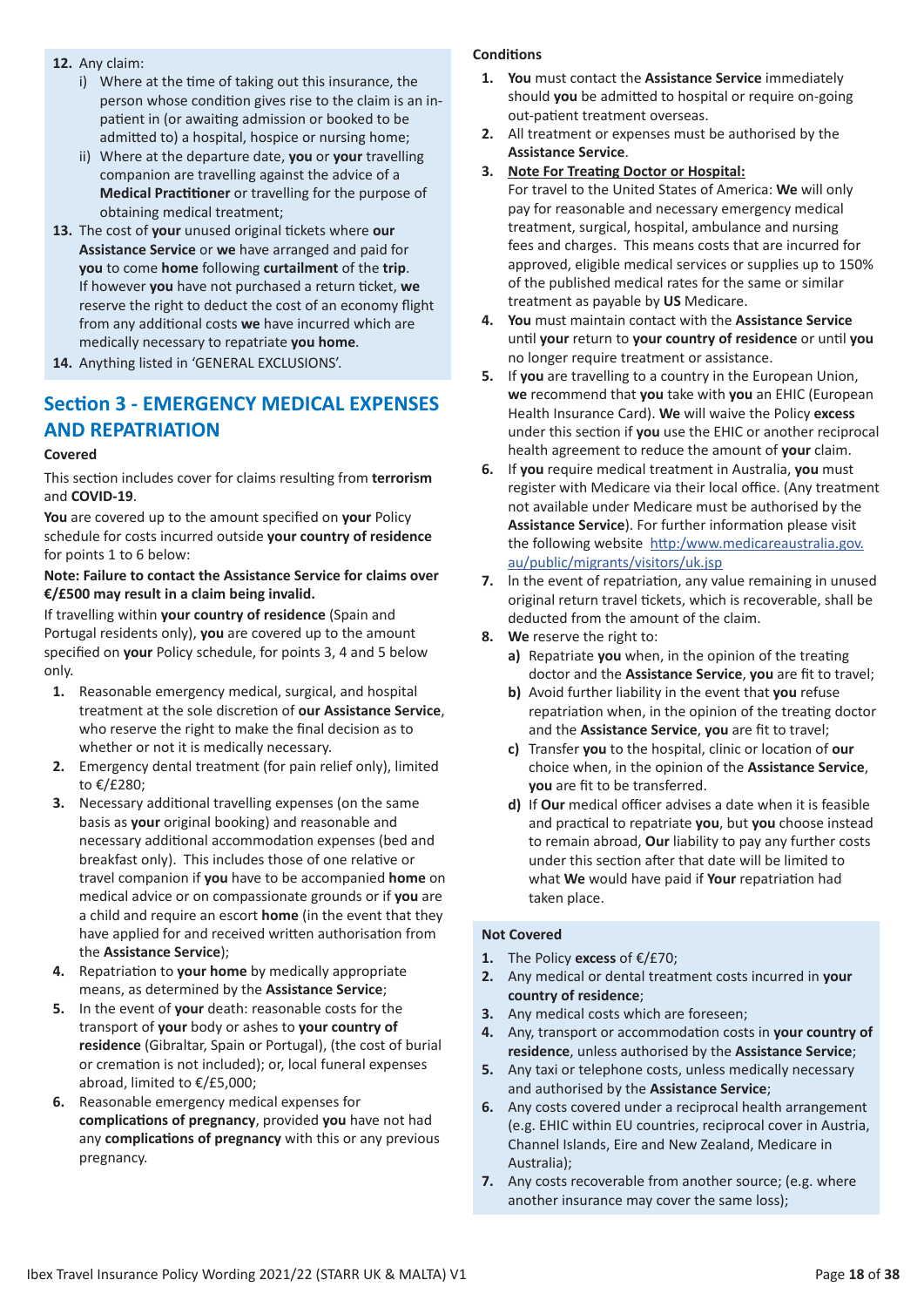- **8. Complications of Pregnancy** if there have been **Complications of Pregnancy** with this or any previous pregnancy;
- **9.** Any directly or indirectly related claims if at the time this insurance was arranged and each time **you** make arrangements for a **trip**;
	- **i. You** or **your** travelling companions are planning to travel against the advice of a **Medical Practitioner**, or
	- **ii. You** or **your** travelling companions are travelling specifically to seek, or **you** know **you** will need, medical treatment while **you** are away, or
	- **iii. You** or **your** travelling companions are on a waiting list for treatment or investigation, or
	- **iv. You**, **your** travelling companions or any non-travellers have been given a terminal diagnosis.
	- **v. You** or **your** travelling companions have any medical condition for which the recommended treatment or prescribed medication as directed by a Medical Practitioner is not being taken.
	- **vi. You** or **your** travelling companions are aware of any **medical condition** which **you**/they have but for which a diagnosis has not yet been received.
- **10.** Any claim arising directly or indirectly as a result of a **medical condition** (see 'DEFINITIONS') suffered by **you**, unless declared to **us**, agreed by **us** on **your Policy documentation** and additional premium paid if required;
- **11.** Any claim arising directly or indirectly as a result of a change regarding **your** health (including injury and complications in pregnancy) occurring before the start of **your trip**, which has not been declared to and accepted by **us** in writing;
- **12.** Any costs for in-patient treatment, on-going out-patient treatment or **curtailment** of a **trip** on medical grounds without prior authorisation from the **Assistance Service**;
- **13.** Any costs for surgery or medical treatment which, in the opinion of the **Assistance Service**, can reasonably be delayed until **your** return to **your country of residence**;
- **14.** Any costs for medication and/or treatment which, at the time of departure, is known to be required outside **your country of residence**;
- **15**. The cost of any routine or elective (non-emergency) care or treatment, including specialist review or review or referral, investigations, treatment or surgery. Including any costs for cosmetic surgery; body art, tattoos or piercings;
- **16.** Claims that are not confirmed medically necessary by the **Assistance Service**;
- **17.** Additional hospital costs arising from single or private room accommodation, unless medically necessary;
- **18.** Further costs **you** incur if **we** wish to bring **you home** early but **you** refuse (where in the opinion of the treating doctor and the **Assistance Service you** are fit to travel);
- **19.** For costs of more than €/£500 if **you** did not contact the **Assistance Service**;
- **20.** Anything listed in 'GENERAL EXCLUSIONS'.

# **Section 4 - ADDITIONAL HOSPITAL BENEFIT**

This benefit payment contributes towards miscellaneous expenses incurred whilst **you** are an in-patient. It does not provide compensation for loss of holiday/enjoyment.

# **Covered**

This section includes cover for claims resulting from **terrorism** and **COVID-19**.

**You** are covered up to the amount specified on **your** Policy schedule for:

**1.** Payment of €/£25 for each complete 24 hours **you** spend in hospital as a result of **you** being admitted as an inpatient to a registered hospital that is covered under Section 3 Emergency Medical Expenses and Repatriation. This is in addition to any medical expenses incurred under Section 3. Emergency Medical Expenses and Repatriation.

# **Conditions**

- **1.** This benefit is payable only if the hospital admission has been covered under the terms of Section 3, Emergency Medical Expenses and Repatriation.
- **2.** In the event of a claim **you** must provide documentation confirming the date and time of admission and discharge.

# **Not Covered**

- **1.** Please refer to the exclusion and conditions relating to Section 3 – Emergency Medical Expenses and Repatriation.
- **2.** Anything listed in 'GENERAL EXCLUSIONS'.

# **Section 5 -TRAVEL DELAY AND ABANDONMENT**

This section does not apply to trips within **your country of residence**.

# **Covered**

- **A:** In the event of outward or **return journey** to or from **your country of residence** being delayed for more than 12 hours beyond the intended departure time (as specified on **your** travel ticket) as a result of:
	- 1. **Adverse Weather** conditions;
	- 2. Mechanical breakdown or technical fault of the aircraft, coach, train or sea vessel;
	- 3. Strike, industrial action or security alert (provided that when this Policy was issued or the **trip** was booked, whichever was later, no such action had already been declared and therefore there was no reasonable expectation that this would affect **your trip**);

**We** will pay the amount specified on **your** Policy schedule per insured person for each complete 12 hours **you** are delayed up to the maximum limit specified on **your** Policy schedule. If **you** incur more than 24 hours delay on **your** outward flight, sea crossing, coach or train departure from **your country of residence**, **you** may abandon **your trip** and claim under Section 1 Cancellation (less the **excess**);

**B:** If **you** abandon **your trip** as a result of **your** vehicle being involved in an accident or mechanical breakdown en-route to **your** departure point from **your country of residence**, rendering it impossible for **you** to undertake **your** planned itinerary, **we** will pay up to the limit under Section 1, Cancellation, less the **excess**.

# **Conditions**

- **1.** In the event of a claim due to delayed **public transport you** must provide documentation from the transport company, confirming the period of and the reason for the delay.
- **2.** In the event of a claim due to vehicle breakdown, **you** must provide a police or roadside assistance report.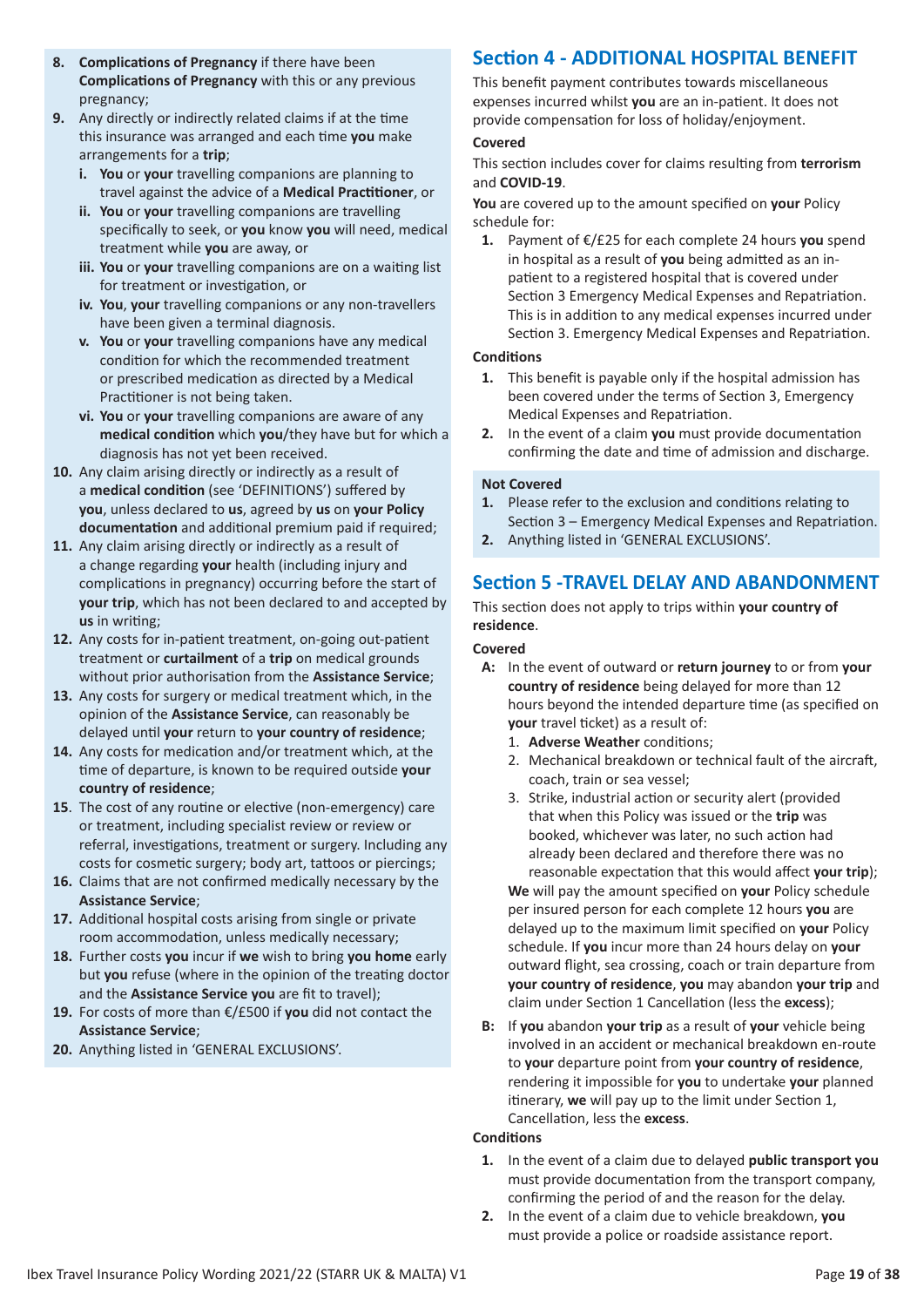### **Not Covered**

- **1.** The Policy **excess** of €/£70 if **you** abandon **your trip**;
- **2.** Where **you** have not checked in, as a result of not allowing sufficient time, for **your** outward or **return journey**;
- **3. You** are not covered for any claims arising as a result of travel disruptions, cancellations, or delays due to volcanic ash clouds or volcanic eruptions, regardless of whether airspace or airports have been closed or not (Unless specified as covered on **your Policy documentation**);
- **4.** Any claims arising from withdrawal from service temporarily or otherwise of the aircraft, coach, train or sea vessel on the orders or recommendation of the Civil Aviation Authority or a Port Authority or similar body in any country;
- **5.** Internal flights or other flights which do not form part of **your** outward or **return journey** to/from **your country of residence**;
- **6.** Breakdown of any vehicle owned by **you** which has not been serviced properly and maintained in accordance with manufacturer's instructions;
- **7. You** are not covered to claim under this section if **you** have also claimed under Section 7 - Missed Departure cover from the same cause;
- **8.** Anything listed in 'GENERAL EXCLUSIONS'.

# **Section 6 - PERSONAL ACCIDENT**

This section includes cover for claims resulting from **terrorism**. **Covered**

**You** are covered up to the amount specified on **your** Policy **Schedule of Benefits**, which will be paid to **you** or **your** legal representative, if **you** sustain **bodily injury** caused by an **Accident** and at the end of 12 months of the occurrence of that **Accident**, it is the sole cause of:

- **1.** The physical loss of or permanent and total loss of use of one or more limbs at or above the wrist or ankle;
- **2.** The complete and irrecoverable loss of sight in one or both eyes;
- **3.** Permanent total disablement which prevents **you** from attending to any business or occupation in any capacity for a period of 12 months and which, in the opinion of **our** medical and/or vocational advisors, will not improve.

*'Loss of limb(s)'* means physical loss of a hand or foot or complete loss of use of a hand, arm, foot or leg.

*'Loss of sight'* means total and permanent loss of sight which shall be considered as having occurred;

- **a.** in both eyes if **your** name is added to the Register of Blind Persons on the authority of a fully qualified ophthalmic specialist, or
- **b.** in one eye if the degree of sight remaining after correction is 3/60 or less on the Snellen scale.

# **Conditions**

- **1.** Points 1, 2 and 3 above may be subject to the Continental Scale of Benefits (available on request);
- **2.** If **you** are aged over 70 at the time of the **Accident**, the permanent total disablement benefit will not apply;
- **3.** No benefits shall be paid for more than one loss suffered;
- **4. You** must agree to examination by **our** medical and/or vocational advisors.

# **Not Covered**

- **1.** Any claims caused as a consequence of:
	- **a.** Disease or any physical defect or **illness**;
		- **b.** A **bodily injury** which existed prior to the beginning of the **trip**/ purchase of the Policy;
- **2.** Claims resulting from motorcycling or quad biking;
- **3.** Claims arising out of **manual work**;
- **4.** A permanent total disablement claim if at the date of the accident **you** are over the statutory retirement age and are not in full time paid employment;
- **5.** More than one of the benefits relating to the same injury;
- **6.** The injection or ingestion of any substance;
- **7.** Any event which directly or indirectly exacerbates a previously existing physical **bodily injury**;
- **8.** Anything listed in 'GENERAL EXCLUSIONS'.

# **Section 7 – MISSED DEPARTURE**

This section does not apply to trips within **your country of residence**. **Covered**

**You** are covered up to the amount specified on **your** Policy schedule for necessary hotel and travelling expenses (not including food, drink and telephone expenses) incurred in reaching **your** booked destination, if **you** arrive too late to commence **your** booked **trip** from or to **your country of residence** during **your** outward or **return journey**, or if **you** miss **your** connection within **your country of residence** as a result of:

- **1.** The vehicle in which **you** are travelling being involved in an accident or breakdown or **you** being delayed as a result of a major accident on a motorway;
- **2.** The failure or delay of **your public transport**.

# **MISSED UK OR INTERNAL DEPARTURE CONNECTION & ASSISTANCE WITHIN YOUR COUNTRY OF RESIDENCE**

# **Covered**

**You** are covered up to the amount specified on **your** Policy schedule should **you** be delayed or miss **your** connection as follows:

# **On your outward journey from your country of residence**

If after leaving **your home**, **you** are delayed during **your** internal/ connecting or UK journey to the airport, port, coach or rail terminal, as a result of:

- **1.** The vehicle in which **you** are travelling being involved in an accident or breakdown or **you** being delayed as a result of a major accident on a motorway;
- **2.** The failure or delay of **public transport**.

# **We** will:

- **1.** Provide assistance to enable **you** to continue **your** journey to the international departure point.
- **2.** Where necessary, reimburse **you** for alternative transport or emergency local help, including the towing of **your** vehicle to the nearest garage.

# **On returning to your Country of Residence**

- **1.** If **your** main international air, sea, coach or rail carrier is delayed and **you** miss **your** pre-booked and pre-paid UK or internal travel connection by scheduled **public transport** within **your country of residence we** will:
	- **a.** Assist **you** to reach **home** from the point where **you** transfer from the main international air, sea, coach or rail carrier.
	- **b.** Liaise with the onward transport provider to advice of **your** late arrival and will, if necessary, reimburse **you** for alternative travel arrangements to enable **you** to get **home** within a reasonable time.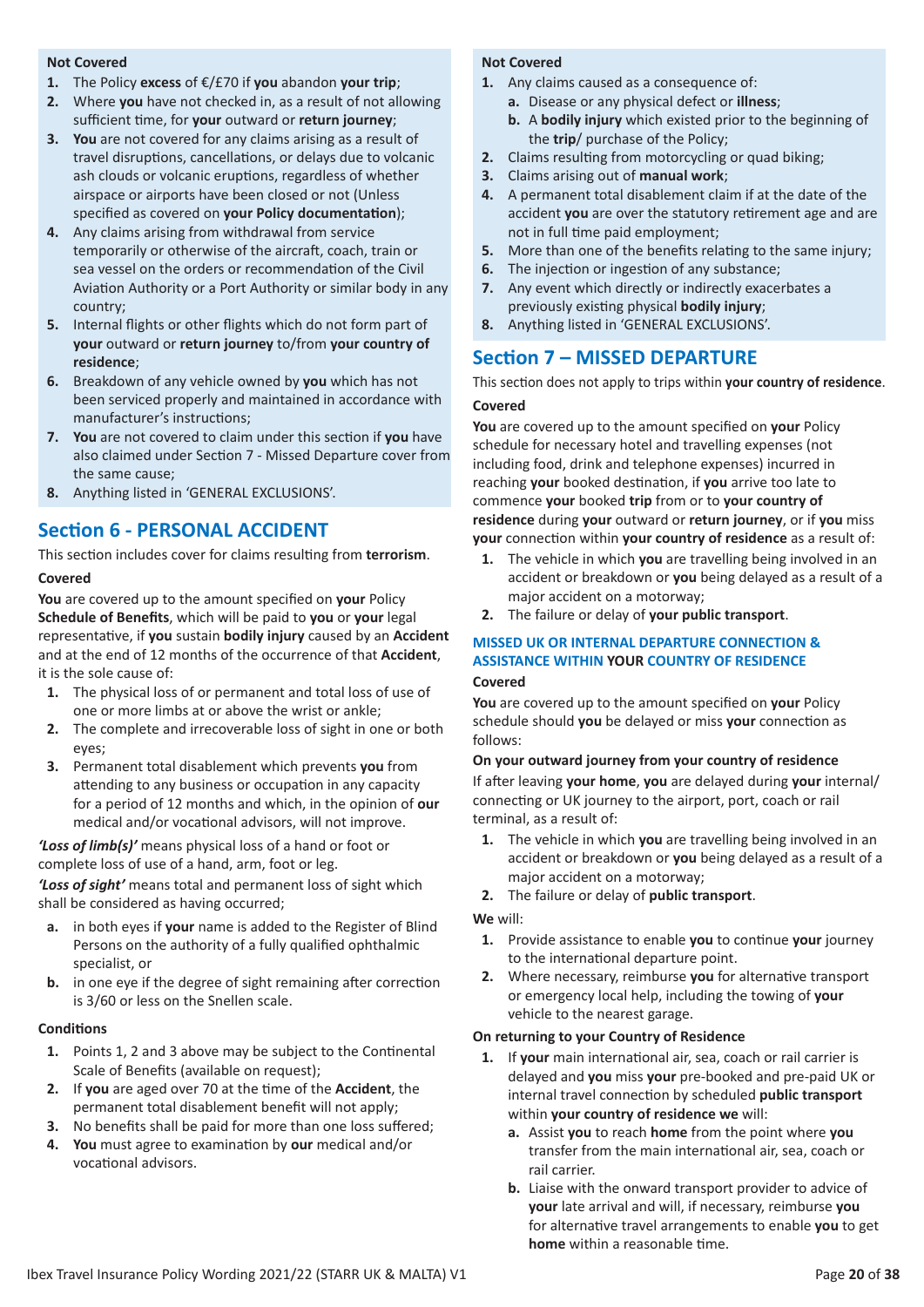- **2.** Should **you** arrive at the transfer point within the UK or **your country of residence** on time but **you** are unable to continue **home** as planned due to
	- **a.** The vehicle in which **you** are travelling being involved in an accident or breakdown or **you** being delayed as a result of a major accident on a motorway;
	- **b.** The failure or delay of **your public transport**.

**We** will reimburse **you** for necessary alternative transport, emergency local assistance, recovery of the private vehicle and the passengers to **home** or reasonable overnight accommodation (bed and breakfast) if no alternative transport is available until the following day or whilst awaiting repairs to the private vehicle.

# **Special Condition:**

If the private vehicle in which **you** are travelling or intending to travel is immobilised by breakdown or accident, then **you** will be responsible for authorising repairs and for meeting any costs other than 1 hours roadside assistance and towing charges to the nearest garage.

**You** must take every reasonable step to commence and compete the journey to **your country of residence** international departure point on time.

# **Conditions**

- **1.** In the event of a claim due to vehicle breakdown or a road accident, **you** must provide a police or roadside assistance report.
- **2.** In the event of a claim due to a major accident on the motorway, please obtain written confirmation of this from the Highways Agency. If the accident occurred on a minor road, please obtain written confirmation from the local council.
- **3.** In the event of a claim due to delayed **public transport you** must provide documentation from the transport company, confirming the period of and the reason for the delay.

# **Not Covered**

- **1.** The Policy **excess** of €/£70;
- **2.** If sufficient time has not been allowed for **your** journey in order to meet the check-in time specified by the transport providers or agent;
- **3.** If **you** are not proceeding directly to the departure point;
- **4.** Any costs claimed under Section 5, Travel Delay and Abandonment, which relate to the same **trip** or any irrecoverable deposits;
- **5. You** are not covered for any claims arising as a result of travel disruptions, cancellations or delays due to volcanic ash clouds or volcanic eruptions, regardless of whether airspace or airports have been closed or not. (Unless specified as covered on **your Policy documentation**);
- **6.** Withdrawal from service (temporary or otherwise) of the aircraft, seas vessel, coach or train on which **you** are booked to travel, by order or recommendation of the regulatory authority in any country. **You** should direct any claim to the transport operator involved;
- **7.** Additional costs where the scheduled **public transport** operator has offered reasonable alternative travel arrangements;
- **8.** Breakdown of any vehicle owned by **you** which has not been serviced properly and maintained in accordance with manufacturer's instructions;
- 9. Immobilisation or loss of any vehicle **you** have taken abroad on **your trip**.
- 10. Anything listed in 'GENERAL EXCLUSIONS'.

# **Section 8 – BAGGAGE & PERSONAL EFFECTS**

# **Covered**

# **A: PERSONAL BAGGAGE**

Up to the amounts specified on **your** Policy schedule for the value of or repair to any of **your** own **personal baggage** (not hired, loaned or entrusted to **you**), which is lost, stolen, damaged or destroyed (after making proper allowance for wear and tear and depreciation).

The maximum payment for eyeglasses (including sunglasses) shall be €/£70.

# **B: DELAYED BAGGAGE**

Up to the amount specified on **your** Policy schedule for the cost of buying emergency necessities if **your personal baggage** is delayed in reaching **you** on **your outward journey** for at least 12 hours and **you** have a written report from the carrier (e.g. airline, shipping company etc.) or tour representative. Receipts will be required in the event of a claim.

# **Conditions**

- **1.** Any amount **we** pay **you** under B. DELAYED BAGGAGE will be deducted from the final claim settlement if **your personal baggage** is permanently lost.
- **2. You** must obtain written proof of the incident from the police, within 48 hours of the discovery in the event of loss, burglary or theft of the **personal baggage**. Failure to do so may result in **your** claim being turned down.
- **3.** In the event of a claim for damaged items, proof of the damage must be supplied.
- **4.** In the event of a claim for a pair or set of items, **we** shall be liable only for the value of that part of the pair or set which is lost, stolen, damaged or destroyed.
- **5.** If the repair cost is more than the value of an item, **we** will assess the claim as if the item has been lost.
- **6.** Any item, pair or set of items with a value of over €/£70 must be supported by an original receipt. If original receipts cannot be supplied to support **your** claim, each item will be limited to €/£70 and the total amount payable for all such items will be €/£350.

- **1.** The Policy **excess** of €/£70 under A. **PERSONAL BAGGAGE**;
- **2.** If **you** do not exercise reasonable care for the safety and supervision of **your** property;
- **3. Personal baggage** left **unattended** by **you**, unless located in locked accommodation and where an appropriately sized safety deposit box was not available for use by **you**;
- **4. Personal baggage** left in the custody of a person who does not have an official responsibility for the safekeeping of the property;
- **5. Personal baggage** stolen from an **unattended** vehicle:
	- **a.** Unless it was in the locked glove compartment or locked rear boot or luggage area of the vehicle and is covered so as not to be visible from the outside of the vehicle;
	- **b.** If there is no visible evidence of forcible and violent entry;
	- **c.** Left for any period between the hours of 8pm and 8am (other than motor homes);
- **6. Valuables** left in a motor vehicle (other than motor homes, provided the **valuables** are stored out of view);
- **7. Valuables** within checked-in luggage or in luggage compartments/racks not immediately adjacent to **you** on any form of **public transport** (other than hand luggage that stays with **you** at all times);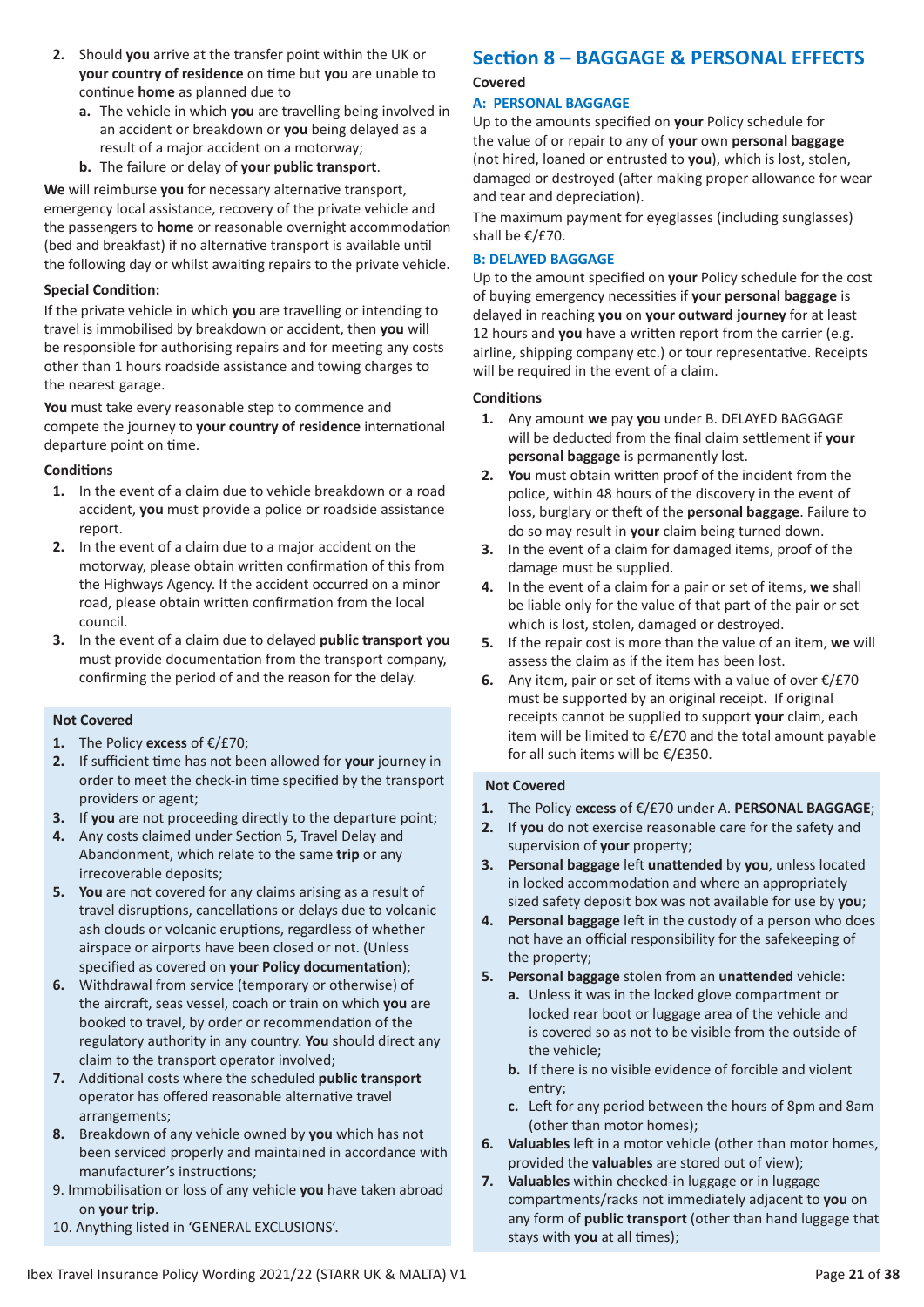- **8.** Loss or theft of or damage to **valuables** whilst **unattended** unless locked in a hotel safe (or equivalent facility) or locked in **your** private accommodation;
- **9.** If **your personal baggage** is lost or delayed in transit and **you** do not:
	- **a.** Notify the Carrier (i.e. airline, shipping company etc) immediately and obtain a written carrier's report (or Property Irregularity Report in the case of an airline) and send **us** the original; or
	- **b.** Follow up in writing within 7 days to obtain a written Carrier's report (or Property Irregularity Report in the case of an airline) if **you** are unable to obtain one immediately and send **us** the original;
- **10.** Loss, destruction, damage or theft of the following property:
	- **a.** Mobile telephones, **computers**, laptops and accessories;
	- **b.** Contact lenses, hearing aids, dentures and prescribed medication;
	- **c.** Watches and jewellery (unless as a result of mugging or any form of physical violence to **you**);
	- **d.** Glass, china, pictures, musical instruments, antiques and precious stones;
	- **e.** Pedal cycles, dinghies, boats and/or ancillary equipment, vehicles or vehicle accessories (other than wheelchairs and pushchairs);
	- **f.** Tools of trade;
	- **g.** Perishable items e.g. food;
- **11.** Loss, destruction, damage or theft due to:
	- **a.** Confiscation or detention by customs or other officials or authorities;
	- **b.** Wear and tear, process of cleaning, denting or scratching, staining, moth or vermin;
	- **c.** Transportation by any postal service;
- **12.** Electrical or mechanical breakdown or manufacturing fault;
- **13.** Breakage of fragile or brittle articles being transported by a carrier, unless the breakage is due to fire or other accident to the vessel, aircraft or vehicle in which they are being carried;
- **14.** Any property more specifically insured or recoverable under any other source. Any reimbursement received will be deducted from the amount of **your** claim under this section;
- **15.** Stamps, **documents**, deeds, samples or merchandise, manuscripts or securities of any kind;
- **16. Winter Sports Equipment**, water **sports equipment** or **golf equipment** (unless the appropriate premium has been paid and is shown on **your Policy documentation**, which covers **you** under a separate section of the Policy), or **additional sports equipment** (unless the appropriate premium has been paid and this is shown on **your Policy documentation**). There is no cover whatsoever for **winter sports equipment**, **golf equipment** or **additional sports equipment** whilst in use;
- **17.** Mechanical or electrical breakdown;
- **18.** Anything listed in 'GENERAL EXCLUSIONS'.

# **Section 9 – PERSONAL MONEY**

# **Not applicable to 'Standard' Level of Cover**

*Cover under this section starts at the time of collection from the bank, or 72 hours prior to departure, whichever is the later.*

# **Covered**

**You** are covered up to the amount specified on **your** Policy schedule for accidental loss or theft of **your** own **money** and/ or **documents**. Cash is only covered whilst being carried on **your** person or left in a locked safety deposit box. Cash is limited to the amount specified on **your** Policy schedule, unless **you** are under 16 years of age, in which case the maximum payable is €/£70.

# **Conditions**

**1.** In the event of a claim for loss of **money you** must provide evidence of the initial withdrawal of the **money** and also evidence of how **you** coped financially immediately after the loss (e.g. currency exchange/ withdrawal slips, bank/ credit card statements).

- **1.** Any claim under a 'Standard' **level of cover** Policy;
- **2.** The Policy **excess** of €/£70 (except for cash only claims, where the **excess** is €/£28);
- **3.** If **you** do not exercise reasonable care in protecting **your money** and **documents** against loss, theft or damage;
- **4.** For **money** and **documents** left **unattended** by **you**, unless in a locked safety deposit box (or out of sight, in **your** locked accommodation if no safety deposit box was available);
- **5. Documents** left in the custody of a person who does not have an official responsibility for the safekeeping of the property;
- **6. Documents** stolen from an **unattended** vehicle at any time:
	- **a.** Unless they were in the locked glove compartment or locked rear boot or luggage area of the vehicle and were covered so as not to be visible from the outside of the vehicle;
	- **b.** If there is no visible evidence of forcible and violent entry;
	- **c.** Left for any period between the hours of 8pm and 8am.
- **7.** If **you** do not obtain a written police report within 24 hours of the discovery in the event of loss, burglary or theft of **money** and/or **documents**;
- **8.** Any shortages due to error, omission or depreciation in value, or different exchange rate;
- **9.** Traveller's cheques where the provider will replace losses and will only charge **you** a service charge;
- **10.** Any costs claimed under Section 10 Loss of Passport & Travel **Documents**;
- **11.** Anything listed in 'GENERAL EXCLUSIONS'.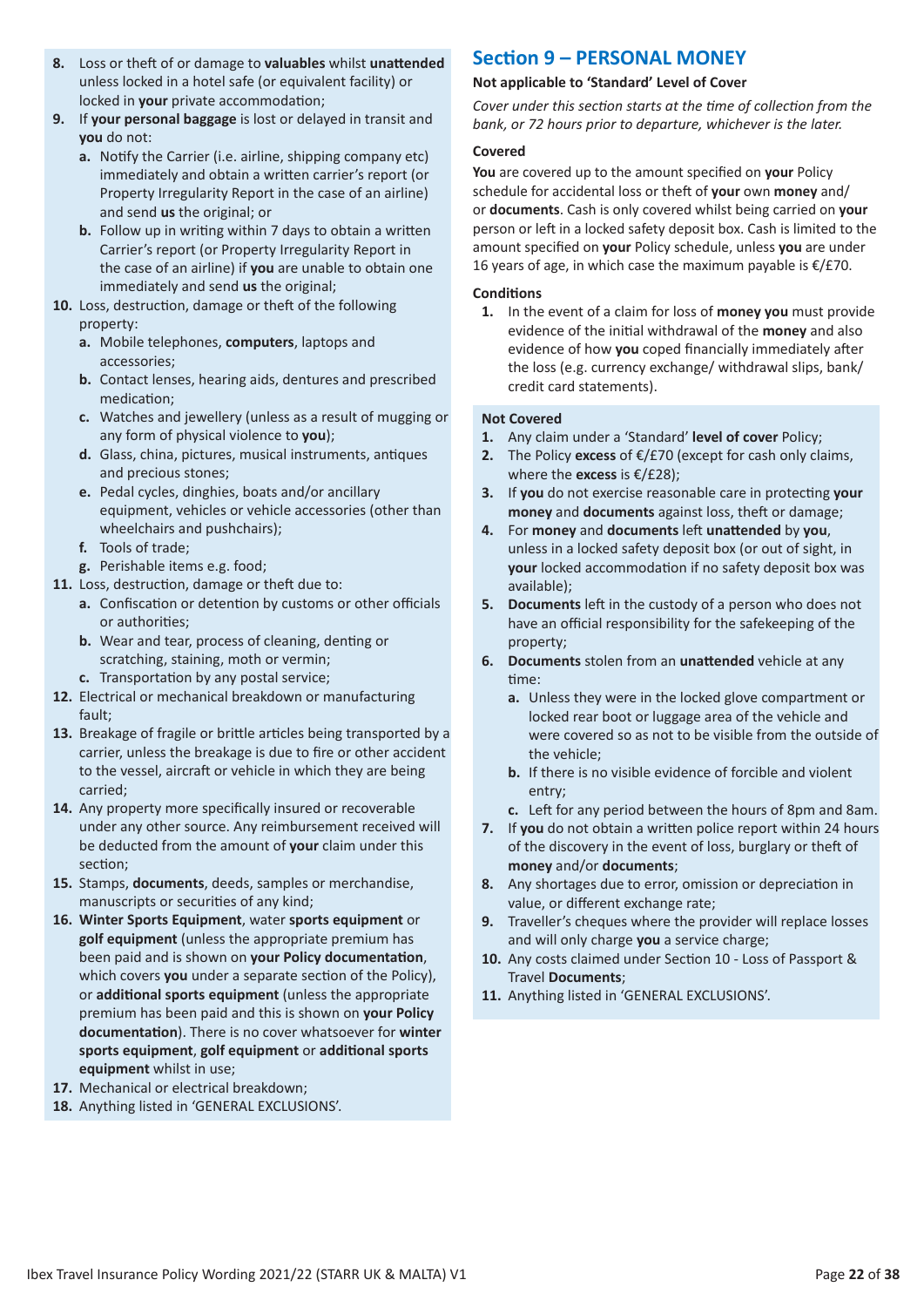# **Section 10 - LOSS OF PASSPORT & TRAVEL DOCUMENTS**

# **Covered**

In the event of accidental loss or theft of **your** passport and/or **documents** whilst on a **trip**, **you** are covered up to the amount specified on **your** Policy schedule for:

- **1.** Reasonable and necessary travel or accommodation expenses over and above any payment which **you** would normally have made during **your trip** if no loss had been incurred;
- **2.** The cost of an emergency passport, visas or permits incurred to enable **you** to enable **you** to continue **your trip** as planned or return to **your country of residence**.

# **Condition**

**1. You** must provide receipts for all costs incurred.

# **Not Covered**

- **1.** The Policy **excess** of €/£70;
- **2.** Any costs that **you** would have incurred had **you** not lost **your** passport;
- **3.** If **you** do not exercise reasonable care for the safety or supervision of **your** passport;
- **4.** Costs arising from any loss not covered under Section 9 Personal Money;
- **5.** If **you** do not obtain a written Police report within 48 hours of the loss;
- **6.** Loss, destruction or damage arising from confiscation or detention by Customs or other officials or authorities;
- **7.** The cost of a permanent replacement for the passport itself;
- **8.** Anything listed in 'GENERAL EXCLUSIONS'.

# **Section 11 – HIJACK & MUGGING BENEFIT**

# **Covered**

**You** are covered up to the amount specified on **your** Policy schedule for each full 24-hour period:

- **i)** during the unlawful seizure or wrongful exercise of control over **you** or of an aircraft or conveyance in which **you** are travelling as a passenger.
- **ii)** if **you** are hospitalised during **your trip** because of **bodily injury** sustained during a mugging or similar violent and unprovoked attack.

# **Not Covered**

- **1.** If **you** or **your family** or **your** business associates have engaged in activities that could be expected to increase the risk of hijack;
- **2.** any claims where the incident giving rise to the claim has not been reported to or investigated by the Police or local authority and a written report provided to **Us** confirming, in regards to:
	- **a)** Hijack **you** were involved and the duration of the hijack during which **you** were unlawfully detained. Or
	- **b)** Mugging the details of the incident.
- **3.** any claims in relation to Mugging:
	- **a)** unless **our Assistance Service** was contacted as soon as possible after **your** admission to hospital.
	- **b)** any claim unless **you** can provide medical evidence from the treating doctor to confirm the injuries and treatment given.
	- **c)** any claim as a result of an act of an **immediate relative**, another insured person under this Policy or an individual who resides with **you** on a permanent basis, or
	- previously known to **you** at time of departing on the **trip**.
- **4.** Anything listed in 'GENERAL EXCLUSIONS'.

# **Section 12 - PERSONAL LIABILITY**

# **Covered**

**You** are covered up to the amount specified on **your** Policy schedule for legal expenses and legal liability for damages incurred by **you** which are caused by an accident that occurred during **your trip**, leading to a claim made against **you** as a result of:

- **1. Accidental bodily injury** to a person who is not a member of **your family** or household, a **travelling companion** or employed by **you**;
- **2.** Loss of or damage to any property which does not belong to, is not in the charge of, and is not in the control of **you** or any member of **your family**, household, any **travelling companion** or employee (except hired wheelchairs);
- **3.** Loss of or damage to **your** temporary holiday accommodation that does not belong to **you**, or any member of **your family**, household, any **travelling companion** or anyone employed by **you**.

# **Conditions**

- **1.** No liability shall be admitted and no admission, arrangement, offer, promise or payment shall be made by **you** without **our** written consent.
- **2. We** are entitled to take over any rights in the defence or settlement of any claim and to take proceedings in **your** name for **our** benefit against any other party.
- **3. You** must, wherever possible, provide all such information and assistance as **we** require.

- **1.** The Policy **excess** of €/£140;
- **2.** Fines imposed by a Court of Law or other relevant bodies;
- **3.** Anything caused as a consequence of:
	- **a.** Liability which **you** incur as a result of an agreement that **you** made which would not apply in the absence of that agreement;
	- **b.** Injury, loss or damage arising from:
		- **i).** Ownership or use of aircraft, horse-drawn or mechanical/motorised vehicles, bicycles, vessels (other than rowing boats, punts or canoes), animals or firearms;
		- **ii).** The occupation (except temporarily for the purpose of the **trip**) or ownership of any land or buildings;
		- **iii).** The carrying out of any trade, profession, manual work or hazardous occupation;
		- **iv).** Racing of any kind;
		- **v).** Any deliberate or criminal act;
- **4.** Liability as an employer or under any other contract or insurance Policy;
- **5.** All forms of pollution and contamination;
- **6.** Anything listed in 'GENERAL EXCLUSIONS'.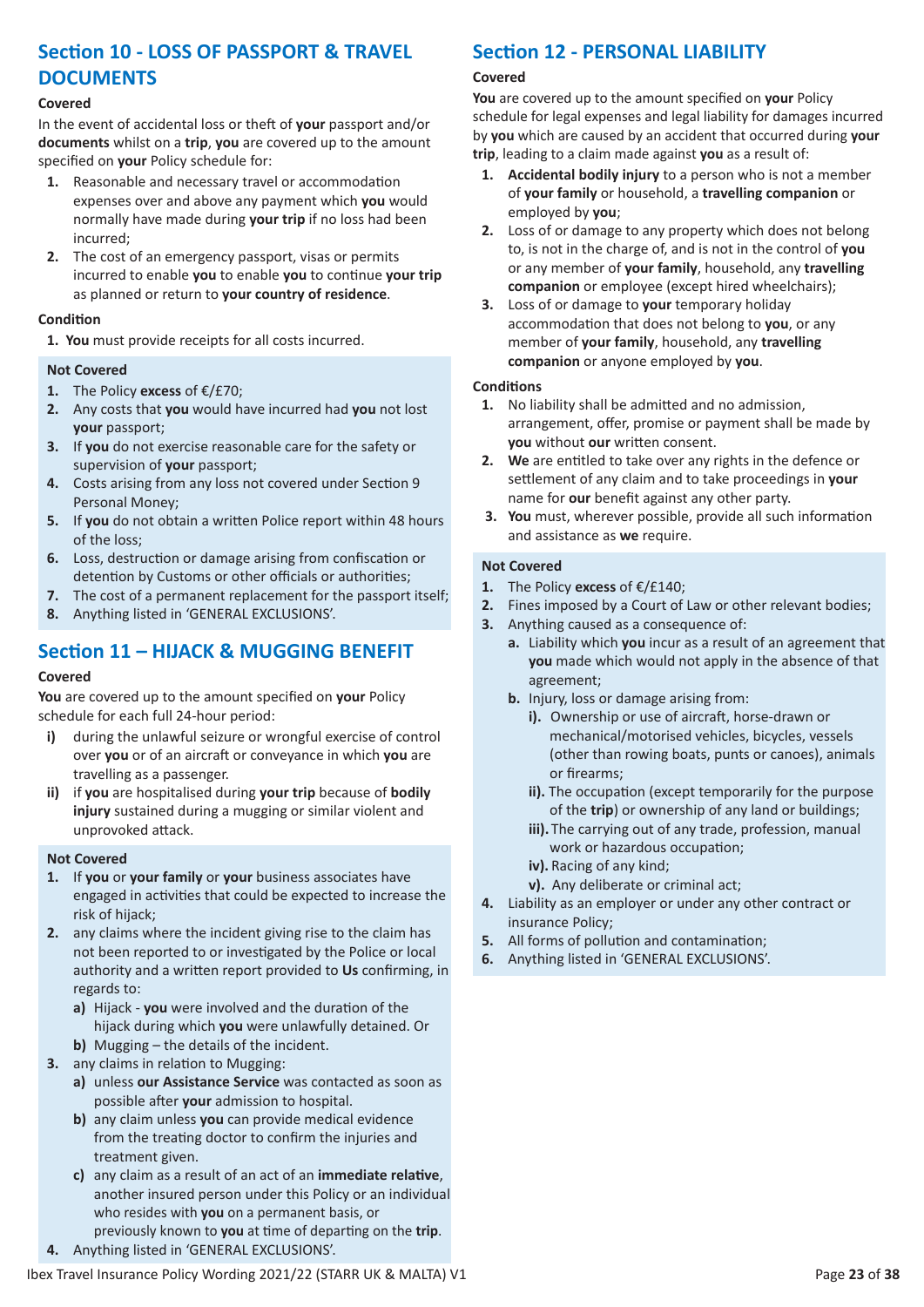# **Section 13 - LEGAL EXPENSES**

#### **Covered**

**You** are covered up to the amount specified on **your** Policy schedule for legal costs and expenses incurred to claim for compensation or damages if **you** suffer physical **bodily injury** or **you** die during the period of **your trip** as a result of an accident. (For the purposes of this Policy, **bodily injury** sustained as a result of a **medical condition(s)** caused or happening as a result of travelling or travel conditions, or **bodily injury** sustained as a result of medical malpractice, any incorrect medical procedure(s) performed or incorrect diagnosis, shall not be considered an accident).

# **Conditions**

- **1. You** must obtain as much information as possible, including police reports, witness details and any photographs and contact the Claims Service as soon as possible, submitting **your** request in writing.
- **2. We** shall have control over the legal proceedings and the selection, appointment and control of a solicitor. **You** must follow the advice provided by **our** appointed legal representatives. Failure to do so will result in cover being withdrawn.
- **3.** In the event that **you** are awarded compensation (by judgement or settlement), **we** shall be entitled to recover from **you**, any sums paid to **you** under any Section of this Policy on account of the same incident for which compensation is received.
- **4.** If there is more than one insured claiming under **your** Policy, **we** shall apply a maximum limit of double the individual sum insured in respect to all claimants.

#### **Not Covered**

- **1.** The Policy **excess** of €/£280, which will be refunded to **you** if **we** recover **our** outlay in full from the settlement received;
- **2.** Any claim reported to **us** more than 30 days after the occurrence of the incident giving rise to the claim;
- **3.** Costs incurred in pursuit of any claim against **us**, **our** agents, intermediaries, an insurer, underwriting any section of this Policy, a travel agent, a tour operator or carrier;
- **4.** Legal expenses incurred either prior to **our** written acknowledgement granting **our** support or obtained without **our** written consent;
- **5.** Any claim where **we** consider a reasonable settlement is unlikely or where the cost of the action could be more than the settlement;
- **6.** Any cost for bringing a legal action in more than one country for the same event;
- **7.** Actions between members of the same household or a relative or **travelling companion**, or actions to enforce a judgement or legally binding decision;
- **8.** Any amount deducted in legal fees from **your** compensation or damages, which has been calculated as a proportion or percentage of those damages;
- **9.** The funding of any appeal costs;
- **10.** Travel and accommodation expenses incurred in pursuit of a legal action;
- **11.** Any contingent fee arrangement between **you** and **your** legal representatives;
- **12.** Any legal costs resulting from criminal proceedings;
- **13.** Anything listed in 'GENERAL EXCLUSIONS'.

# **Section 14 – PET CARE EXPENSES COVER**

**We** will pay up to the sum insured shown in **Your** Schedule of Insurance for extra kennel and/or cattery costs for **Your** dog or cat if **You** are delayed in returning from **Your Trip** due to:

**1. Your** death, **Bodily Injury** or **Illness**. **We** will only pay for each complete 24-hour period and for a maximum of 5 such 24-hour periods in total.

- **1.** any claim unless **You** can provide medical evidence to confirm such death, **Bodily Injury**, or **Illness**.
- **2.** any expense incurred after **You** have returned to the **Country of Residence**.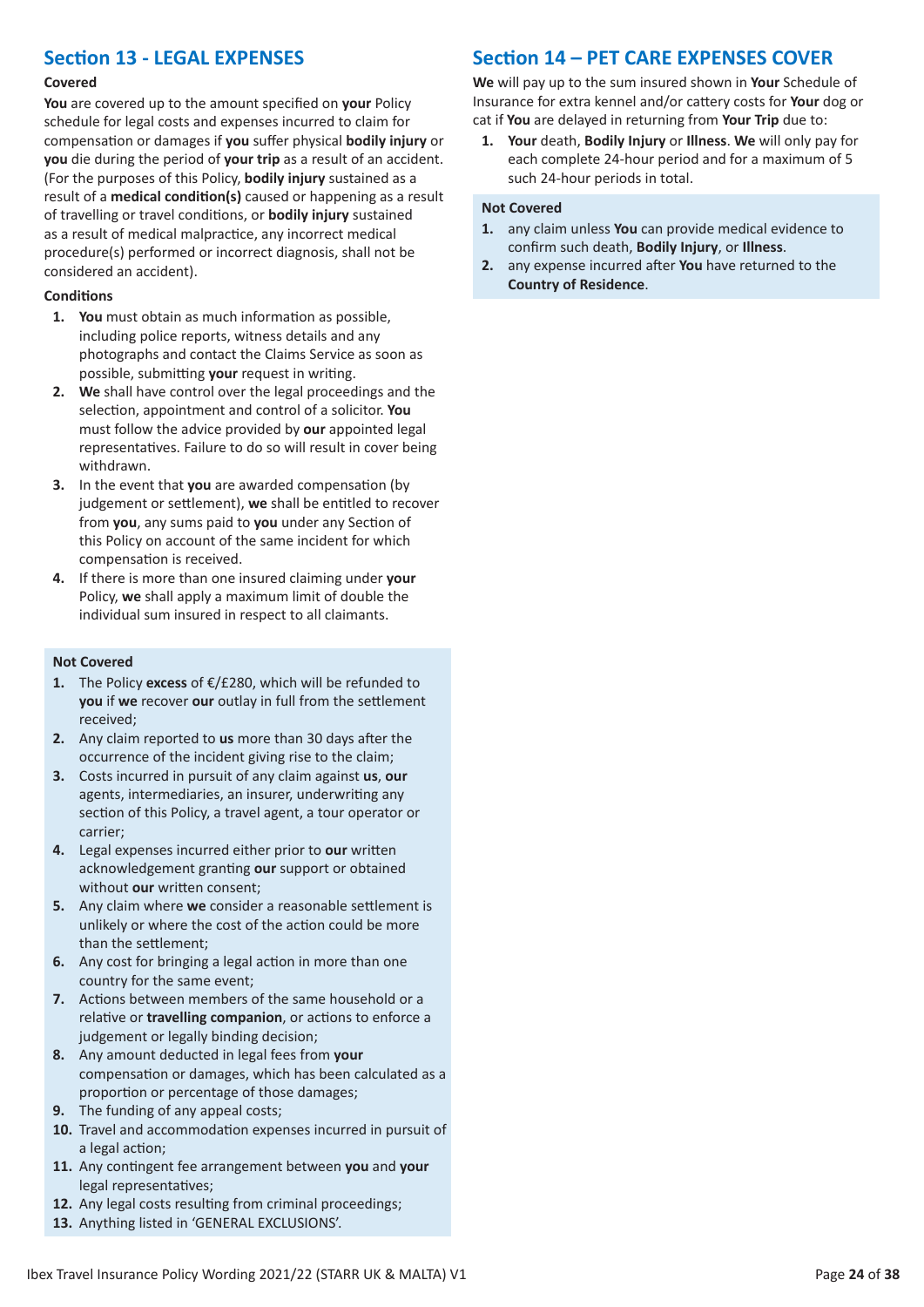# **Section 15 - BUSINESS PLUS COVER**

(THIS SECTION APPLIES WHEN THE APPROPRIATE PREMIUM HAS BEEN PAID, AND ENDORSEMENT HAS BEEN MADE ON **YOUR** POLICY SCHEDULE)

#### **Covered**

### **A: REPLACEMENT BUSINESS COLLEAGUE**

The cancellation section of this Policy is extended to cover for the cost of a **replacement business colleague** provided cancellation is due to a cause listed under Section 1 Cancellation 'Covered' and the sole purpose of the **trip** was for carrying out **your** business, **you** are covered up to the amount specified on **your** Policy schedule.

The **curtailment** section of this Policy is extended to cover for the cost of a **replacement business colleague** provided **curtailment** is due to a cause listed under Section 2 **Curtailment**. **Curtailment** 'Covered' (B) and the sole purpose of the **trip** was for carrying out **your** business, **you** are covered up to the amount specified on **your** Policy schedule.

# **B: BUSINESS EQUIPMENT, LAPTOPS, DOCUMENTS AND SAMPLES**

**You** are covered up to the amount specified on **your** Policy schedule for the value of any specified **business equipment** (used for the sole purpose of carrying out **your** business), or the repair or replacement (at **Our** discretion) of a **laptop** (less than 24 months old) owned by **you** or owned by **your** employer (and for which **you** are financially responsible), or business samples; which are accidentally lost, stolen or damaged (after making proper allowance for wear and tear and depreciation).

**You** are covered up to the amount specified on **your** Policy schedule for the cost of replacement business **documents** or samples (provided the **documents** or samples are vital to the carrying out of business during **your trip**) which are accidentally lost, stolen or damaged.

Note: **You** cannot claim for a **laptop** under this section if **you** have paid the additional premium for Section 20. Gadget Cover option and are claiming for the **laptop** under Section 20 Gadget Cover.

# **C: BUSINESS MONEY**

**You** are covered up to the amount specified on **your** Policy schedule for accidental loss or theft of business **money** during **your trip**, which is **your** property (if self-employed) or **your** employer's property. Cash is only covered whilst being carried on **your** person or left in a locked safety deposit box. Cash is limited to the amount specified on **your** Policy schedule, unless **you** are under 16 years of age, in which case the maximum payable is €/£70.

# **Conditions**

**1.** In the event of a claim for loss of **money you** must provide evidence of the initial withdrawal of the cash and also evidence of how **you** coped financially immediately after the loss (e.g. currency exchange/ withdrawal slips, bank/ credit card statements).

# **Not Covered**

- **1.** The Policy **excess** of €/£70 under A and/or B and/or C;
- **2.** Anything not covered in Section 1.1 Cancellation, Section 1.2 – Cancellation Cover as a Result of **COVID-19**, Section 2 – **Curtailment**, 3 – Medical Expenses, Section 8 – Baggage & Personal Effects and/or Section 9 – Personal Money;
- **3.** Deliberate damage or gross misuse of the equipment or **Laptop** under B;

**4.** In respect of B: -

Repairs or any other costs for:

- **a)** Cleaning, inspection, routine servicing or maintenance;
- **b)** Loss or damage arising from a manufacturer's defect or recall in respect of laptops;
- **c)** Replacement of or adjustment to fittings, control knobs or buttons, batteries;
- **d)** Any repairs carried out without prior authorisation from **us**;
- **e)** Wear and tear to the **laptop** and/or gradual deterioration of performance;
- **f)** Cosmetic Damage;
- **g)** Any claim if the serial number has been tampered with in any way.
- **5.** Any claim made, or any event causing the need for a claim to be made, which occurred prior to the Commencement Date of the **period of insurance**.
- **6.** Any claim arising whilst **You** are not on a **trip**.
- **7. Accidental** Damage, theft, breakdown or liquid damage to accessories (**laptop** cables etc) of any kind.
- **8.** Costs arising from the replacement of any downloaded material or software.
- **9.** Any breakdown arising from the failure of any electrical or computer equipment, software, micro-controller, microchip, Accessories or associated equipment to correctly recognise and process any calendar date or time.
- **10.** Anything listed in 'GENERAL EXCLUSIONS'.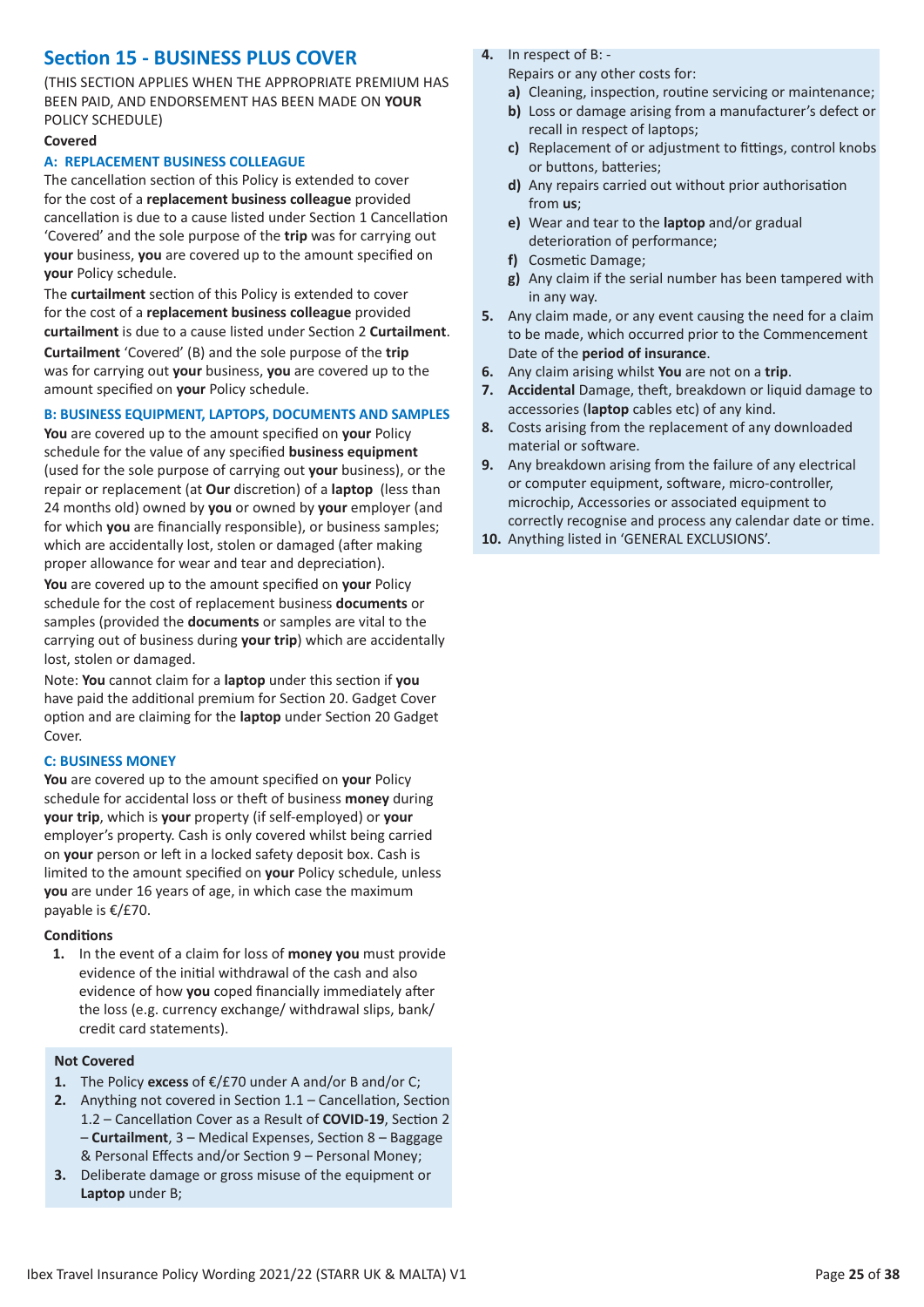# **Section 16 - GOLF COVER**

*(THIS SECTION APPLIES WHEN THE APPROPRIATE PREMIUM HAS BEEN PAID, AND ENDORSEMENT HAS BEEN MADE ON* **YOUR** *POLICY SCHEDULE)*

#### **Covered**

#### **A. GOLF MEDICAL**

The medical section of this Policy is extended to cover **you** whilst **you** are playing golf.

#### **B: GOLF LIABILITY**

The personal liability section of this Policy is extended to cover **you** whilst **you** are playing golf.

#### **C: GOLF EQUIPMENT**

**You** are covered up to the amount specified on **your** Policy schedule to repair or replace **your** own **golf equipment** (after making proper allowance for wear and tear and depreciation) or hired **golf equipment**, if they are lost, stolen or damaged during **your trip**, limited to €/£350 for any one item. The claim settlement may take into account any discount that would be available to **us** if **we** exercise **our** right to purchase the replacement **golf equipment** using a supplier which may be determined by **us**.

#### **Condition**

**1. You** must obtain written proof of the incident from the Police (or an authorised person) within 48 hours of the discovery in the event of loss, burglary or theft of baggage. Failure to do so will result in **your** claim being turned down.

The claims handler will require proof of ownership. If this cannot be provided **we** reserve the right to limit the claims payment to €/£50 per item subject to a maximum of €/£200 in total, per claim.

#### **Not Covered**

- **1. Golf Equipment** which is more than 5 years old;
- **2.** The Policy **excess** of €/£70 (except under F: Hole-in-One); **3.** Anything not covered in Section 8 BAGGAGE & PERSONAL EFFECTS;
- **4.** Anything listed in 'GENERAL EXCLUSIONS'.

# **D: GREEN / CLUB FEES**

**You** are covered up to the amount specified on **your** Policy schedule if **you** are unable to play golf because of unforeseen sickness or injury.

#### **Condition**

**1.** In the event of a claim **you** must provide proof of prepaid golf fees and a medical certificate from an attending **Medical Practitioner** confirming the reason and length of time **you** were unable to play golf.

#### **Not Covered**

- **1.** Any claim where **you** were already aware of a reason prior to incurring the fees, that **you** would be unable to play golf.
- **2.** Anything listed in 'GENERAL EXCLUSIONS'.

# **E: GOLF HIRE**

**You** are covered up to the amount specified on **your** Policy schedule for the reasonable cost of hiring **golf equipment** from a recognised supplier for the rest of **your trip** or until **your** own or hired **golf equipment** has been returned to **you**, if:

- **a. Your** equipment is lost, stolen or damaged; or
- **b. Your** equipment is delayed for more than 12 hours on **your outward journey**.

#### **Condition**

- **1.** In the event of a claim, **you** must provide the following documentation:
	- **a.** Loss or theft: report from Police, plus receipts showing original and additional hire charges.
	- **b.** Damage: confirmation from hire company of damage sustained and additional charges incurred.
	- **c.** Delay: confirmation from airline or transport company that equipment was delayed for over 12 hours on the **outward journey** plus receipt showing original and additional hire charges.

#### **F: HOLE-IN-ONE**

**You** are covered up to the amount specified on **your** Policy schedule in respect of customary bar expenses for one round of drinks incurred by **you** as a result of, and immediately subsequent to, achieving a hole-in-one during a competition round at a recognised golf course.

#### **Condition**

**1.** In the event of a claim **you** must provide a letter from the relevant Golf Club Secretary confirming the competition name and date, a certified copy of **your** score card, countersigned by **your** opponent and by the Official Scorer for the competition and an original, dated Golf Club bar receipt.

#### **Not Covered**

- **1.** Any claim where **you** are not able to provide a receipt as proof of costs incurred, for the day **you** achieved the holein-one stroke.
- **2.** Anything listed in 'GENERAL EXCLUSIONS'.

# **Section 17 - WINTER SPORTS COVER**

*(THIS SECTION APPLIES WHEN THE APPROPRIATE PREMIUM HAS BEEN PAID, AND ENDORSEMENT HAS BEEN MADE ON* **YOUR** *POLICY SCHEDULE).*

#### **Covered**

# **A. WINTER SPORTS MEDICAL**

The Emergency Medical Expenses section of this Policy is extended to cover **you** whilst partaking in **Winter Sports**.

#### **B. WINTER SPORTS LIABILITY**

The Personal Liability section of this Policy is extended to cover **you** whilst partaking in **Winter Sports**.

#### **Not Covered**

- **1.** If **you** do not adhere to the International Ski Federation code or the resort regulations;
- **2.** Ski jumping, ice hockey, the use of skeletons or bobsleighs, taking part in International and National events, their heats or officially organised practice or training for these events;
- **3.** Anything listed in 'GENERAL EXCLUSIONS'.

# **C. PISTE CLOSURE & AVALANCHE DELAY**

**You** are covered up to the amount specified on **your** Policy schedule (up to the maximum amount specified on **your** Policy schedule) if there is a lack of snow or bad weather conditions or avalanche danger in **your** holiday resort, and the pistes are closed for a continuous period in excess of 24 hours, preventing **you** from **Winter Sports**. Cover is only available during the months that constitute the local regular ski season and where **you** purchased **your** Policy more than 14 days before **your** departure date.

Condition

1. In the event of a claim **you** must provide documentation from the resort's management confirming the reason for closure and how long the pistes were closed at **your** resort and the reason.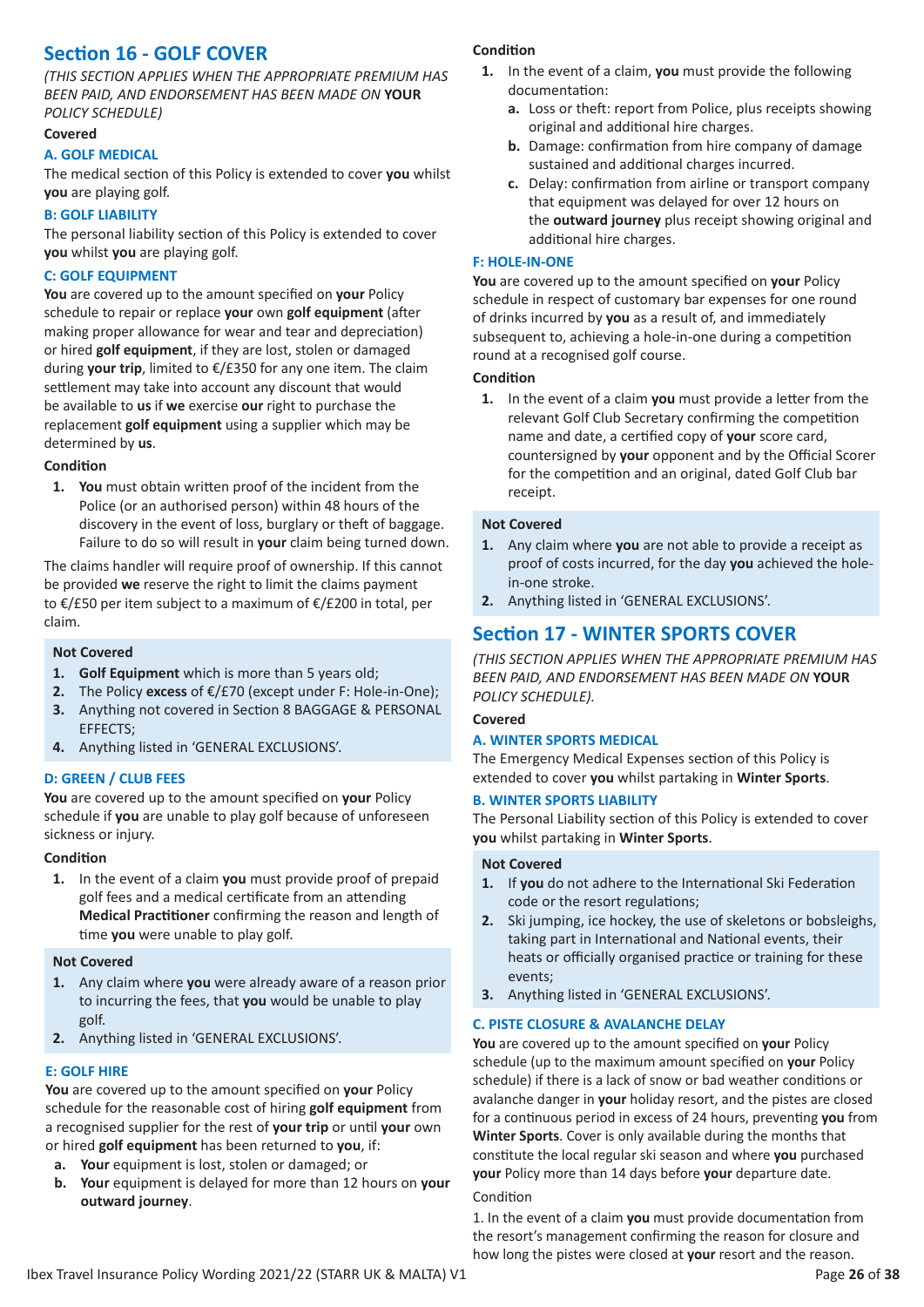# **Not Covered**

- **1.** Any claim where **you** have not pre-booked a resort, or **you** are due to ski at a resort which is not more than 1,000m above sea-level;
- **2.** Any claim where an alternative resort is available or offered to **you**;
- **3.** Any claims where **you** were already aware of the piste closure (or the likelihood of this) when **you** purchased this Policy;
- **4.** Anything listed in 'GENERAL EXCLUSIONS'.

# **D. WINTER SPORTS HIRE**

**You** are covered up to the amount specified on **your** Policy schedule for the reasonable cost of hiring **Winter Sports Equipment** for the rest of **your trip** or until **your** own or hired Winter **Sports Equipment** has been returned to **you**, if:

- **a. Your** equipment is lost, stolen or damaged; or
- **b. Your** equipment is delayed for more than 12 hours on **your outward journey**.

# **Condition**

- **1.** In the event of a claim **you** must provide the following documentation:
	- **a.** Loss or theft: report from Police, resort management or tour operator plus receipts showing original and additional hire charges.
	- **b.** Damage: confirmation from the hire company of damage sustained and additional charges incurred.
	- **c.** Delay: confirmation from the airline or transport company that **your** equipment was delayed for over 12 hours on the **outward journey** plus a receipt showing original and additional hire charges.

#### **.Not Covered**

**1.** Anything listed in 'GENERAL EXCLUSIONS'.

# **E. WINTER SPORTS PACK**

**You** are covered up to the amount specified on **your** Policy schedule for the value of the unused portion of **your** ski school, lift pass and **winter sports equipment** hire costs limited to the amount specified on **your** Policy schedule per week, if:

- **a. You** have an accident or **you** are ill;
- **b. Your** lift pass is lost or stolen.

# **Condition**

- **1.** In the event of a claim **you** must provide the following documentation:
	- **a. Accident** or **illness**: medical report confirming the reason and length of time **you** were unable to undertake **your** planned activity plus the original lift pass and evidence of initial cost.
	- **b.** Loss or theft: report from Police or resort management plus evidence of initial cost and cost of replacement pass.

#### **Not Covered**

- **1.** The Policy **excess** of €/£70;
- **2.** If **you** do not adhere to the International Ski Federation code or the resort regulations;
- **3.** Anything not covered in Section 8, BAGGAGE & PERSONAL EFFECTS;
- **4.** Anything not covered in Section 3, Emergency Medical Expenses & Repatriation;
- **5.** Ski jumping, ice hockey, the use of skeletons or bobsleighs, taking part in International and National events, their heats or officially organised practice or training for these events;
- **6.** Anything listed in 'GENERAL EXCLUSIONS'.

# **F. WINTER SPORTS EQUIPMENT**

**You** are covered up to the amount specified on **your** Policy schedule for the value or repair of **your** own **Winter Sports Equipment** (after making proper allowance for wear and tear and depreciation) or **your** hired **Winter Sports Equipment**, if they are lost, stolen or damaged during **your trip**. For skis and snowboards over 5 years old there is no cover.

#### **Condition**

- **1.** In the event of a claim **you** must provide the following documentation:
	- **a. Loss or theft:** a report from Police, resort management or tour operator; plus original receipt and confirmation of second hand value from a specialist dealer where possible.
	- **b. Damage:** confirmation from a specialist dealer of the damage sustained and repair costs, or confirmation that damage is beyond economic repair, plus the second hand value prior to damage.
	- **c. Proof of Ownership:** If this is not received **we** reserve the right to limit the claims payment to  $\epsilon$ /£50 per item subject to a maximum of €/£200 in total, per claim;

In respect of loss or damage to **Winter Sports Equipment**, **we** will not pay more that the proportion shown below depending on the age of the equipment. It is a requirement of this insurance that **you** must, in the event of a claim, provide receipts or other documentation to prove ownership and value, especially in respect of any items for which **you** are claiming more than €/£100.

| <b>Age of Equipment</b> | <b>Proportion of Original</b><br><b>Purchase Price</b> |
|-------------------------|--------------------------------------------------------|
| Up to 1 year            | 85%                                                    |
| Up to 2 years           | 65%                                                    |
| Up to 3 years           | 45%                                                    |
| Up to 4 years           | 30%                                                    |
| Up to 5 years           | 20%                                                    |
| Over 5 years            | No cover                                               |

- **1.** The Policy **excess** of €/£70;
- **2.** If **you** do not adhere to the International Ski Federation code or the resort advice, regulations or ski-patrol guidelines (or skiing off-piste without the guidance of a local);
- **3.** Anything not covered in Section 8 BAGGAGE & PERSONAL EFFECTS ;
- **4.** Ski jumping, ice hockey, the use of skeletons or bobsleighs, taking part in International and National events, their heats or officially organised practice or training for these events;
- **5.** Damage to **Winter Sports Equipment** whilst in use for race training or racing;
- **6.** Anything listed in 'GENERAL EXCLUSIONS'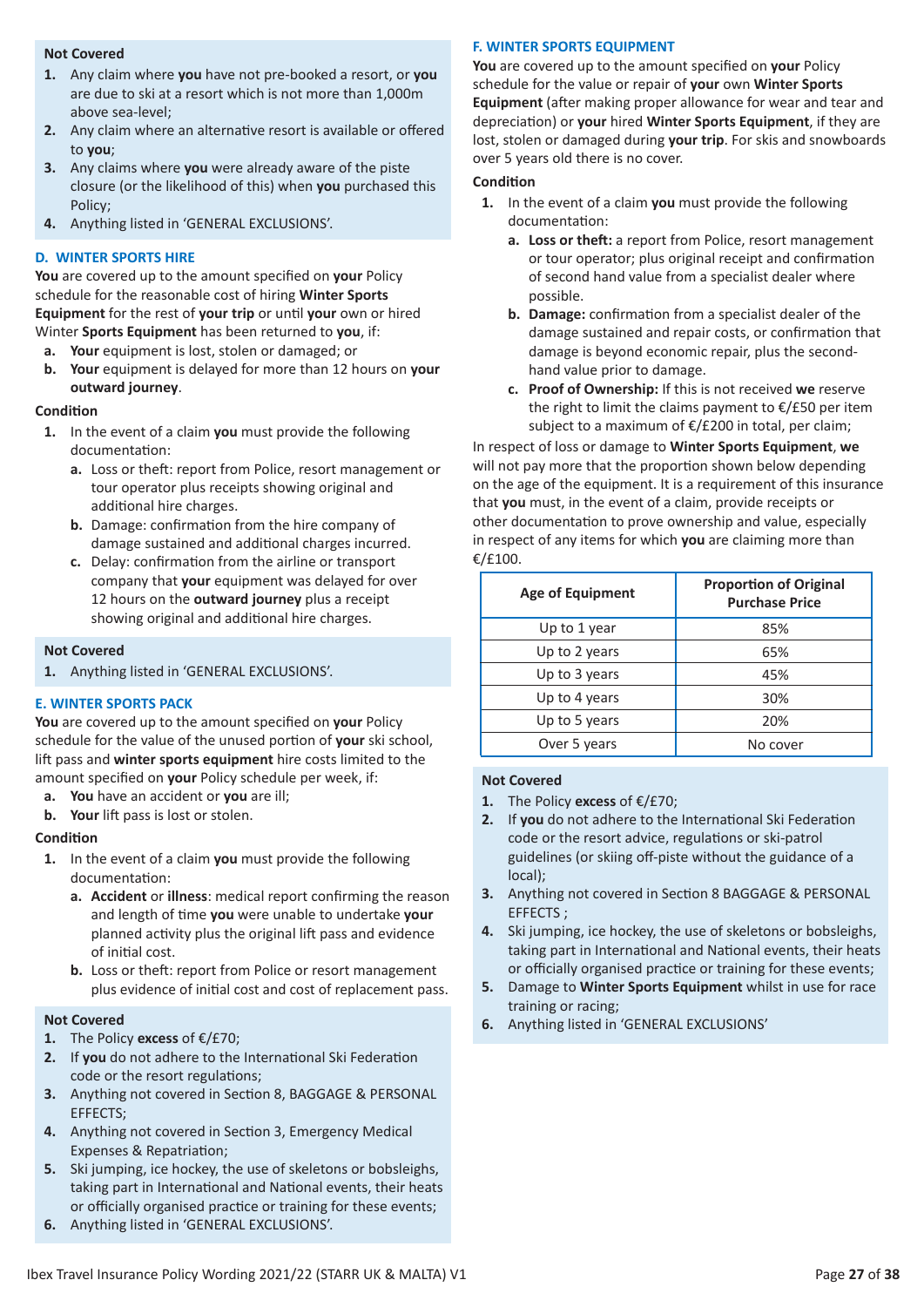# **Section 18 – CRUISE PLUS COVER**

*(THIS SECTION APPLIES WHEN THE APPROPRIATE PREMIUM HAS BEEN PAID, AND ENDORSEMENT HAS BEEN MADE ON* **YOUR** *POLICY SCHEDULE).*

# **A. MISSED CRUISE DEPARTURE**

**You** are covered up to the amount specified on **your** Policy schedule for necessary additional travel expenses by the most direct route and additional accommodation (room only) that is agreed by **us** to join **your cruise** ship journey at the next docking port if **you** fail to arrive at the international departure point in time to board the ship on which **you** are booked to travel on the **cruise** ship journey of **your trip** as a result of;

- **a.** the failure of scheduled **public transport** due to strike, industrial action, **adverse weather** or mechanical breakdown.
- **b.** a direct accident to or breakdown of the vehicle in which **you** are travelling.

If, at the time of requesting **our** assistance in a missed **cruise** departure claim, satisfactory evidence required by **us**, is not supplied in order to substantiate the claim, **we** will make all necessary arrangements at **your** cost and arrange appropriate reimbursement as soon as the claim has been validated.

# **Not Covered**

- **1.** The Policy **excess** of €/£70;
- **2.** Claims arising directly or indirectly from;
	- **i. Adverse weather**, strike or Industrial action or air traffic control delay existing or publicly declared by the date this insurance is purchased by **you** or the date **your trip** was booked whichever is the later;
	- **ii.** an accident to or breakdown of the vehicle in which **you** are travelling for which a professional repairers report is not provided;
	- **iii.** breakdown of any vehicle in which **you** are travelling if the vehicle is owned by **you** and has not been serviced properly and maintained in accordance with manufacturer's instructions;
	- **iv.** withdrawal from service (temporary or otherwise) of an aircraft or sea vessel on the recommendation of the Civil Aviation Authority or a port authority or any such regulatory body in a country to/from which **you** are travelling;
- **3.** Additional expenses where the scheduled **public transport** operator has offered suitable alternative travel arrangements;
- **4.** Additional expenses where **your** planned arrival time at the port is less than 3 hours in advance of the sail departure time if **you** are travelling independently and not part of an integrated **cruise** package;
- **5.** Any repair costs to **your** private vehicle;
- **6.** Anything listed in 'GENERAL EXCLUSIONS'

# **Special conditions relating to Section 18**

**1. You** must allow sufficient time for the scheduled **public transport** or other transport to arrive on schedule and to deliver **you** to the departure point. Please also refer to the "General Exclusions and Conditions".

# **B. CABIN/STATEROOM CONFINEMENT**

**You** are covered up to the amount specified on **your** Policy schedule for each 24 hour period that **you** are confined by the ships medical officer, to **your** cabin or stateroom due to **your** compulsory quarantine for medical reasons during the period of the **trip**.

# **Not Covered**

- **1.** any confinement to **your** cabin where **you** are unable to provide written confirmation from **your** ship's medical officer confirming **you** were confined to **your** cabin, the reason for and the length of **your** confinement;
- **2.** any additional period of confinement or compulsory quarantine;
	- **i.** relating to treatment or surgery, including exploratory tests, which are not directly related to the **bodily injury** or **illness** which made **your** confinement necessary.;
	- **ii.** following **your** decision not to be repatriated after the date when in **our** opinion, it is safe to do so;
- **3.** confinement or necessary quarantine;
	- **i.** relating to any form of treatment or surgery which in **our** opinion (based on information received from the ship's doctor or other **Medical Practitioner** in attendance) can be delayed until **your** return to **your country of residence**;
	- **ii.** as a result of a tropical disease where **you** had not had the recommended inoculations and/or taken the recommended medication;
- **4.** Anything listed in 'GENERAL EXCLUSIONS'.

# **C. UNUSED PRE-BOOKED EXCURSIONS**

**We** will pay to the sum insured for the cost of pre-booked, prepaid and non-refundable excursions, which **you** were unable to use as a direct result of being confined to **your** own cabin due to an accident or **illness** which is covered under Section 18 B.

#### **Not Covered**

- 1. The Policy **excess** of €/£70;
- 2. Any claim arising directly or indirectly from any **medical condition** unless **you** have declared all medical conditions to **us** and **we** have written to **you** accepting them for insurance;
- 3. Any claim as a result of cabin confinement where **you** are unable to provide written confirmation from **your** ship's medical officer confirming **you** were confined to **your** cabin, the reason for and the length of **your** confinement;
- 4. Anything listed in 'GENERAL EXCLUSIONS'.

# **D. MISSED PORTITINERARY CHANGE BENEFIT**

**You** are covered up to the amount specified on **your** Policy schedule for each missed port in the event **your** scheduled port visit is cancelled due to **adverse weather** or timetable restrictions. **You** must get written confirmation from **your cruise** operator, carrier or tour operator confirming **your** scheduled port visit was cancelled and the reason for the cancellation.

- **1.** Claims arising from a missed port caused by strike or industrial action if the strike or industrial action was notified at the time that the insurance was purchased;
- **2.** Any claim arising from **your** ship's failure to put people ashore due to the mechanical or operational failure of the ship's tender (or any other boat used to transport passengers to shore);
- **3. Your** failure to attend the excursion as per **your** itinerary;
- **4.** Any claim where a monetary amount, including but not limited to on board credit or other compensation, has been offered to **you** by the ship or tour operator;
- **5.** Any claim where **you** do not have written confirmation from **your cruise** operator, carrier or tour operator confirming **your** scheduled port visit was cancelled;
- **6.** Anything listed in 'GENERAL EXCLUSIONS'.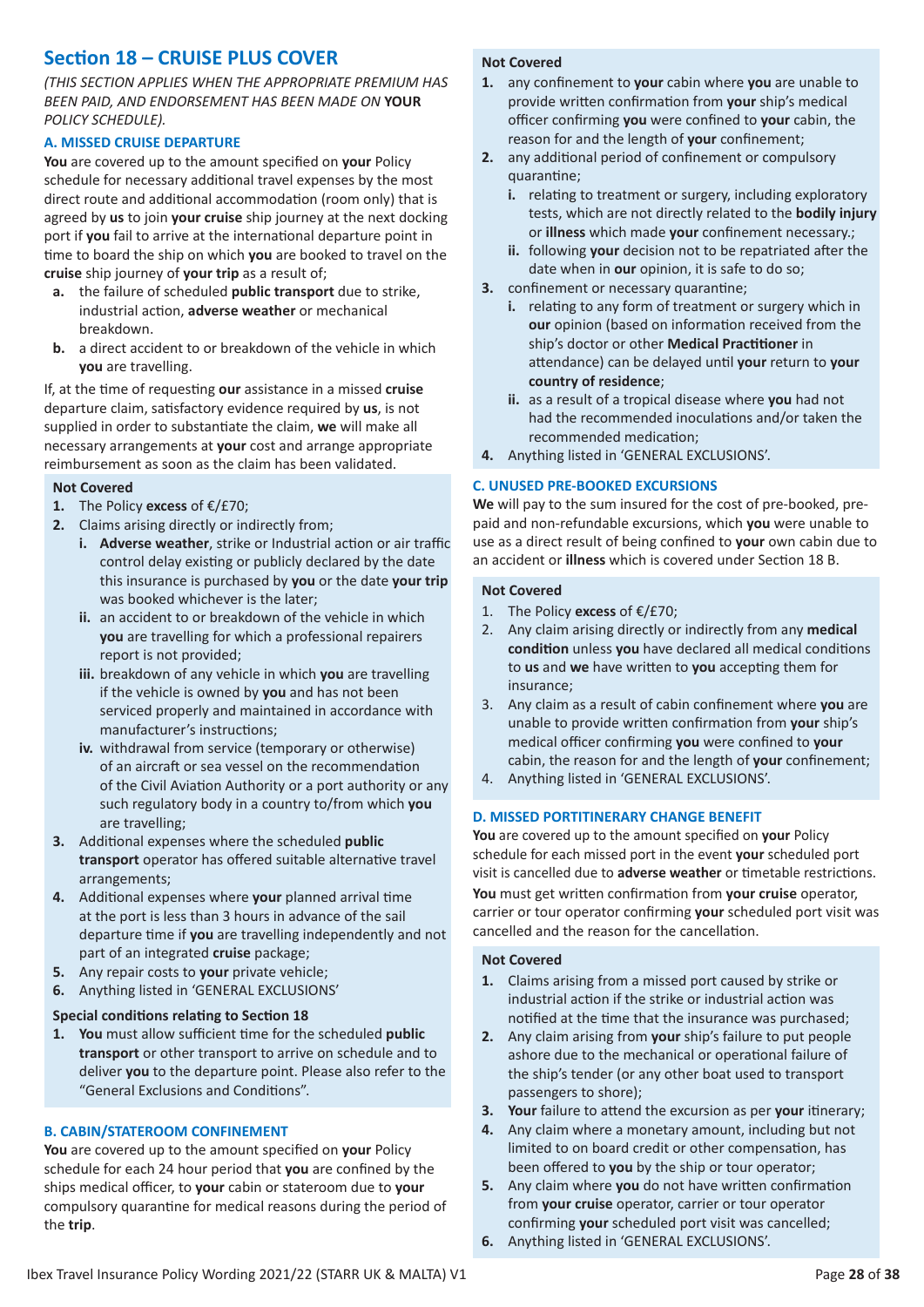# **E. CRUISE CONNECTION**

**You** are covered up to the amount specified on **your** Policy schedule for reasonable and necessary additional travel expenses by the most direct route and additional accommodation (room only), that is agreed by **us** and necessarily incurred by **you**;

- **a.** to reach the next docking port in order to re-join the **cruise** as a result of:
	- **i. your** passport being lost after **your** international departure but before embarkation of **your** planned **cruise** or during disembarkation ashore on one of the scheduled stops as a result of loss or theft, or
	- **ii.** it being deemed medically necessary by a Medical Practitioner for **you** to accompany and assist an insured person who is admitted as an in-patient that is covered under Section 3 Emergency Medical Expenses and Repatriation of the Policy, or
	- **iii. you** being detained by local police as a result of being a witness or being required to give evidence as a result of **your** participation in a road traffic accident during **your trip**, or criminal investigation where **you** are not the accused.

If, at the time of requesting **our** assistance in the event of a **cruise** interruption claim, satisfactory medical or other evidence required by **us** is not supplied in order to substantiate the claim, **we** will make all necessary arrangements at **your** cost and arrange appropriate reimbursement as soon as the claim has been validated.

#### **Not Covered**

- **1.** The Policy **excess** of €/£70;
- **2.** Any claim for loss of passport not reported to the Police or other authority within 48 hours of discovery and which **you** do not get a written report;
- **3.** Any travel costs where **you** failed to contact **us** for approval prior to arranging travel and so **we** could provide assistance with any travel arrangements. Failure to do so can result in the claim being declined;
- **4.** Any claim as a result of an insured person being a hospital in-patient where the condition was not covered under Section 3 – Emergency Medical Expenses and Repatriation of the Policy, or where **we** have not been contacted and/ or a recommended hospital has not been appointed by **us** and where **you** have not obtained a medical certificate from the **Medical Practitioner** in attendance confirming it was medically necessary for **you** to accompany and assist an insured person admitted as an in-patient for an insured condition;
- **5.** Any claim arising directly or indirectly from any **medical condition** unless the insured person has declared all medical conditions to **us** and **we** have written to them accepting them for insurance;
- **6.** Any claim where **you** have been detained by local Police that is not evidenced by a written report from the local Police confirming the reason and period of **your** detention, or reason and period in which **you** were required to give evidence, that necessitated **you** missing the scheduled departure of **your cruise**;
- **7.** Claims under Sections 18 where less than 25% of the **trip** duration remains;
- **8.** Anything listed in 'GENERAL EXCLUSIONS'.

# **Section 19 – SPORTS EQUIPMENT & CYCLE COVER**

*(THIS SECTION APPLIES WHEN THE APPROPRIATE PREMIUM HAS BEEN PAID, AND ENDORSEMENT HAS BEEN MADE ON* **YOUR** *POLICY SCHEDULE)*

- **1.** In addition to Baggage and Personal Effects (Section 8), **We** will pay up to the amount shown in **Your** Schedule of Insurance after making reasonable allowance for wear, tear and depreciation and subject to the special condition shown below for loss or theft of, or damage to **Sports Equipment** or cycles owned, hired or borrowed by **You**.
- **2. We** will pay up to the sum insured shown in the **Your** Schedule of Insurance per day to a maximum of the sum insured shown in the **Your** Schedule of Insurance for the hiring of replacement equipment if **Your Sports Equipment** or cycles are lost or damaged or delayed for more than 12 hours, during **Your** outward or onward **Trip**.

#### **Not Covered**

- **1.** The amount of the **Excess** shown in **Your** Schedule of Insurance for each claim.
- **2.** Loss or theft of **Sports Equipment** or cycles stolen from an **unattended** motor vehicle if:
	- **i)** they have not been locked out of sight in a secure baggage area of the vehicle or to a purpose designed cycle rack;
	- **ii)** no forcible and violent means have been used by an unauthorised person to gain entry into the vehicle; and **iii)** no evidence of such entry is available.
- **3.** Damage to **Sports Equipment** or cycles whilst in use for race training or racing.
- **4. Your** damaged **Sports Equipment** or cycles if not submitted to **Us** for **Our** inspection.
- **5.** Loss or theft of **Sports Equipment** or cycles not reported to the police within 24 hours of discovering the loss, or as soon as possible after that, and a written report or reference obtained in the country where the incident occurred.
- **6.** Loss or theft of, or damage to, **Sports Equipment** or cycles whilst in transit unless reported to the carrier and a property irregularity report obtained.
- **7.** Delay, detention, seizure or confiscation by customs or other officials.
- **8.** Loss or theft of, or damage to, **Sports Equipment** or cycles over 5 years old.
- **9.** Loss or theft of **Sports Equipment** or cycles left **unattended** in a public place unless securely locked to a fixed object and evidence of forcible removal is provided.
- **10.** Loss or theft of, or damage to, waterborne craft of any description or any road-going vehicle other than cycles.
- **11.** Ski Equipment
- **12.** Anything listed in 'GENERAL EXCLUSIONS'.

# **Special conditions applicable to section 19 In respect of loss or damage to Sports Equipment or cycles.**

**We** will not pay more than the proportion shown below depending on the age of the equipment. It is a requirement of this insurance that **You** must, in the event of a claim, provide receipts or other documentation to prove ownership and value, especially in respect of any items for which **You** are claiming more than £/€ 100.

Up to 1 year 85% Up to 2 years 65% Up to 3 years 45% Up to 4 years 30% Up to 5 years 20% Over 5 years NIL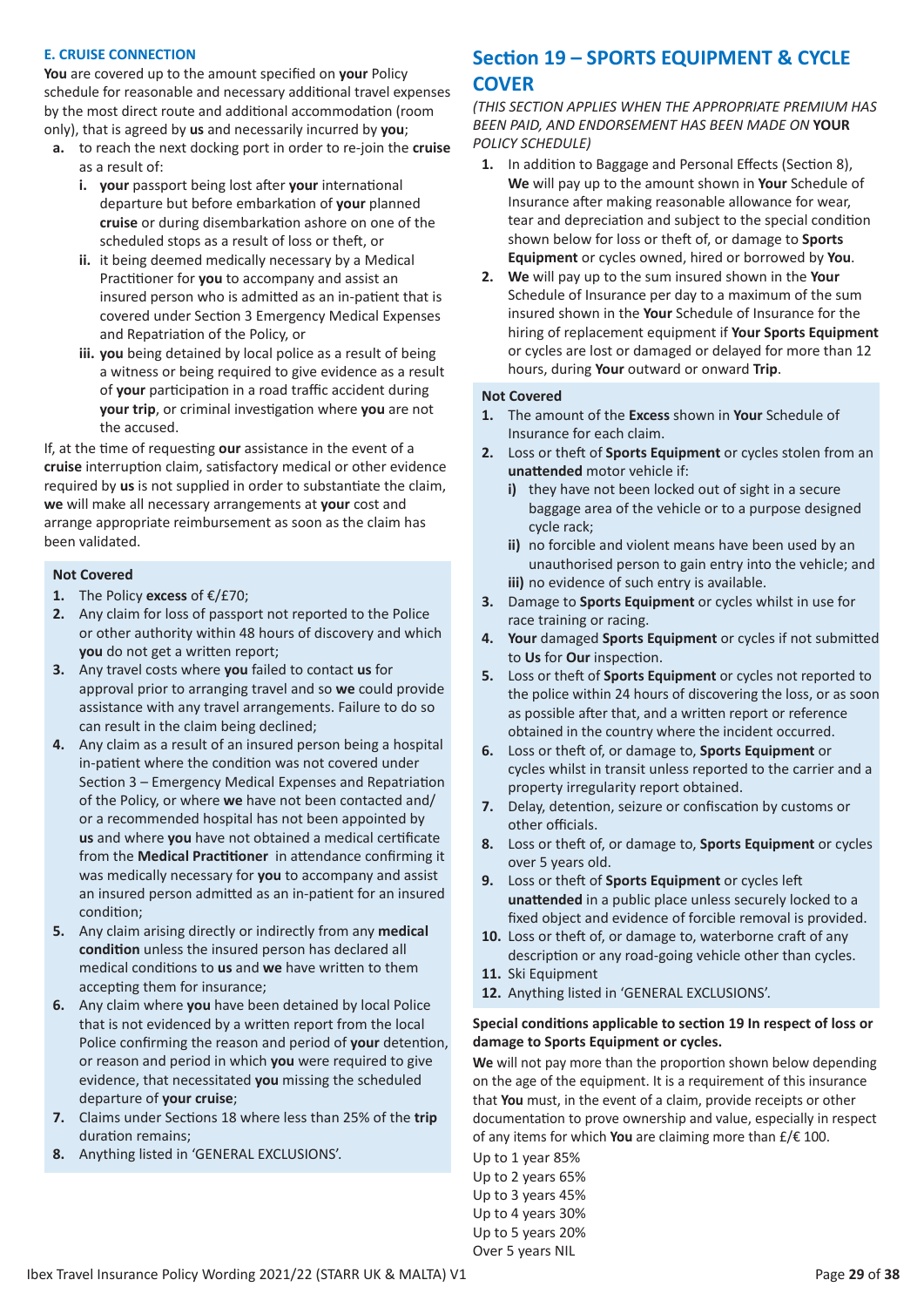# **Section 20 – GADGET COVER**

# **Not applicable to 'Standard' Level of Cover**

*(THIS SECTION APPLIES WHEN THE APPROPRIATE PREMIUM HAS BEEN PAID, AND ENDORSEMENT HAS BEEN MADE ON* **YOUR** *POLICY SCHEDULE)*

# **Definitions applicable to this section only.**

The following words shall have the meanings given below. Accessories : any item that **you** may attach or connect to **your** gadget (for example a phone charger).

**Accidental Damage:** the unintentional and unforeseen failure, breakage or destruction of **your** gadget, with visible evidence of an external force being applied and which results in the gadget being unusable.

**Cosmetic Damage:** any damage which is non-structural, including but not limited to scratches, dents and marks, which does not affect the usage of the gadget.

**Gadget:** means the portable electronic equipment item(s) owned by **you**, the replacement value of which must not exceed the Gadget Maximum Per Item Limit and shown within the relevant proof of purchase, that is in good condition and in full working order at the time of **your trip**, including Laptops, Mobile Phones, Smart Phones, iPhones, iPads, Tablets, e-readers, MP3 Players, CD/DVD Players, Head/Ear Phones, Satellite Navigation Devices, PDAs, handheld games, consoles, cameras, video cameras and wearable technology (e.g. smart watch or health and fitness tracker) but excluding drones.

**Loss:** that the gadget has been accidently lost by **you** and **you** are permanently deprived of its use.

**Malicious Damage:** the intentional or deliberate actions of another party which causes damage of **your** gadget.

**Proof of Purchase:** an original receipt and any other documentation required to prove **your** gadget was purchased from a UK VAT or EEA registered company and that it is owned by **you** - including the date of purchase, make and model of **your** gadget, where applicable.

**Proof of Usage:** evidence that shows **your** gadget has been in use before the event giving rise to the claim. Where the gadget is a mobile phone this evidence can be obtained from **your** Airtime provider. For other gadgets, such as laptops or tablets, in the event of accidental damage claims this may be determined through inspection by **our** repairers.

**Replacement Item(s):** an identical gadget of the same age and condition, or if not available, one of comparable specification or the equivalent value taking into account the age and condition of the original gadget. Replacement Items will only be delivered to a UK or EEA address of **your** choice.

**Theft:** the unlawful taking of **your** gadget against **your** will by another party using force or threat of violence, with the intent to permanently deprive **you** of that property, or burglary by forcible and violent entry, as confirmed by a Police crime report.

**Unauthorised Calls, Texts or Data Use:** any calls, texts or data use made from **your** gadget after the time that it was stolen, to the time that it was blacklisted by **your** Airtime provider.

#### **Covered**

**You** are covered up to the amount specified on **your** Policy schedule in respect of gadgets owned by **you** against Theft, Loss, **Accidental** Damage and Malicious Damage, Liquid Damage and Unauthorised Calls, Texts or Data Use, while **you** are on a **trip** that is covered by **your** travel insurance Policy.

Please also refer to the 'What is not covered' section and conditions applicable to Section 20.

# **A.1 ACCIDENTAL DAMAGE AND MALICIOUS DAMAGE**

**You** are covered up to the amount specified on **your** Policy schedule for the costs of repairing **your** gadget as a result of **Accidental** Damage or Malicious Damage, which was not deliberately caused by **you** or bound to happen. If **we** are unable to economically repair **your** gadget then, at **our** discretion, a replacement item will be provided by **us**.

# **Not Covered**

- **1. You** are not covered for accidental damage or malicious damage caused by:
	- **a.** Deliberate damage or neglect of the gadget;
	- **b.** Failure on **your** part to follow the manufacturer's instructions;
	- **c.** Inspection, maintenance, routine servicing or cleaning.
	- **d.** Malicious damage caused by **you**, **your family** or any of **your** travelling companions.
- **2.** Anything listed in 'GENERAL EXCLUSIONS'.

Please also refer to the 'What is not covered' section and conditions applicable to Section 20.

# **A.2 THEFT OR LOSS**

**You** are covered up to the amount specified on **your** Policy schedule to replace **your** gadget with a replacement item if it is stolen or lost. Where only part or parts of **your** gadget have been stolen or lost, **we** will only replace that part or parts.

#### **Not Covered**

- **1.** Where the theft has occurred from any motor vehicle where **you** or someone acting on **your** behalf is not in the vehicle, unless the gadget has been concealed in a locked boot, locked glove compartment or other locked internal compartment and all the vehicle's windows and doors were closed and locked and all security systems had been activated;
- **2.** For theft from any premises, building, land or vehicle unless force resulting in damage to the building, premises or vehicle was used to gain entry or exit;
- **3.** Where the gadget has been removed from **your** control or the control of a member of **your family** unless it was concealed either on or about **your** person or on or about the person of a member of **your family** and has not been left **unattended**;
- **4.** Where the gadget has been left **unattended** when it is away from **your home**;
- **5.** Where all precautions have not been taken;
- **6.** If **you** do not report the theft or loss of **your** gadget to the police within 24 hours of discovering it and do not obtain a written police report.

#### **Please note:**

**i. You** must report the theft or loss of **your** gadget to the police within 24 hours of discovery and obtain a written police report or crime reference number in relation to the theft of the item. Lost property numbers are not acceptable in support of a theft claim. ii. **You** must report the theft or loss of **your** mobile phone within 12 hours of discovery of the occurrence of the theft or loss to **your** Airtime provider and instruct them to blacklist **your** handset. iii. If **your** claim is for a mobile phone or smartphone, **we** will request **your** call records to prove the gadget has been in use since Policy inception and up to the event giving rise to the claim.

Please also refer to the 'What is not covered' section and conditions applicable to Section 20.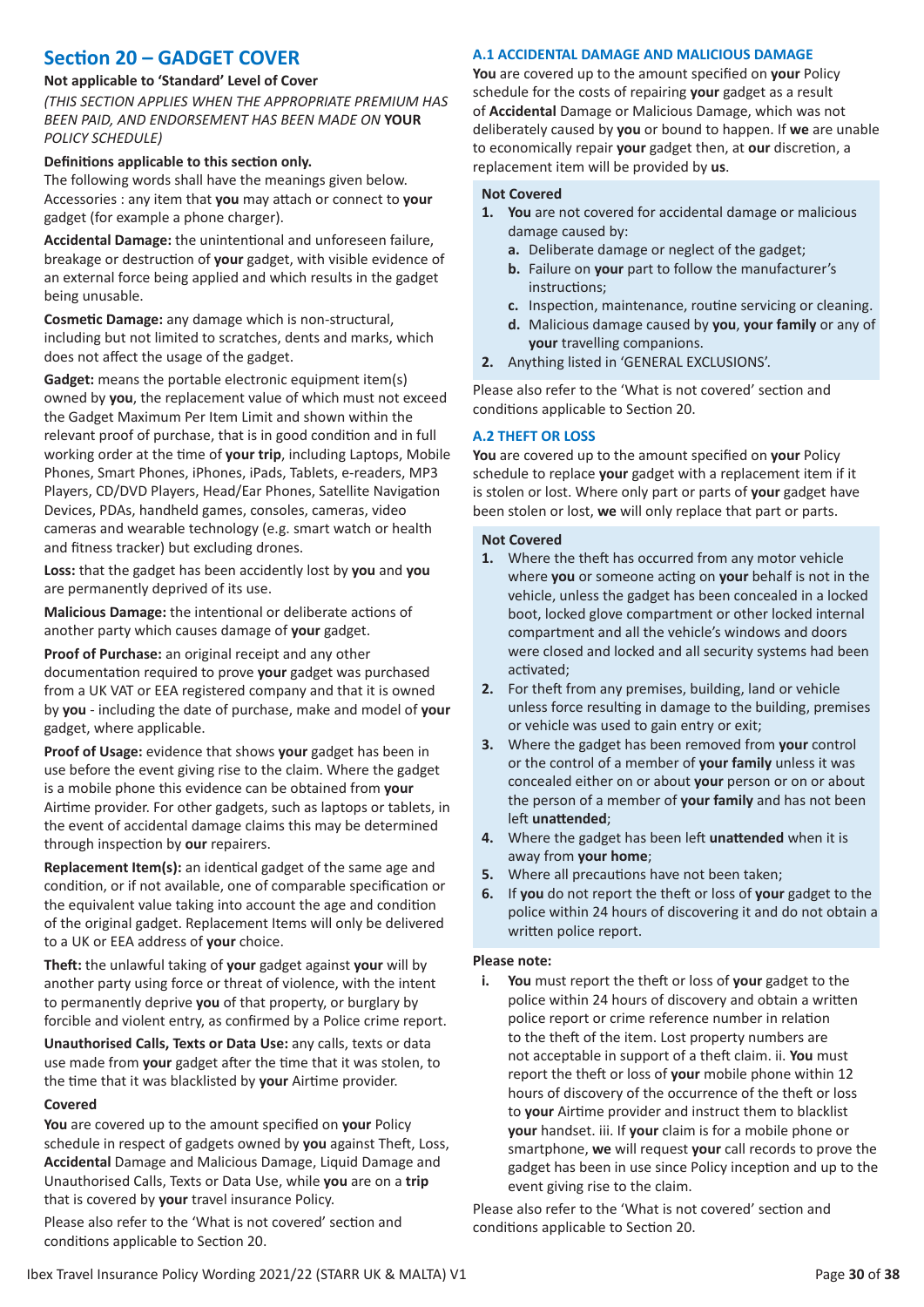# **A.3 LIQUID DAMAGE**

**You** are covered up to the amount specified on **your** Policy schedule to repair or provide a replacement item for **your** gadget if it is damaged as a result of accidentally coming into contact with any liquid. **You** are not covered for any liquid damage claims excluded under the "What is not covered" section.

Please also refer to the 'What is not covered' section and conditions applicable to Section 20.

# **B. UNAUTHORISED CALLS, TEXTS OR DATA USE**

Where **your** gadget is a device where **you** are charged for Unauthorised Calls, Texts or Data Use and it is lost or stolen.

**You** are covered up to the amount specified on **your** Policy schedule for cost of any calls, texts or data used after the time it was lost or stolen to the time it was blacklisted by **Your** Airtime provider. This is subject to **you** providing an itemised bill. The maximum **we** will pay for any one occurrence is £/€100.

**You** are not covered for any Unauthorised Calls, Texts or Data Use where the Theft has not been reported to **Your** Airtime provider within 12 hours of the theft and there is no protection from such losses from them.

Please also refer to the 'What is not covered' section and conditions applicable to Section 20.

# **Not Covered**

- **1.** The amount of the **excess** shown in the **Schedule of Benefits**. This is increased to £/€100 in respect of claims for loss.
- **2.** Any loss, theft or accidental damage to a gadget left as 'checked in' baggage.
- **3.** Any loss, theft or accidental damage to a gadget prior to **your trip**.
- **4.** Any claim for loss where the circumstances of the loss cannot be clearly identified i.e. where **you** are unable to confirm the time and place of the loss.
- **5.** Any claim where proof of usage cannot be provided or evidenced.
- **6.** Loss, damage, destruction, distortion, erasure, corruption or alteration of electronic data from any computer virus or similar mechanism or as a result of any failure of the internet, or loss of use, reduction in functionality, cost, expense of whatsoever nature resulting therefrom, regardless of any other cause or event contributing concurrently or in any other sequence to the loss.
- **7.** Any kind of damage whatsoever unless the damaged gadget is provided for repair.
- **8.** Any expense incurred as a result of not being able to use the gadget, or any loss other than the repair or replacement costs of the gadget.
- **9.** Repairs or any other costs for:
	- **a)** cleaning, inspection, routine servicing or maintenance;
	- **b)** loss or damage arising from a manufacturer's defect or recall of the gadget;
	- **c)** replacement of or adjustment to fittings, control knobs or buttons, batteries or aerials;
	- **d)** any repairs carried out without prior authorisation from **us**;
	- **e)** claims arising from abuse, misuse or neglect;
	- **f)** wear and tear to the gadget and/or gradual deterioration of performance;
	- **g)** cosmetic damage;
	- **h)** sudden and unforeseen electrical or mechanical breakdown.
- **10.** Any claim if the serial number, IMEI (international mobile equipment identity) or simgate has been tampered with in any way or deleted.
- **11.** Any claim made, or any event causing the need for a claim to be made, which occurred prior to the commencement date of the **period of insurance**.
- **12.** Any claim for a mobile phone which has not been used for its core purpose since the inception of **your** Policy, or since it was added to **your** Policy, as verified by **your** Airtime provider.
- **13.** Any claim arising whilst **you** are not on a **trip**;
- **14.** Any repair or replacement if a SIM card registered to **you** was not in the insured mobile phone or gadget the time of the accidental damage, theft, loss, breakdown, or liquid damage.
- **15.** Any expense incurred arising from not being able to use the gadget, or any costs other than the repair or replacement costs of the gadget.
- **16. Accidental** damage, malicious damage, theft, loss, or liquid damage to accessories of any kind.
- **17.** Any breakdown arising from the failure of any electrical or computer equipment, software, micro-controller, microchip, accessories or associated equipment to correctly recognise and process any calendar date or time.
- **18.** Reconnection costs or subscription fees of any kind.
- **19.** Costs arising from the replacement of any personalised ring tones, graphics, downloaded material or software.
- **20.** Items purchased from an on-line auction site unless from a VAT registered supplier or registered company.
- **21.** Any costs for loss or damage to information or data or software contained in or stored on the gadget whether arising as a result of a claim paid by this insurance or otherwise.
- **22.** Any other costs that arise directly or indirectly from the event which led to **your** claim unless specifically stated in this Policy.
- **23.** liability of whatsoever nature arising from ownership or use of the gadget, including any **illness** or injury resulting from it.
- **24.** Value Added Tax (VAT) where **you** are registered with HM Revenue & Customs for VAT.
- **25.** Any loss, theft or accidental damage due to confiscation or detention by customs, other officials or authorities.
- **26.** Claims for any gadget used in connection with **your** profession or trade.
- **27.** Any gadget more specifically insured elsewhere, or costs or payments recoverable from any party, under the terms of any other contract, guarantee or warranty.27. Anything listed in 'GENERAL EXCLUSIONS'.

# **Special conditions applicable to Section 20**

- **1.** Cover is limited to one claim per item during any single **period of insurance**. Cover is limited to one replacement per **period of insurance** per item, up to the amount specified in **your Schedule of Benefits**.
- **2.** This insurance only covers gadgets purchased in the UK, Gibraltar, Spain or Portugal. Cover includes the use of the gadget for the period and destination shown on **your** certificate. Any repairs or replacements may be carried out in the UK by repairers or retailers approved by **us**, or in regards to repairs undertaken in Spain or Portugal these must be through an established repair service business and be pre-approved by **us** before any repair or costs are incurred.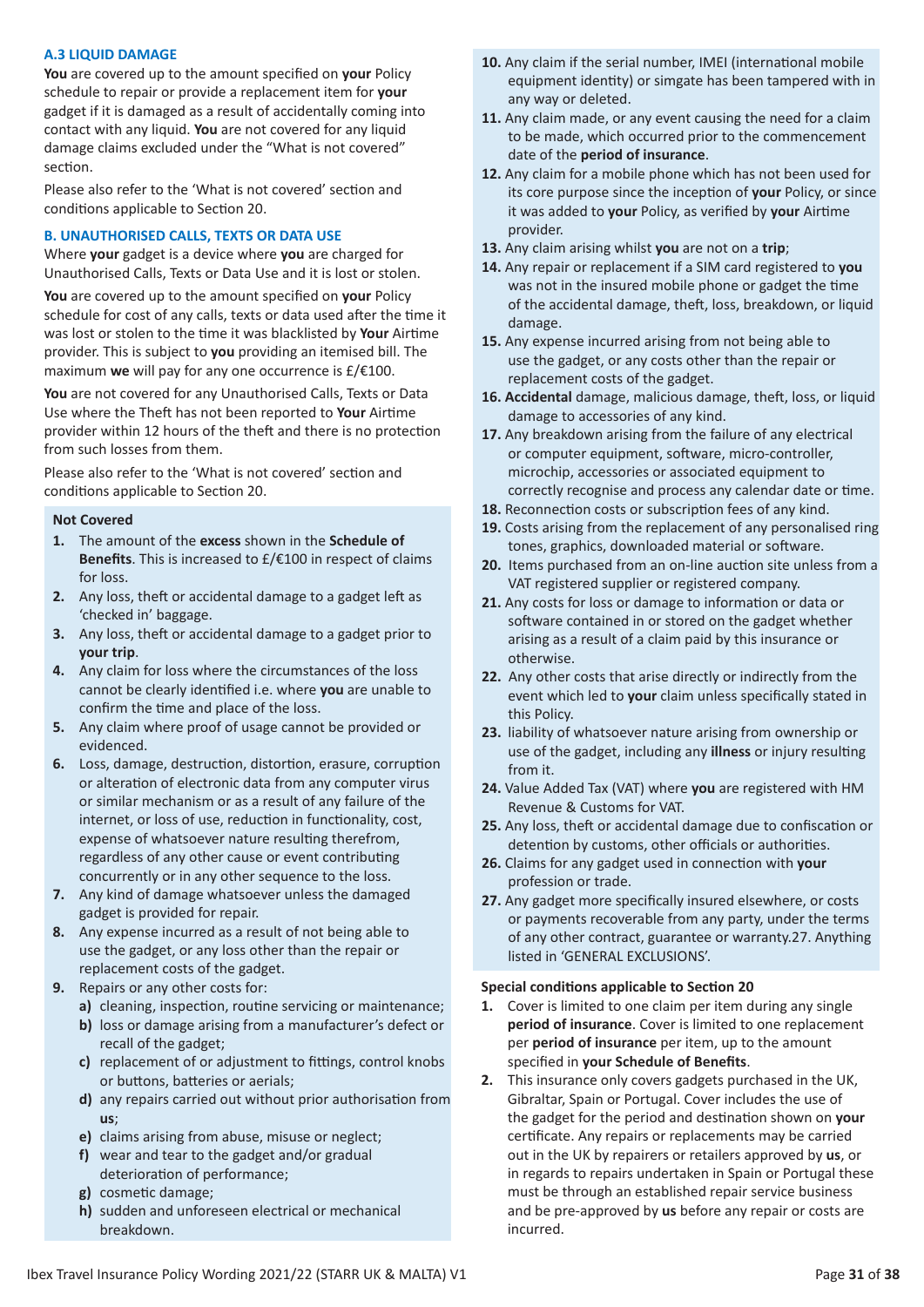- **3.** The gadget must be less than 6 years old (except for laptops which must be less than 3 years old) at the start date of the insurance, with valid proof of purchase. All items must have been purchased as new from a registered company and must be in full working order at the start date of this Policy.
- **4. You** must provide **us** with any receipts, proof of usage or **documents** to support **your** claim as requested. All proof of purchase must include the make and model of the gadget and must be in **your** name. If **we** do not receive the **documents we** have requested from **you** or if any **documents** submitted by **you** are not acceptable to **us**, it may delay **your** claim or **we** may decline to pay **your** claim.
- **5. You** must take all precautions to prevent any damage to **your** gadget.
- **6.** If **your** gadget is damaged whilst in the custody of a carrier (i.e. airline, railway, shipping company, bus company. etc), **You** must notify such carrier immediately and obtain a copy of their report.
- **7. We** will process **your** claim under the terms and conditions of this insurance based on the first reason notified to **us** for the claim. Please note that it may be necessary for **us** to contact **your** Airtime provider in order to validate **your** claim.
- **8.** Cover for **your** gadget applies to **you** as the person who purchased the Policy and **your family**.
- **9.** The benefits of this Policy cannot be transferred to someone else or to any other gadget without **our** written permission.
- **10. You** cannot claim for a **Laptop** under Section 20. Gadget Cover if **you** are claiming under Section 15. Business Plus Cover, B: **BUSINESS EQUIPMENT**, LAPTOPS, **DOCUMENTS** AND SAMPLES.

# **Repairs and Replacement Conditions**

All repaired or replaced gadgets will be supplied and configured to UK specification and set-up in English language.

The cover for Screen Repair or Replacement is up to the Maximum Payable Screen Repair Limit applicable to **your** type of phone as shown in the **Schedule of Benefits**.

Where **we** are able to provide a replacement, this is not on a 'new for old' basis. Cover is limited to one replacement per **period of insurance** per item, up to the amount specified in **your** Policy **schedule of benefits**. If **your** gadget cannot be replaced with an identical gadget of the same age and condition, **we** will replace it or subject to **our** prior agreement will agree to it being replaced, with one of comparable specification or the equivalent value taking into account the age and condition of the original gadget subject to the following depreciation scale:

20% over one year old and less than two years old 30% over two years old and less than three years old 40% over three years old and less than four years old 60% over four years old and less than five years old 80% over five years old and less than six years old

# **Please Note :**

- **i.** If **we** replace **your** gadget the damaged or lost items becomes ours. If it is returned or found **you** must notify **us** and send it to **us** if **we** ask **you** to.
- **ii.** It may not always be possible or economical to replace **your** gadget with the same colour or finish, in which case an alternative colour/finish will be provided.

# **EXTRAORDINARY RISKS (CONSORCIO)**

*Applies to Residents of Spain Only.*

# **CONSORTIUM OF INSURANCE COMPENSATION**

In accordance with the provisions of Sections 6 and 8 of the Legal Statute of the Insurance Compensation Board ("Estatuto Legal del Consorcio de Compensacion de Seguros") promulgated by Section 4 of Act 21/1990 of 19 December (Official State Gazette of the 20th) the Policy holder under an insurance contract which includes an obligatory surcharge in favour of the said Public Body as referred to in Section 7 of the said Legal Statute is entitled to arrange cover in respect of extraordinary risks with any insurer fulfilling the conditions laid down by current legislation with the Insurance Compensation Board meeting compensation deriving from claims arising in respect of extraordinary circumstances in Spain which affect the risks situated therein in favour of Insured persons who having paid the corresponding surcharges to the same are in one of the following situations:

- **a)** The extraordinary risk covered by the Insurance Compensation Board is not covered by this insurance Policy.
- **b)** Even if covered by this insurance Policy the obligations of The Insurer cannot be met because it has been declared insolvent in temporary receivership or being in a situation of insolvency is subject to liquidation proceedings or the same have been taken over by the Insurance Company Liquidation Commission. The Insurance Compensation Board shall operate in accordance with the provisions of the said Legal Statute amended by Act 30/1995 of 8 November on the Regulation and Supervision of Private Insurance (Official State Gazette of the 9th) the Insurance Contracts (Act 50/1980 of 8 October) Royal Decree 2022/1986 of 29 August promulgating the Regulations regarding Extraordinary Risks to People and Property (Official State Gazette of 1 October) and complementary provisions.

Extraordinary Risks (Consorcio) only applies to those habitually living within the territorial borders of Spain.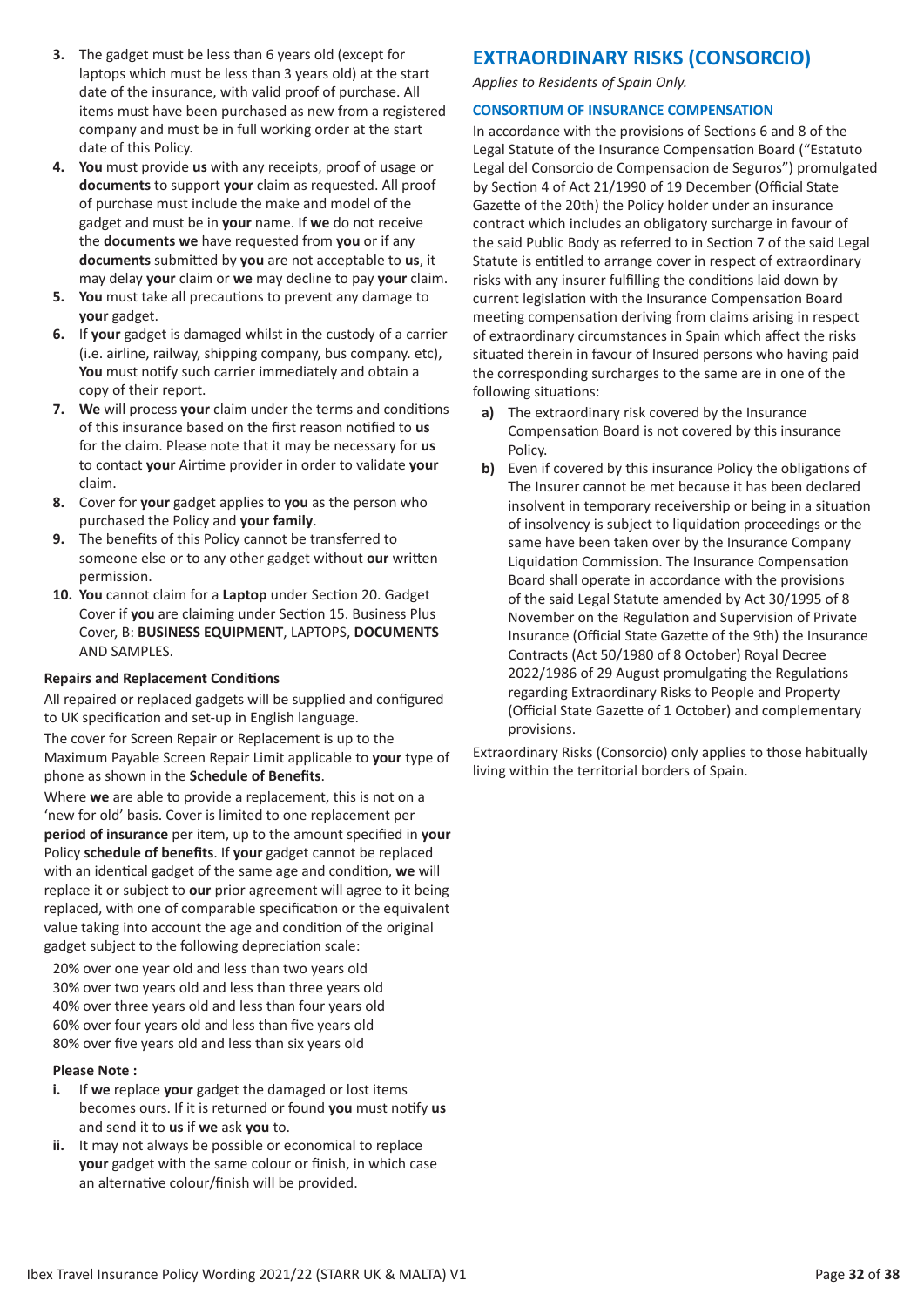# **CLAIMS PROCEDURE**

#### **Medical Claims**

*The nominated emergency Assistance Service referred to in this policy is operated by Global Response.*

**Our Assistance Service** has the medical expertise, contacts and facilities to help should **you** be injured in an accident or fall ill.

**Our Assistance Service** will also arrange transport to **your country of residence** when this is considered to be medically necessary or when **you** have notice of **illness** or death of an **immediate relative** at **home**.

**You** must contact them:

- In the event of any **illness**, **bodily injury**, accident or hospitalisation which requires Inpatient or Out-Patient treatment, or
- if **you** are admitted to hospital or **Specialist Clinic**, or
- if you wish to return home by any means other than originally booked, or
- if you require treatment that may cost more than €/£500 (or the equivalent in local currency).

# **Please quote your Certificate Number and Scheme Reference: VOY/IBX/2021/22**

# **Global Response**

| Tel    | +44 (0) 113 3180 197             |
|--------|----------------------------------|
| Fax    | +44 (0) 113 3180 198             |
| Email: | operations@global-response.co.uk |

# **Curtailment Claims**

Call the **Assistance Service** if **you** need to return early for an insured reason.

# **All other claims:**

- Check the relevant Policy section to see if **you** are covered.
- Check what documentation is required to make a claim.
- Contact the Claims Service to request a claim form.
- Submit **your** claim within 28 days of returning **home**. (In certain cases **you** may wish to claim whilst still travelling - this is possible but **you** must still adhere to the usual claims requirements).
- Any loss or damage to baggage etc. whilst in the custody of carriers (airline, bus company etc.) must be notified immediately in writing to the carrier but in any event within 3 days and a property irregularity report obtained and sent to the claims service.
- Any loss of **money** or **personal baggage** must be reported to the police within 24 hours of discovery and a written report obtained and sent to the claims service.
- Keep copies of **your** completed claim form and all supporting documentation (originals must be submitted to the Claims Service).
- Keep any damaged items that are the subject of a claim. They may be required for salvage/assessment.
- All claims correspondence should be forwarded to Claims Settlement Agencies Limited. They can be contacted as follows:

**Claims Settlement Agencies Ltd. 308 - 314 London Road Hadleigh, Benfleet, Essex, SS7 2DD United Kingdom**

**Tel: +44 (0) 1702 427172 E-mail: admin@csal.co.uk Website: www.csal.co.uk**

# **Please quote your Certificate Number and Scheme Reference: VOY/IBX/2021/22**

- Please do not send in any documentation until **you** have a completed claim form to go with it. The claim form lists the additional documentation necessary to support **your** claim.
- Always make sure that any loss or theft of **valuables** or any items are reported to the police within 24 hours of discovering the loss or as soon as possible after that, and a written report obtained in the country where the incident occurred.
- If **your** baggage is damaged or lost in transit whilst 'checked in' **you** must report it to the handling agents or airline as soon as possible on collection and obtain a Property Irregularity Report (PIR). These reports (if applicable to **your** claim), together with all available receipts and any other requested documentation, must be submitted with **your** claim form.
- Always take copies of any documentation or forms **you** send to **us**.

# **CLAIM CONDTIONS**

- **1. You** must exercise reasonable care to prevent **illness**, accidental **bodily injury**, loss or damage and exercise all reasonable care for the safety and supervision of **your** property as if uninsured.
- **2.** Original receipts and/or proof of ownership and value must be supplied in the event of a claim.
- **3. You** must take all reasonable steps to recover any lost or stolen article.
- **4.** If **we** require any medical certificates, information, evidence or receipts, these must be obtained by **you**, at **your** expense.
- **5. You** must not act in a fraudulent way. If **you** or anyone acting for **you**:
	- fails to reveal or hides a fact likely to influence whether **we** accept **your** proposal, **your** renewal, or any adjustment to **your** Policy;
	- fails to reveal or hides a fact likely to influence the cover **we** provide;
	- makes a statement to **us** or anyone acting on **our** behalf, knowing the statement to be false;
	- sends **us** or anyone acting on **our** behalf a document, knowing the document to be forged or false;
	- makes a claim under the Policy, knowing the claim to be false or fraudulent in any way;
	- makes a claim for any loss or damage **you** caused deliberately or with **your** knowledge; or
	- If **your** claim is in any way dishonest or exaggerated; **we** will not pay any benefit under this Policy or return any premium to **you** and **we** may cancel **your** Policy immediately and backdate the cancellation to the date of the fraudulent claim. **We** may also take legal action against **you** and inform the appropriate authorities.
- **6.** This insurance Policy does not cover any claim which, but for the existence of this insurance, would be covered under any other insurance Policy(ies). This includes any amounts recovered by **you** from private health insurance, EHIC payments, any reciprocal health agreements, airlines, hotels, **home** contents insurers or any other recovery by **you** which is the basis of a claim. If at the time of making a claim, **we** decide to settle **our** liability under **your** Policy and there is another Policy covering the same risk, **we** will be entitled to contact that insurer for a contribution under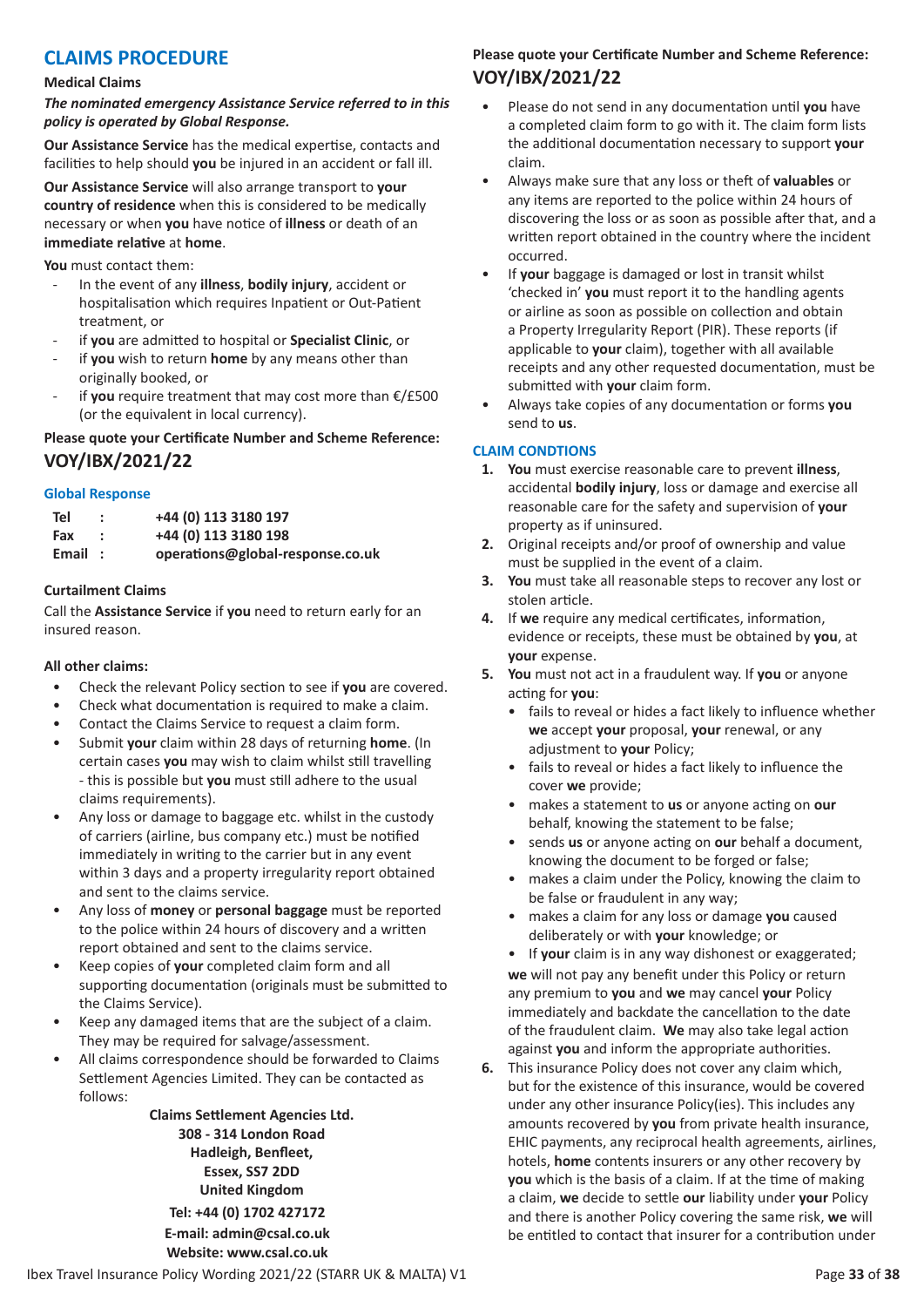**our** rights of subrogation.

- **7. We** may, at any time, pay **our** full liability under the Policy in final settlement.
- **8. We** may, at **our** own expense, take proceedings in **your** name to recover compensation or secure an indemnity from any third party, insurance company, reciprocal health agreement, airline or hotel. Any monies so recovered or secured shall belong to **us**.
- **9.** In the event of a claim, if **we** require a medical examination **you** must agree to this. In the event of death, **we** are entitled to a post mortem examination. The medical examination and post mortem would be at **our** expense.
- **10. You** must not make any payment, admit liability, offer or promise to make any payment without written consent from **us**.
- **11. We** are entitled to take over any rights in the defence or settlement of any claim and to take proceedings in **your** name for **our** benefit against any other party.

# **COMPLAINTS PROCEDURE**

**We** are dedicated to provide **you** with a high-quality service and want to ensure that this is maintained at all times. If **you** feel that **we** have not offered a first class service please write and tell **us** and **we** will do **our** best to resolve the problem. If **you** have any questions, concerns or problems regarding any aspect of **your** insurance or the handling of a claim **you** should, in the first instance, contact **your** insurance intermediary if **you** have one.

If **you** wish to make a complaint, **you** can do so at any time by referring the matter to:

For Residents of Gibraltar: Ibex Insurance Services Limited For Residents of Spain and Portugal: Ibex Portugal

who will review **your** complaint on **our** behalf if **your** complaint is in regards to the sale or administration of **your** Policy, if **your** complaint relates to a claim on **your** Policy they will refer **your** complaint to **Us** or the appointed Complaints or Claims Handler acting on **Our** behalf.

When **you** contact **us** please give **us your** name and contact telephone number. Please also quote **your** Policy and/or claim number and the type of Policy **you** hold.

Their contact details are:

For Residents of Gibraltar: **The Managing Director Ibex Insurance Services Limited 68, Irish Town Gibraltar Tel : (+350) 200 77822 Fax : (+350) 200 77823**

For Residents of Spain and Portugal **The Managing Director Ibex Portugal C/O Ibex Insurance Services Limited 68, Irish Town Gibraltar**

**We** expect that the majority of complaints will be quickly and satisfactorily resolved at this stage, but if **you** are not satisfied **you** can take the issue further.

# **BEYOND YOUR INSURER**

# **For Residents of Gibraltar**

Should **you** remain dissatisfied following the final written response, **you** may be eligible to refer **your** case to the Financial Ombudsman Service (FOS). The FOS is an independent body that arbitrates on complaints about general insurance products. **You** have six months from the date of **our** final response to refer **your** complaint to the FOS. This does not affect **your** right to take legal action. If **we** cannot resolve **your** complaint **you** may refer it to Financial Ombudsman Service at the address given below:

**The Financial Ombudsman Service, Exchange Tower, Harbour Exchange Square, London, E14 9SR United Kingdom Tel: +44 (0) 800 023 4567 – UK Landline 0300 123 9123 E-mail: complaint.info@financial-ombudsman.org.uk**

# **For Residents of Spain and Portugal**

Should **you** remain dissatisfied following the final written response, **you** may be eligible to refer **your** case to the Malta Office of the Arbiter for Financial Services. The Office of the Arbiter for Financial Services is an independent body that arbitrates on complaints about general insurance products. The Office of the Arbiter for Financial Services has competence to hear a complaint if it is registered in writing with **us** not later than two years from the day on which **you** first had knowledge of the matters complained of. This does not affect **your** right to take legal action. If **we** cannot resolve **your** complaint **you** can always seek advice elsewhere or **you** may refer it to the Office of the Arbiter for Financial Services at the address given below:

**Office of the Arbiter for Financial Services First Floor, St Calcedonius Square, Floriana FRN1530, Malta Telephone: (+ 356) 212 49245 E-mail: complaint.info@financialarbiter.org.mt**

The Office of the Arbiter will expect that **you** have a final reply to **your** complaint from **us** before approaching them.

# **EEA Residents**

In the first instance **you** should follow the complaints procedure. If **you** were sold this product online or by other electronic means within the European Union (EU) **you** may refer **your** complaint to the EU Online Dispute Resolution (ODR) platform. Upon receipt of **your** complaint the ODR will escalate **your** complaint to **your** local dispute resolution service – this process if free and conducted entirely online. **You** can access the ODR platform on http://ec.europa.eu/odr.

# **OUR PROMISE TO YOU**

**We** will;

- acknowledge all complaints promptly.
- investigate quickly and thoroughly.
- keep **you** informed of progress.
- do everything possible to resolve **your** complaint.
- use the information from complaints to continuously improve **our** service.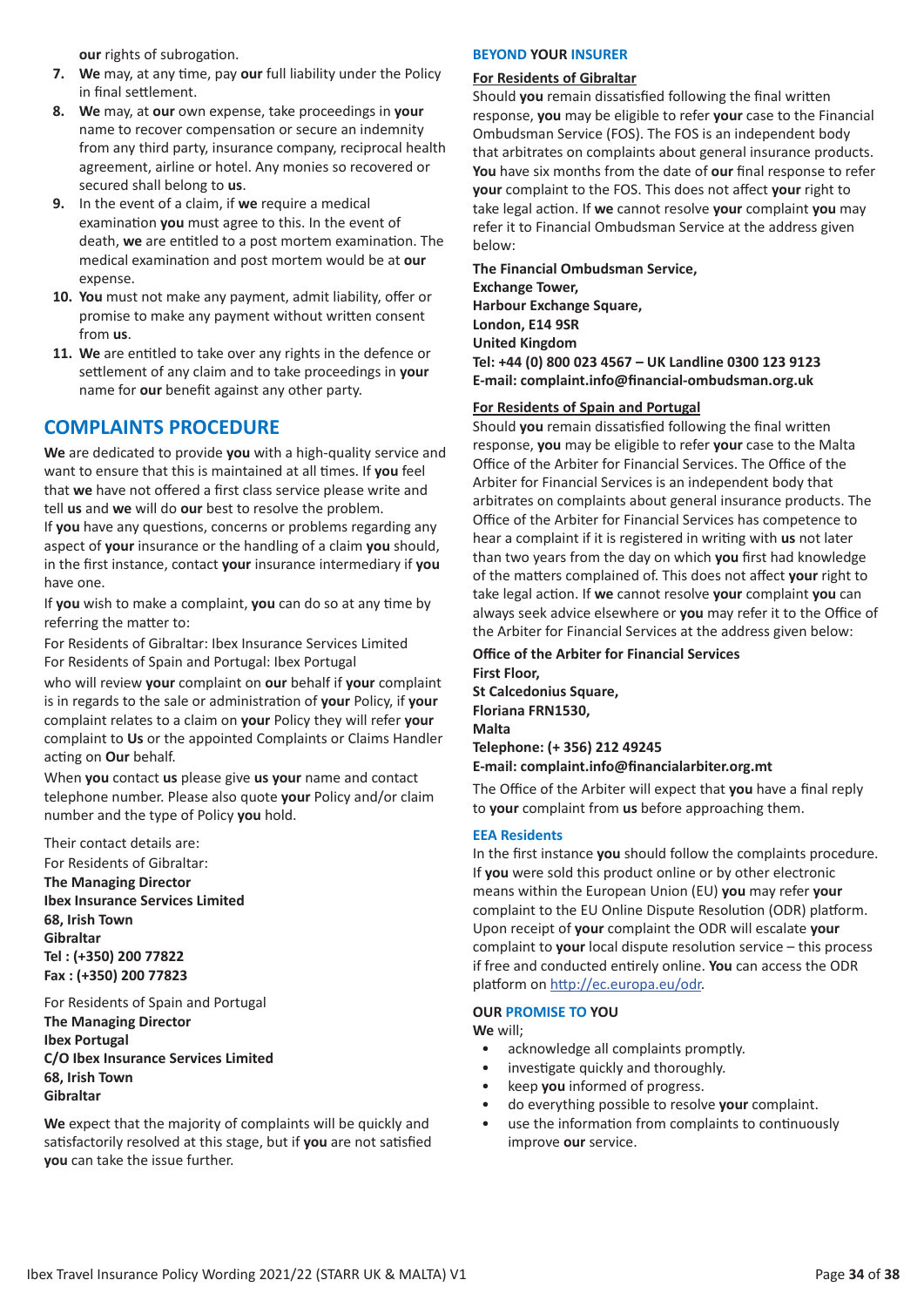# **DATA PROTECTION & PRIVACY STATEMENTS**

### **Protecting Your Data**

Protecting **your** privacy is very important to **us**. **You** can view **our** full Privacy Policy here:

# **For Residents of Gibraltar**

http://www.starrcompanies.co.uk/privacy-policy

**For Residents of Spain and Portugal** http://www.starrcompanies.com/malta

# **The Personal Data You Provide To Us**

If **you** provide **us** with personal data about other people to be insured on the policy, such as **family** or friends, **you** agree to obtain their agreement and notify them of **our** use of their personal data.

#### **How We Use Your Personal Data**

**We** will use **your** personal data to arrange **your** insurance contract with **us** and for other related insurance purposes such as to administer **your** policy, handle claims and offer renewal of **your** policy. **We** may also use **your** personal data for modelling or statistical purposes and underwriting decisions made via automated means.

# **Special Categories Of Personal Data**

Some personal data is defined by the current Data Protection legislation as special categories of sensitive personal data such as information about health. **We** may collect such data from **you** for insurance purposes where permitted by relevant legislation. **We** will only use this data for the specific purpose **you** supplied it and to provide the services described in this policy.

#### **Who We Share Your Information With**

**We** may share **your** personal data with other insurance market participants that **you** have not had direct contact with. These can include other insurers, intermediaries, administrators, reinsurers, claims administrators, loss adjusters and solicitors. **We** may also disclose certain personal data to **our** service providers, contractors, agents and group companies that perform activities on **our** behalf. These transfers would always be made in compliance with relevant Data Protection legislation.

# **We** *do not disclose the information to anyone else except:*

- where **we** have **your** permission.
- where required or permitted to do so by law.
- to credit reference.
- to other companies that provide a service to **you** or **us**.

**We** may transfer **your** data to insurance market participants which are located outside of the European Economic Area. These transfers would always be made in compliance with relevant Data Protection legislation.

# **Data Retention And Erasure**

**We** will not keep **your** data for longer than is necessary for the purposes for which the data is processed and for compliance with legal or regulatory obligations.

#### **Your Rights**

If **You** have any questions about **our** use of **your** personal data, **you** should contact **our** Data Protection Officer. In certain circumstances **you** have the right to request that **we**:

- provide more detail on how **we** use **your** personal data.
- provide **you** with a copy of **your** personal data that **you** provided to **us**.
- correct inaccurate information **we** hold about **you**.
- delete **your** data.
- provide an electronic copy of **your** personal data to another data controller.

If **you** ask **us** to delete **your** data, **we** may no longer be able to provide **you** with insurance services or deal with any claims, but **we** may still be required to process data about **you** for legal or regulatory reasons.

### **Our Contact Details**

**Starr Insurance European Group Data Protection Officer, C/O Starr International (Europe) Limited 4th Floor, 30 Fenchurch Avenue, London EC3M 5AD United Kingdom E-mail: ukgdpr@starrcompanies.com Telephone: +44 (0) 207 337 3594**

# **Your Right To Complain To A Supervisory Authority**

If **you** are not satisfied with the way **we** have handled **your** personal data **you** have the right to complain to:

#### **For Residents of Gibraltar**

The Information Commissioners Office (ICO) Website: www.ico.org.uk/concerns Telephone: +44 1625 545 700 or 0303 123 1113 within the UK.

For more information on how **we** process **your** personal data, refer to http://www.starrcompanies.co.uk/privacypolicy.

#### **For Residents of Spain and Portugal**

The Office of the Information and Data Protection Commissioner Link to make complaint: reportbreachidpc.com/Complaint Telephone : +356 232 87100

For more information on **our** Data Protection and Privacy Notice Statement, refer to http://www.starrcompanies.com/malta.

**We** are hereby released from any liability for any claim if **You** refuse disclosure of **Your** data to a third party, which in turn prevents **Us** from providing cover under this Policy.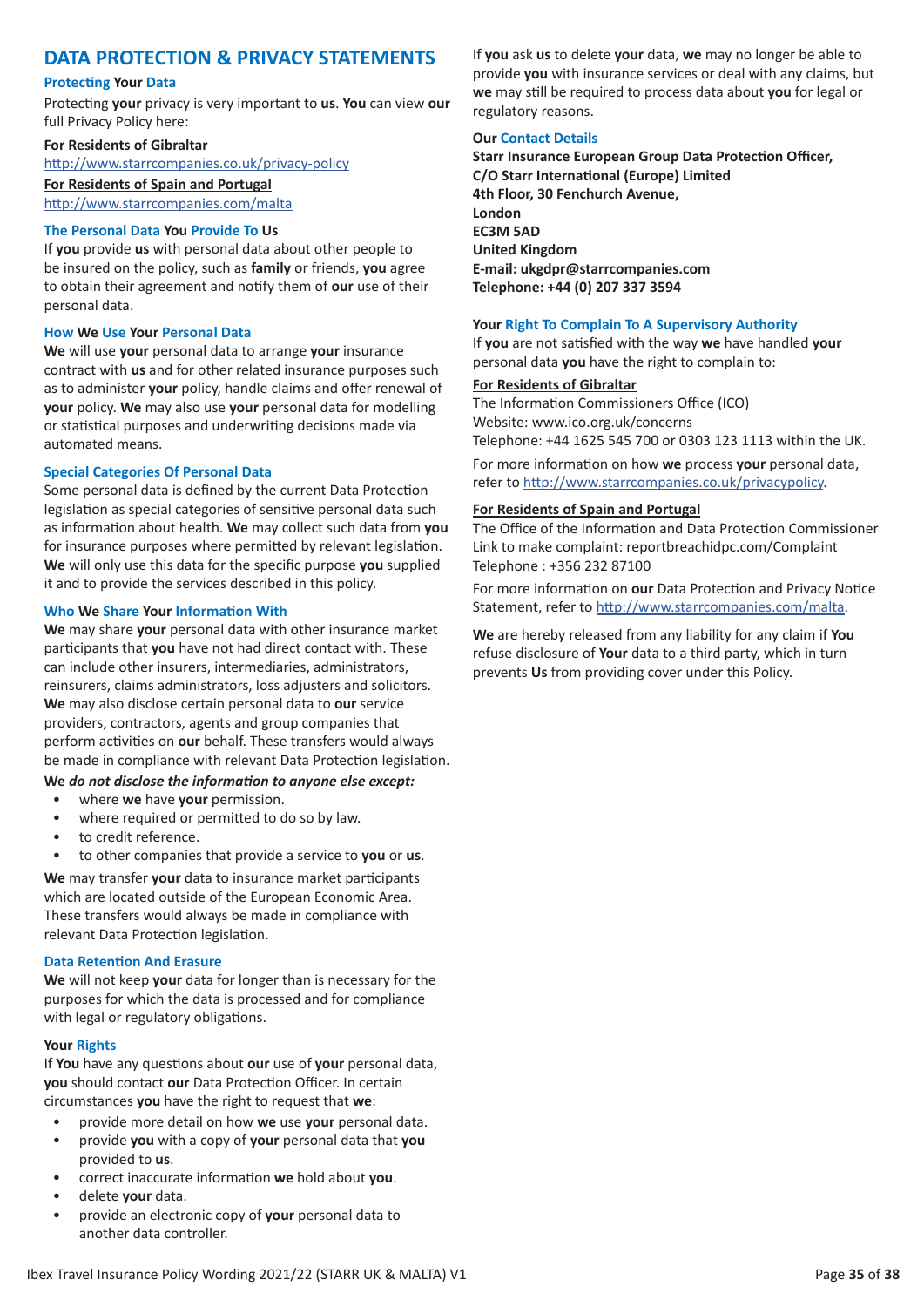# **CLAIMS EVIDENCE**

For all claims **we** will require **your** travel details and Originals of **your** flights tickets, booking invoice and itinerary and **we** may request any other relevant information relating to **your** claim.

**We** will require the following evidence where relevant as well as any other relevant information that **we** may ask **you** for

# **SECTION 1.1 & 2 – CANCELLATION & CURTAILMENT**

- **1.** A medical certificate from the treating **Medical Practitioner** explaining why it was necessary for **you** to cancel or **curtail** the **trip**.
- **2.** In the case of death causing cancellation or **curtailment** of the **trip**, the original death certificate.
- **3.** Booking confirmation together with a cancellation invoice from **your** airline, agent, tour operator and/or provider of accommodation.
- **4.** In the case of **curtailment** claims, written details from **your** travel agent, tour operator or provider of transport/ accommodation of the separate costs of transport, accommodation and other pre-paid costs or charges that made up the total cost of the **trip**.
- **5. Your** unused travel tickets / Unused flight details.
- **6.** Original Receipts or bills for any costs, charges or expenses claimed for.
- **7.** The Global Response reference number to confirm that **you** contacted the emergency **Assistance Service**.
- **8.** In the case of compulsory quarantine a letter from the relevant authority or the treating **Medical Practitioner**.
- **9.** In the case of jury service or witness attendance the court summons. (subject to wording).
- **10.** The letter of redundancy for redundancy claims. (Subject to wording).
- **11.** A letter from the commanding officer concerned, confirming cancellation of authorised leave or call up for operational reasons. (Subject to wording).
- **12.** In the case of serious damage to **your home** a report from the Police or relevant authority.
- **13.** Private Medical Insurance Policy Schedule.

# **SECTION 1.2 – CANCELLATION COVER AS A RESULT OF COVID-19**

# **In addition to the above under Section 1.1 Cancellation:**

**1. you** must provide, at **your** own expense, a positive official test result confirming **your** diagnosis of **COVID-19**.

# **SECTION 3 – MEDICAL EMERGENCY EXPENSES AND REPATRIATION**

- **1.** Original Receipts or bills for all in-patient/out-patient treatment or emergency dental treatment received.
- **2.** A medical certificate from the treating **Medical Practitioner** explaining why it was necessary for **you** to cancel or **curtail** the **trip**.
- **3.** In the event of death, the original death certificate and receipts or bills for funeral, cremation or repatriation expenses.
- **4.** The Global Response reference number to confirm that **you** contacted the emergency **Assistance Service**.
- **5.** Original Receipts or bills for taxi fares to or from hospital claimed for, stating details of the date, name and location of the hospital concerned.
- **6.** Original Receipts or bills for any other transport, accommodation or other costs, charges or expenses claimed for.
- **7.** Private Medical Insurance Policy Schedule

# **SECTION 4 – ADDITIONAL HOSPITAL BENEFIT**

Confirmation in writing from the hospital, relevant authority or the treating **Medical Practitioner** of the dates on which **you** were admitted and subsequently discharged from hospital, compulsory quarantine or confinement to **your** accommodation.

# **SECTION 8 & 10 – BAGGAGE & LOSS OF PASSPORT**

- **1.** An original Police report from the local Police in the country where the incident occurred for all loss, theft or attempted theft.
- **2.** A Property Irregularity Report from **your** airline or a letter from the carrier where loss, theft or damage occurred in their custody, as well as confirmation of any payment made.
- **3.** A letter from **your** tour operator's representative, hotel or accommodation provider where appropriate.
- **4.** Original Receipts for items lost, stolen or damaged.
- **5.** A letter from **your** airline confirming the time and date **your** baggage was returned to **you** along with any payment made.
- **6.** Used flight details and luggage tags.
- **7.** Report from a reputable supplier confirming item(s) is/are damaged beyond economical repair.
- **8.** Original Receipts or bills for any transport and accommodation expenses claimed for.
- **9.** Household Insurance Policy Schedule.

# **SECTION 8 – DELAYED BAGGAGE**

- **1.** A property Irregularity Report from **your** airline or a letter from the carrier where loss, theft or damage, occurred in their custody, as well as confirmation of any payment made.
- **2.** A letter from **your** tour operator's representative, hotel or accommodation provider where appropriate.
- **3.** Original Receipts for items of clothing, medication or toiletries replaced if **your** baggage is temporarily lost in transit for more than 12 hours.
- **4.** A letter from **your** airline or the carrier confirming the time and date **your** baggage was returned to **you**.
- **5.** Used flight details and luggage tags.
- **6.** Household Insurance Policy Schedule.

# **SECTION 5 – TRAVEL DELAY / ABANDONMENT**

- **1.** Full details of **your** planned travel itinerary.
- **2.** A letter from **your** airline confirming the numbers of hours delay, the reason for the delay and confirmation of **your** check in time.
- **3. Your** unused travel tickets / Flight Details.
- **4.** Receipts or bills for any transport, accommodation or other costs, charges or expenses claimed for.
- **5.** If **you** chose to abandon **your trip you** must forward confirmation from **your** airline that **you** did not travel. This must detail the time and date of when **you** could have next been accommodated to travel.
- **6.** In the case of abandonment claims, **your** booking confirmation together with written details from **your** airline, travel agent, tour operator or provider of transport/accommodation of the separate costs of transport, accommodation and other pre-paid costs or charges that made up the total cost of the **trip**.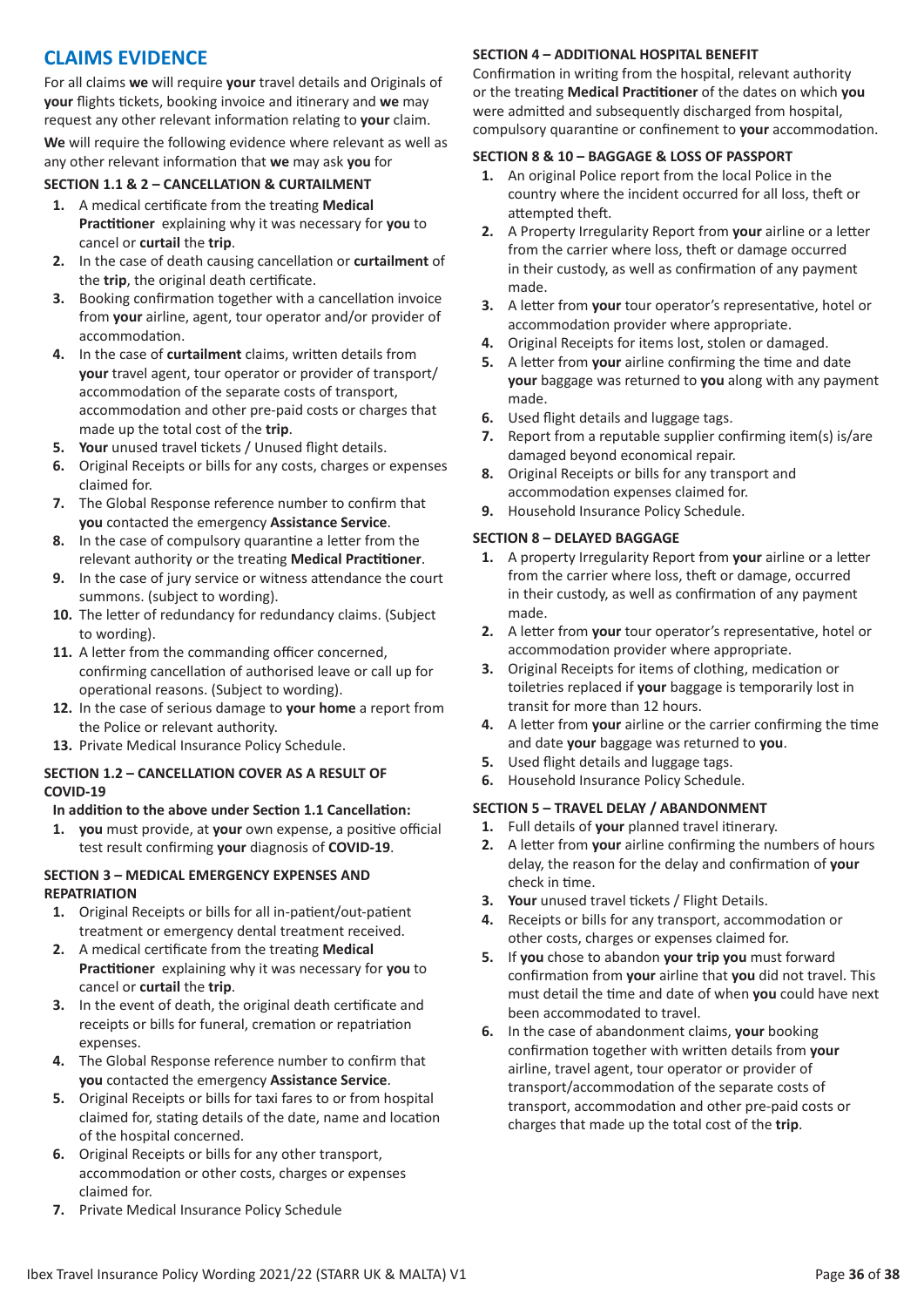# **SECTION 7 – MISSED DEPARTURE**

- **1.** Full details of **your** planned travel itinerary.
- **2. Your** unused travel tickets / Flight Details.
- **3.** Original Receipts or bills for any transport or accommodation costs claimed for.
- **4.** Written evidence (at **your** own expense) from the Carrier (or their handling agents) stating the period of delay and the supporting reason for scheduled **public transport** services failing to get **you** to **your** destination in time due to strike, industrial action, **adverse weather** conditions or mechanical breakdown.
- **5.** Written evidence from Licensed Repair Unit to support the private motor vehicle in which **you** were travelling suffering from a mechanical breakdown or failure.
- **6.** Police Report and/or Report from Licensed Repair Unit to evidence that the private motor vehicle in which **you** were travelling being directly involved in a road traffic accident, which resulted in mechanical breakdown or failure.

# **SECTION 12 – PERSONAL LIABILITY**

- **1.** Full details in writing of any incident.
- **2.** Any writ, summons, letter of claim or other document must be sent to **us** as soon as **you** receive it.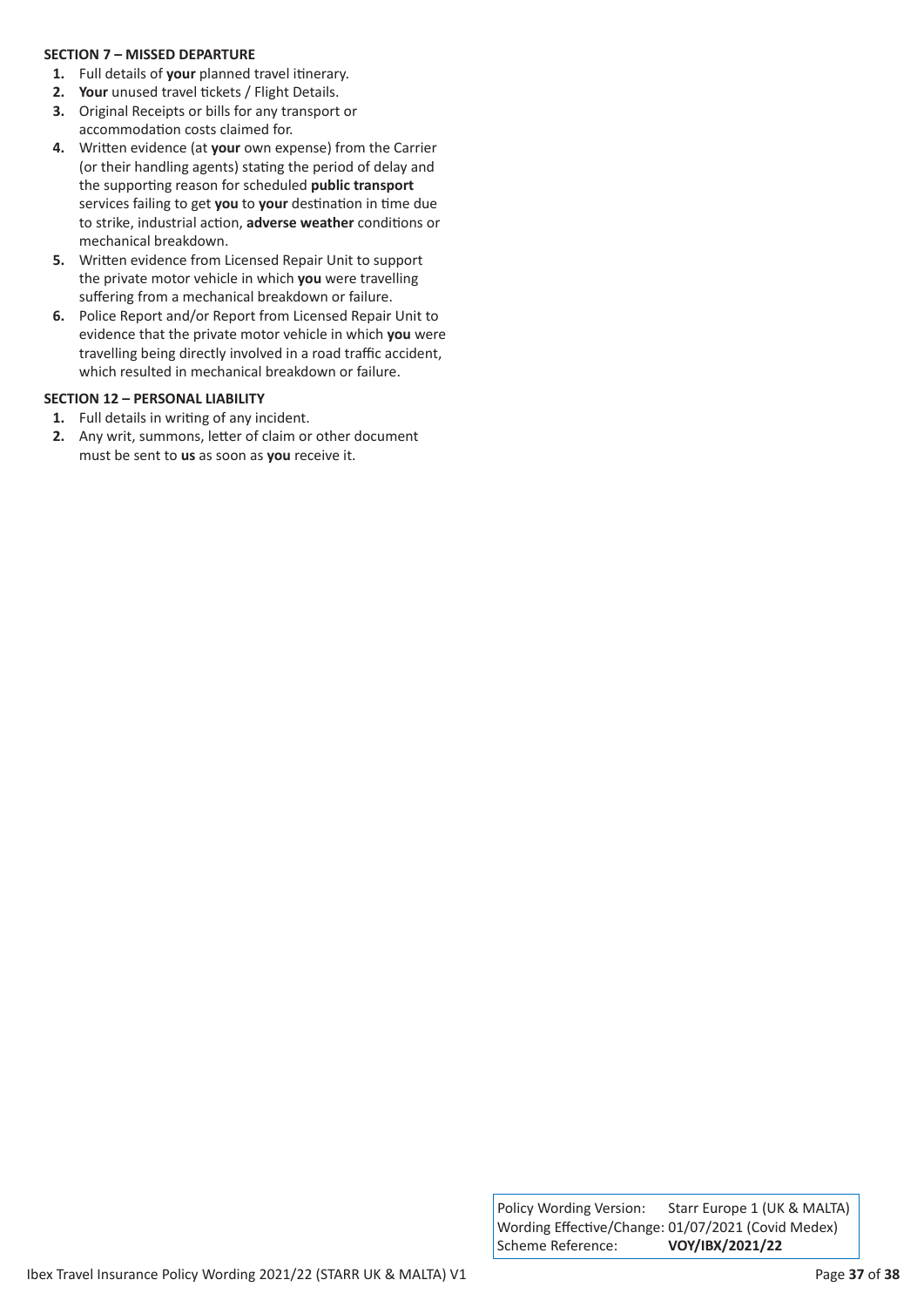



# **For Residents of Gibraltar**

**Ibex Insurance Services Limited 68 Irish Town PO Box 1127, Gibraltar**

> **Tel: (+350) 200 77822 Fax: (+350) 200 77823**

# **For Residents of Spain and Portugal**

**Ibex Portugal – Corretora De Seguros, Unipessoal, LDA**  Av Engº Duarte Pacheco nº 26, 7.º andar, 1070-110 LISBOA

Portugal

**www.ibexinsure.com**

Ibex Insurance Services Limited Registered No. 77247 Authorised and regulated by the Financial Services Commission FSC 006 438 Ibex Portugal – Corretora De Seguros, Unipessoal, LDA is regulated by the ASF 619553792